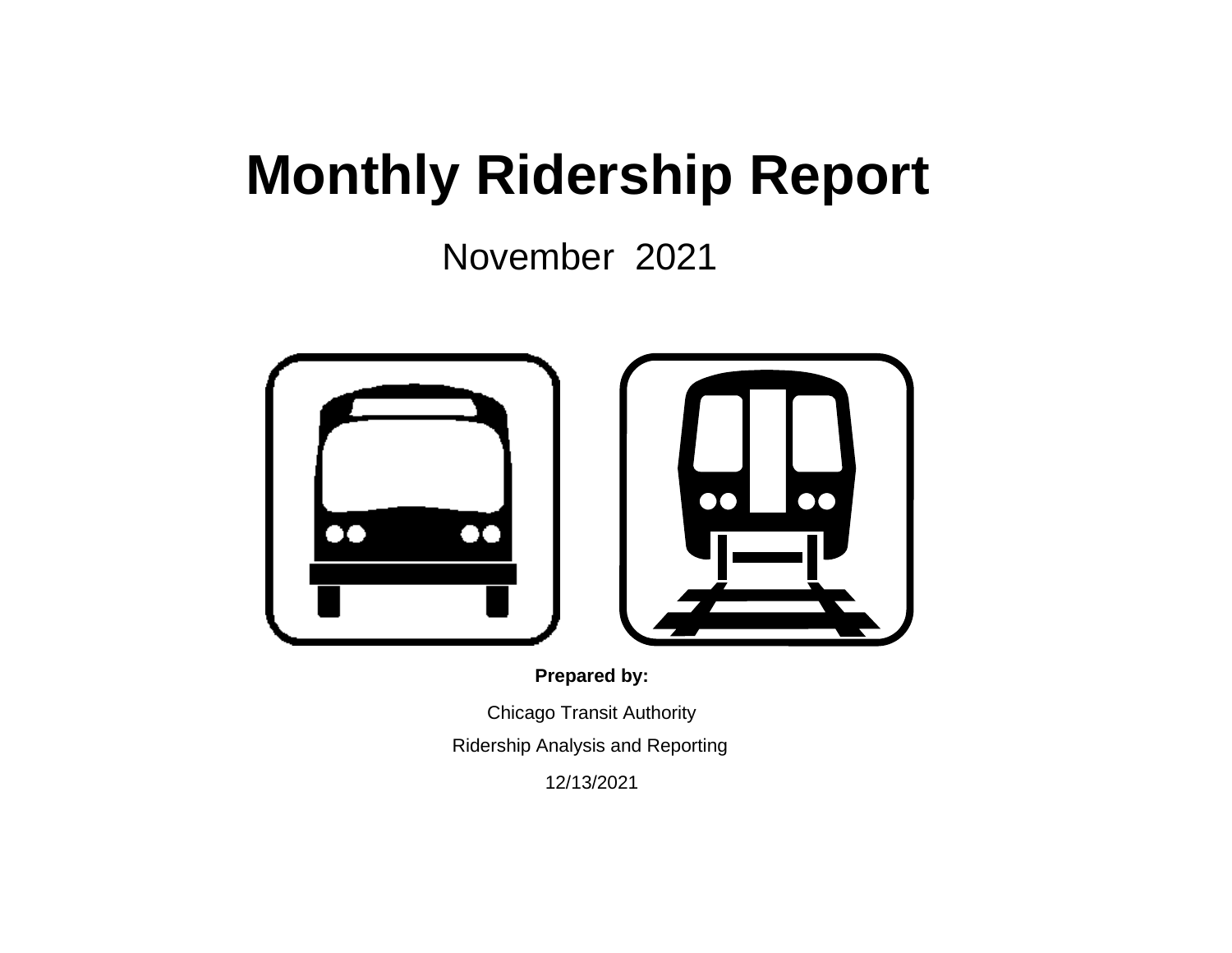### **Table of Contents**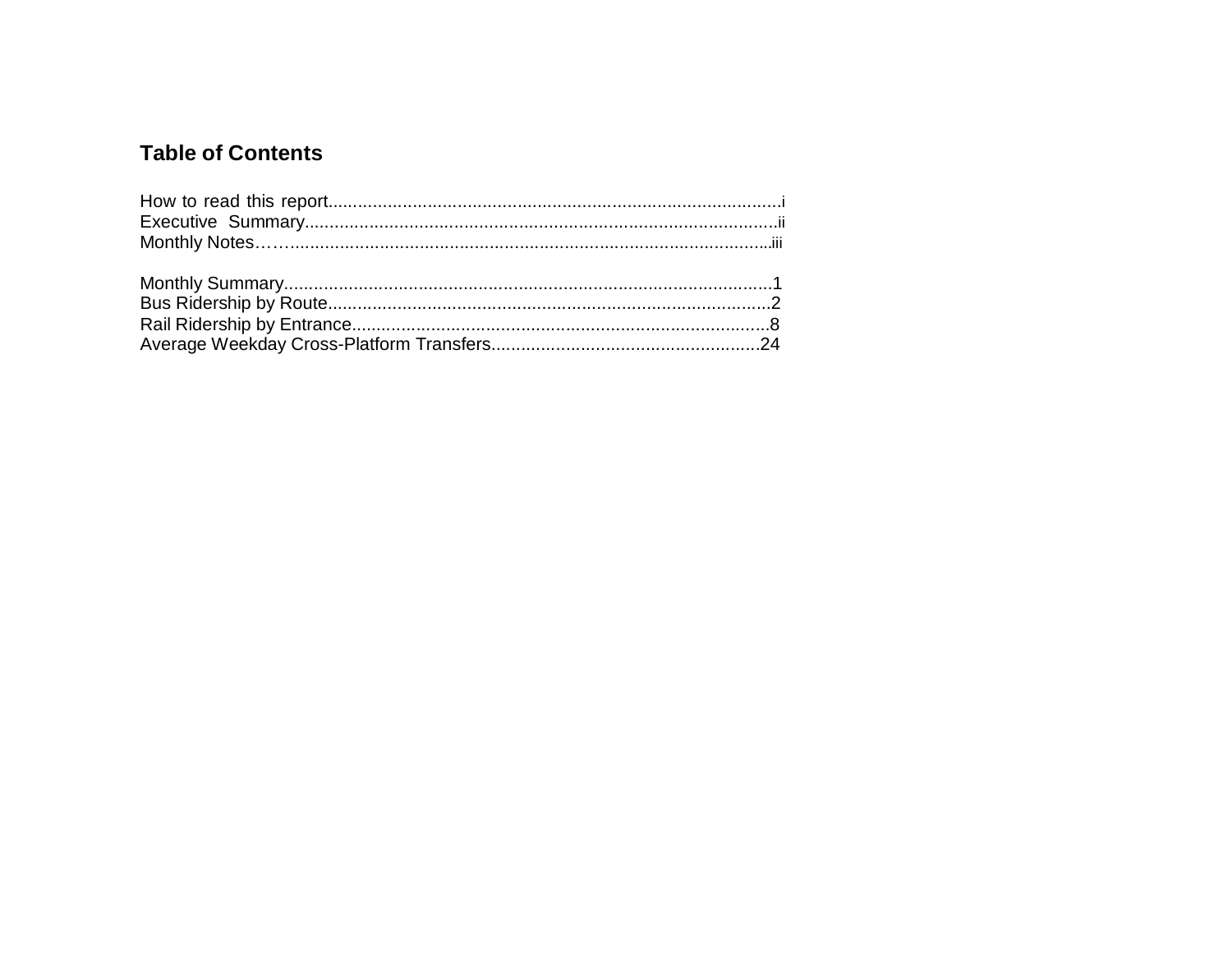### **How to Read This Report**

#### **Introduction**

This report shows how many customers used the CTA bus and rail systems for the year. Ridership statistics are given on a system-wide and route/station-level basis.

Ridership is primarily counted as *boardings*, that is, customers boarding a transit vehicle (bus or rail). On the rail system, there is a distinction between station *entries* and total rides, or *boardings*. The official totals on the Annual Summary report show the total number of *boardings* made to CTA vehicles.

#### **How are customers counted?**

#### **Rail**

On the rail system, a customer is counted as an *entry* each time he or she passes through a turnstile to enter a station. In the "Rail Entries" section of the report, customers are not counted when they make a free "cross-platform" transfer from one rail line to another, since they don't pass through a turnstile to do so.

Some CTA stations serve more than one line. The "Rail Entries" report does not show the number of customers boarding each line at such stations, simply the total number of customers who entered the station. For example, even though Howard station is reported as part of the Red Line, customers also enter at Howard to ride the Purple and Yellow Lines.

#### **Bus**

Boardings are recorded using the bus farebox and farecard reader. In the uncommon situation when there is an operating error with the farebox and it cannot be determined on which route a given trip's boardings should be allocated, these boardings are tallied as Route 0. These are not included in the Ridership by Route section of the report, however they are included in the monthly bus system totals.

#### **How do I compare this year to last year? What is a "Calendar Adjustment"?**

When comparing one year to another, it is often best to use the weekday, Saturday, and Sunday averages rather than totals. A monthly or annual total is affected by not only the number of weekdays, Saturdays, and Sundays, which can vary somewhat from year to year, but also based on what days of the week certain holidays fall on. For example, April 2016 and 2017 had the following breakdown of days:

|                 | 2016 | 2017 |  |
|-----------------|------|------|--|
| Weekdays        | 21   | 20   |  |
| Saturdays       | 5    | 5    |  |
| Sunday/Holidays |      | 5    |  |

As weekdays typically have much higher ridership than Saturdays, April 2016 would report higher total monthly ridership than April 2017, all else equal. Using averages by day type circumvents this problem.

For the purposes of month-to-month and year-over-year comparisons, the report also includes a "Calendar Adjusted" annual total of bus, rail, and system ridership. This is calculated by applying a normalization factor to a given month's total ridership figures to correct any discrepancies in the number of weekdays, Saturdays, and Sundays, thereby making the data comparable.

Note that New Year's Day, Memorial Day, Independence Day, Labor Day, Thanksgiving, and Christmas Day are considered as "Sundays" for the purposes of ridership reporting, as CTA operates a Sunday schedule on these holidays. All other holidays are reported as the type of day they fall on.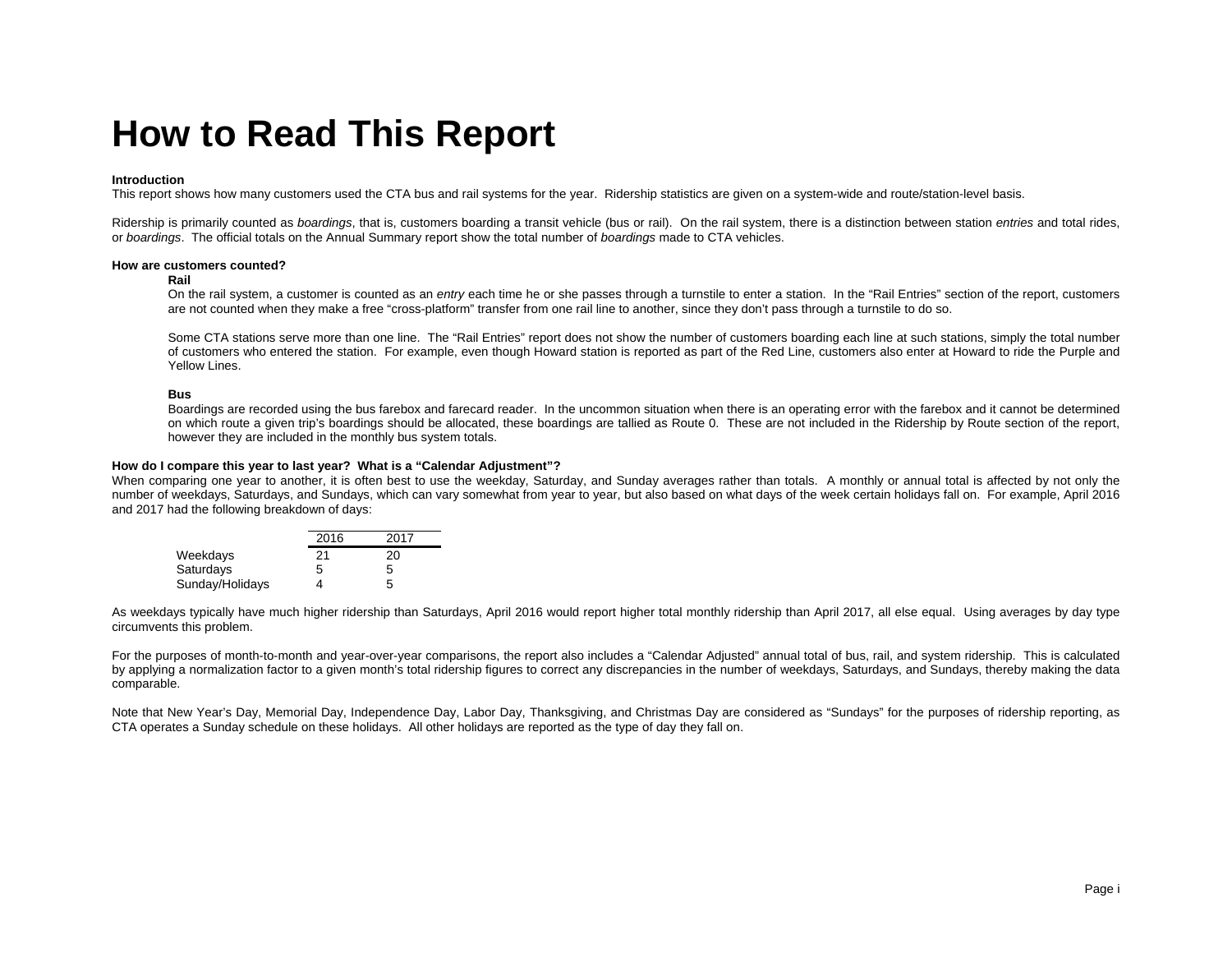### **Executive Summary – November 2021**

#### **System Overview**

Total system ridership decreased 12% in November compared to October 2021 with bus decreasing 11% and rail decreasing 13%. Compared to the prior year, the system increased 64% with bus increased by 43% and rail increased by 107%. Compared with November 2019, system ridership decreased 49% while bus decreased by 44% and rail decreased by 55%. The State of Illinois was fully re-opened for the entire month of November.

The observance of Thanksgiving this month, a CPS Vaccination Day and general seasonality impacted month-to-month performance.

Ridership for an average weekday reached 727k in November 2021 a drop of 43k rides from the prior month. The 727k average this month also represents a 292k rides increase compared to November of last year (488k). The average weekday is 51% of 2019 levels (1.477m).

#### **Bus**

Bus ridership decreased 11% compared to the prior month and increased 47% compared with last year. Bus ridership overall is at 56% of 2019 levels.

All route groups experienced a decline in ridership compared to October 2021 between 7% and 16% with 9 of the 13 route groups down at least 11%. Evanston was the best performing down 7% with Midway Feeder the worst at -16%.

The Downtown route group saw a decline (-11.5%) this month compared to the prior month. It was at 41% of 2019 levels.

#### **Rail**

Rail ridership decreased 13% compared to October 2021 and increased by 107% compared with November 2020. Rail ridership overall was at 45% of 2019 levels in November.

Loop & Downtown Subway branches are up 147% -196% from last year followed by the Brown Line up 155%. Yet, 2019 retention for the downtown area branches are between 40-43% with Brown at 46%.

Geographically south branches (Dan Ryan, East 63rd & Ashland) have seen the smallest range of growth from last year (14%-33%) with retention of 2019 between 47%-54%.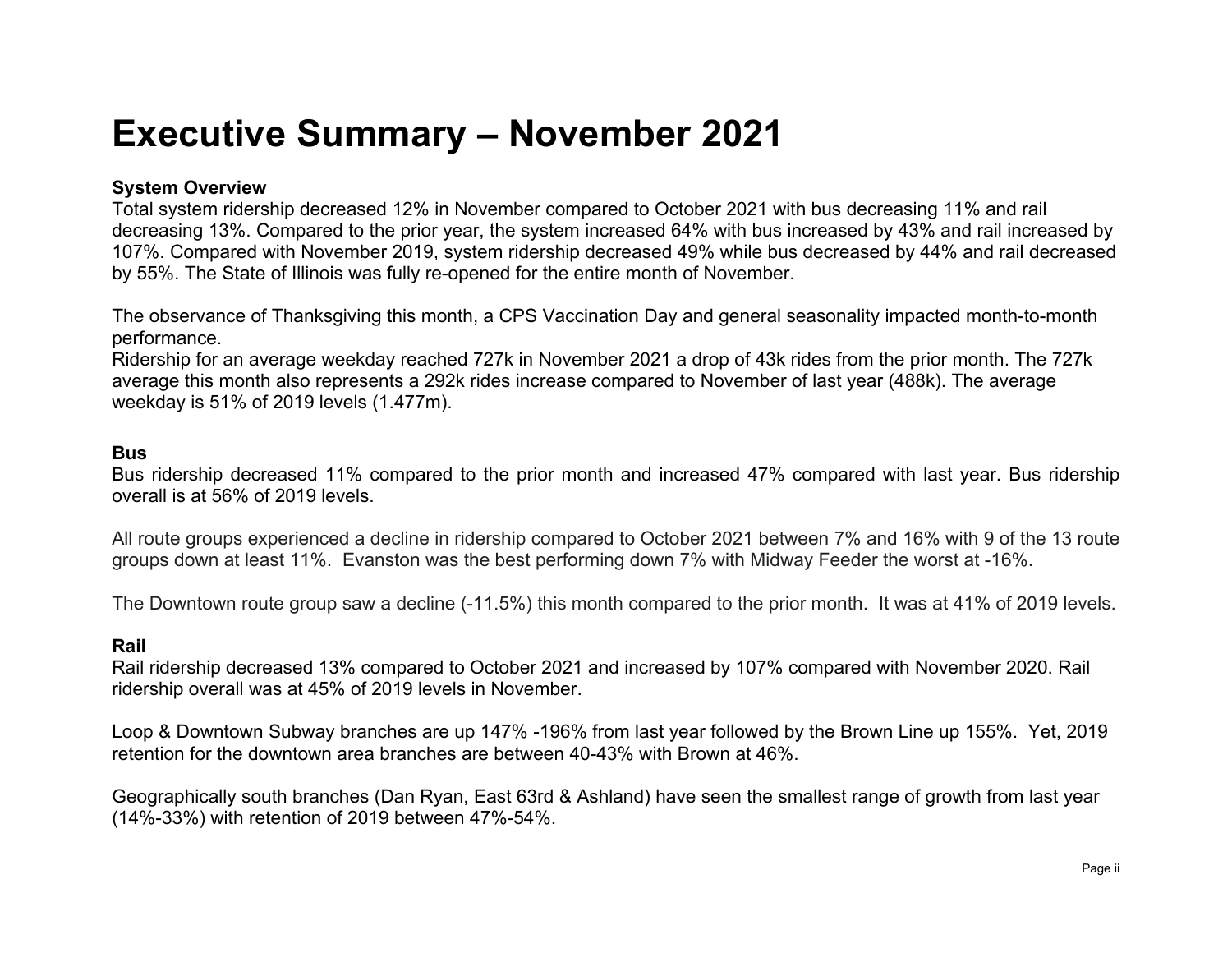### **Monthly Notes – November 2021**

The following changes in CTA service over the past year have a potential impact on this month's ridership figures.

#### **Systemwide Service Impacts**

#### **Station Closures**

Rail stations can be closed occasionally for construction. The closures can result in what appears to be very dramatic increases or decreases (e.g. > 20%) in average daily rail ridership on a year-over-year basis both for the station being closed and potentially for nearby stations as well. *When service is suspended or rerouted* on the rail system, service is maintained by a bus shuttle connecting the closed or bypassed rail stations. Riders on this shuttle are tallied in the "Bus" *Ridership by Route" section as Route #1001 Shuttle/Special Event Route.*

#### **COVID-19 Pandemic**

The State of Illinois issued a statewide Stay-at-Home order that started on Saturday, March 2, 2020. On June 26, 2020, the state entered Phase 4 of its statewide re-opening plan and stayed in Phase 4 throughout most of October. On October 23, 2020, the City of Chicago issued public health orders related to the sale of liquor and adjusted the curfew on non-essential businesses. On November 20, 2020, the State of Illinois issued Tier 3 mitigations to attempt to limit gatherings and encourage people to stay at home. On January 31, 2021, the state returned to Phase 4. On May 14, 2021, the state entered the Bridge Phase on the re-opening plan. On June 11, 2021, the State of Illinois fully re-opened.

#### **Bus Service Impacts**

#### **Bus Service Reroutes**

#6 Jackson Park Exp (Oct 24 2016 until further notice), #111 111<sup>th</sup>/King Dr (May 4 until further notice), #97 Skokie (Jul 29 until further notice), #18 16<sup>th</sup>/18<sup>th</sup> (Dec 11 until further notice), #9 Ashland, & #X9 Ashland Exp (Feb 22 until further notice), #92 Foster Aug 23, 2021 until further notice, #112 Vincennes/111th (Apr 14 until further notice), #79 79<sup>th</sup> & #48 South Damen (May 25 until further notice), #47 47<sup>th</sup> (Jun 9 until further notice), #82 Kimball-Homan (Jul 14 until further notice), #60 Blue Island/26<sup>th</sup>, #128 Soldier Field Exp (Oct 25, 2021 until further notice), #124 Navy Pier (May 10, 2021-Jul 1, 2022 or completion), #126 Jackson (Mar 27, 2020-Mar 25, 2022 or completion), #73 Armitage (May 10, 2021-May 2, 2022 or completion), #55N 55th/Narragansett (Nov 4, 2021-Feb 4, 2022 or completion), #71 71<sup>st</sup>/South Shore (Nov 29, 2021-Dec 31, 2021 or completion), #9 Ashland & X9 Ashland Exp. (Oct 4 2021-Dec 31, 2021 or completion), #55A 55<sup>th</sup>/Austin (Nov 17, 2021-Dec 15, 2021 or completion), #2 Hyde Pk & #6 Jackson Pk Exp (Sep 15,2021-Dec 10, 2021 or completion), #52 Kedzie/California & #52A South Kedzie (Oct 19, 2021-Nov 29, or completion), #26 South Shore Exp & #100 Jeffery Manor Exp (Oct 25, 2021-Nov 29, 2021 or completion), #18 16th/18th #49 Western & #X49 Western (Oct 4-Nov 26 or completion), #J14 Jeffery Jump, #56 Milwaukee, #20 Madison, #60 Blue Island/26, #124 Navy Pier, & #157 Streeterville/Taylor (Nov 1-24, 2021), #24 Wentworth (May 3, 2021-Nov 12, 2021 or completion), #96 Lunt (Sep 13, 2021-Nov 8. 2021 or completion), #171 U of Chicago/Hyde Park (May 28, 2021-Nov 6, 2021 or completion).

#### **Rail Service Impacts**

#### **Temporary Service Suspensions and Reroutes**

Due to ongoing construction activity to maintain and modernize the CTA rail system, some lines experience periodic day, night, & weekend closures or reroutes.

| Line/Location              | Dates Affected | Detail                                                                                                                                                           |
|----------------------------|----------------|------------------------------------------------------------------------------------------------------------------------------------------------------------------|
| Brown Line stations bypass | <b>Nov 21</b>  | . Bus substation between Irving Park & Southport stations while performing structure maintenance to ensure trains continue to operate safely.                    |
| Pink Line stations bypass  | Nov 20-21      | Pink line rerouted to connect to Racine Blue Line Station while performing maintenance to ensure that trains continue to operate safely on Green & Purple lines. |
| Brown Line stations bypass | Nov 14-15      | Bus substation between Belmont & Irving Park stations while performing track construction as part of the Red & Purple Modernization Project.                     |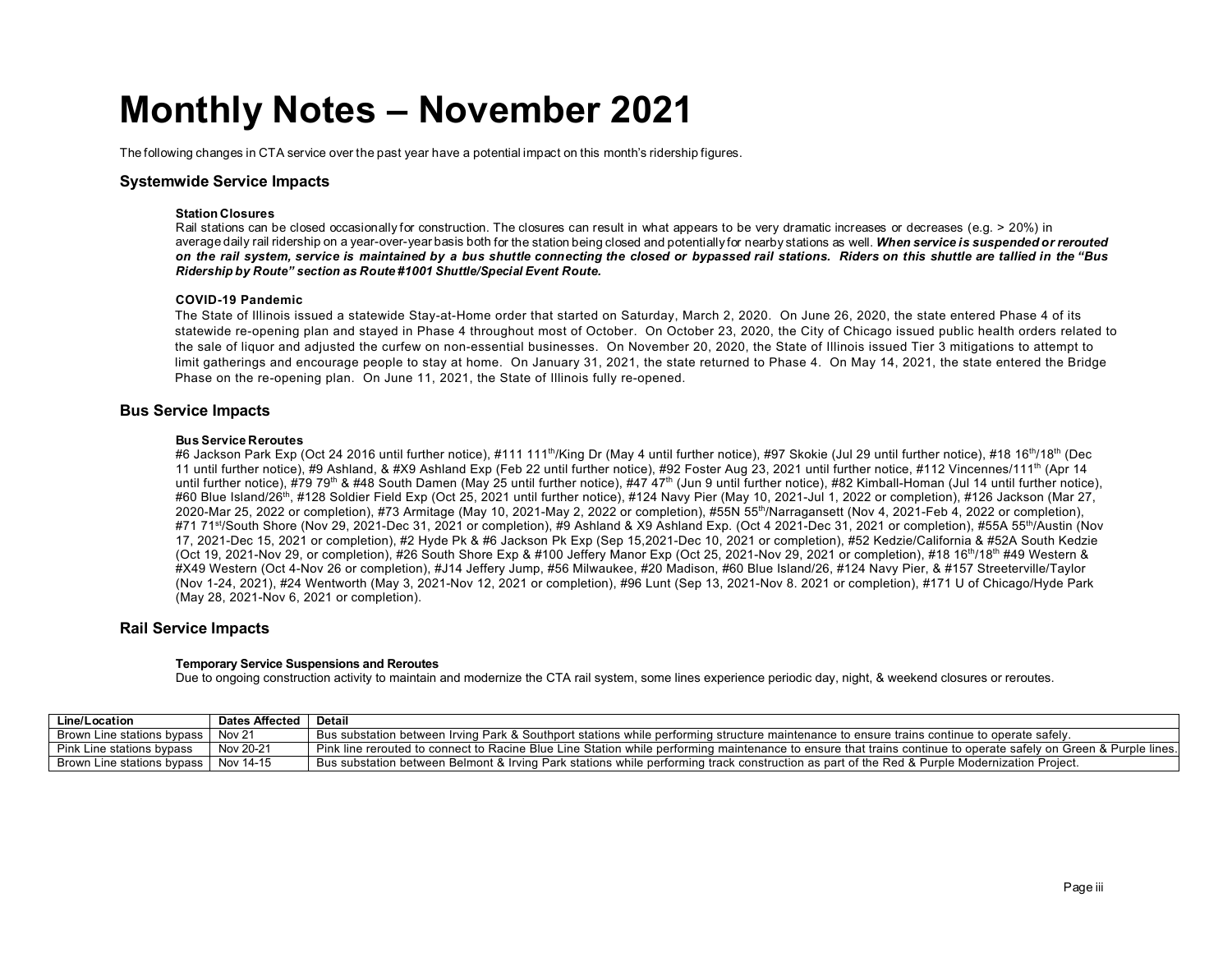# **Monthly Summary**

### Calendar Operating Days

| Day Type  | <b>Last Year</b> | <b>This Year</b> |
|-----------|------------------|------------------|
| Weekdays  | 20               | 21               |
| Saturdays | 4                | 4                |
| Sundays   | 6                | 5                |

When analyzing monthly ridership trends, it is important to account for the possibility that the same month may have a different number of weekdays, Saturdays, and Sundays each year. Monthly ridership statistics are provided below as both 'actual total' and 'calendar adjusted total', the latter being a normalized figure that facilitates year-to-year and month-to-month comparisons.

| <b>Monthly</b>       |              | <b>Monthly Total (actual)</b> |                | Monthly Total (Cal. Adj.) |       |                                                  | Year-to-date Total (actual)                                                | Year-to-date Total (Cal. Adj.) |             |       |  |
|----------------------|--------------|-------------------------------|----------------|---------------------------|-------|--------------------------------------------------|----------------------------------------------------------------------------|--------------------------------|-------------|-------|--|
| <b>System Totals</b> | Last Yr      | Cur Yr                        | <b>Last Yr</b> | Cur Yr                    | % Cha | Last Yr                                          | <b>Cur Yr</b>                                                              | <b>Last Yr</b>                 | Cur Yr      | % Cha |  |
| <b>Bus</b>           |              |                               |                |                           |       |                                                  | 7,574,981 10,809,601 42.7% 113,982,677 107,181,587 113,503,748 107,326,493 |                                |             | -5.4% |  |
| Rail                 | 3.814.904    | 8.020.686                     |                |                           |       | 3,852,960 7,957,482 106.5% 72,368,798 71,582,851 |                                                                            | 71.949.165                     | 71.630.845  | -0.4% |  |
| <b>System Total</b>  | ່ 11.308.845 | 18.944.613                    |                |                           |       |                                                  |                                                                            | 185,452,913                    | 178.957.338 | -3.5% |  |

| <b>System Daily</b>             |         | Average Weekday        |         | <b>Average Saturday</b> |         | <b>Average Sunday</b> |       |  |  |  |  |
|---------------------------------|---------|------------------------|---------|-------------------------|---------|-----------------------|-------|--|--|--|--|
| Averages                        | Last Yr | <b>Cur Yr</b><br>% Cha | Last Yr | <b>Cur Yr</b><br>% Chg  | Last Yr | <b>Cur Yr</b>         | % Cha |  |  |  |  |
| <b>Bus Boardings</b>            | 289.560 | 425.408<br>46.9%       | 209.542 | 25.5%<br>263,011        | 144.097 | 187,664               | 30.2% |  |  |  |  |
| <b>Rail (Total Boardings)</b>   | 146.095 | 301.835<br>106.6%      | 107.301 | 114.5%<br>230.143       | 77.299  | 152.315               | 97.0% |  |  |  |  |
| <b>Rail (Station Entries)</b>   | 120,183 | 255,360                | 87.465  | 193,723                 | 63,353  | 128,427               |       |  |  |  |  |
| Rail (Cross-Platform Transfers) | 25.913  | 46.476                 | 19.836  | 36,420                  | 13.946  | 23,887                |       |  |  |  |  |
| <b>System (Total Boardings)</b> | 435.655 | 66.9%<br>727.243       | 316.842 | 55.6%<br>493.153        | 221.396 | 339.979               | 53.6% |  |  |  |  |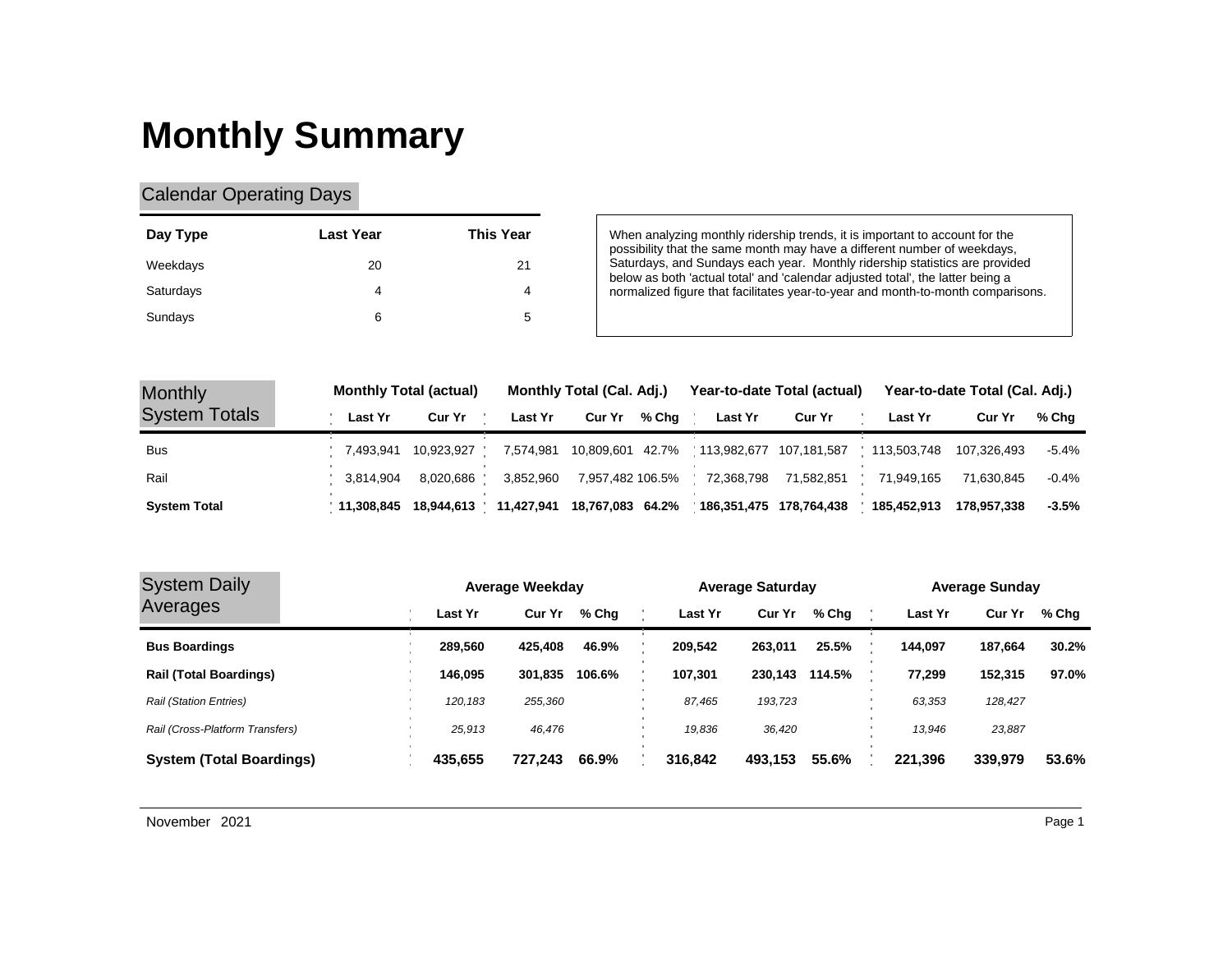## **Bus Ridership by Route**

| ሌ |                | Note: all bus routes are accessible |         | <b>Average Weekday</b> |        | <b>Average Saturday</b> |              |         |         | <b>Average Sunday</b> |         | Year-to-date Rides |           |          |
|---|----------------|-------------------------------------|---------|------------------------|--------|-------------------------|--------------|---------|---------|-----------------------|---------|--------------------|-----------|----------|
|   | Route          |                                     | Last Yr | Cur Yr % Chg           |        | Last Yr                 | Cur Yr % Chg |         | Last Yr | Cur Yr % Chg          |         | Last Yr            | Cur Yr    | % Chg    |
|   | 1              | <b>Bronzeville/Union Station</b>    | 191     | 556                    | 192.0% |                         |              |         |         |                       |         | 126,553            | 84,657    | $-33.1%$ |
|   | $\overline{2}$ | <b>Hyde Park Express</b>            | 467     | 1,114                  | 138.5% |                         |              |         |         |                       |         | 267,390            | 199,355   | $-25.4%$ |
|   | 3              | <b>King Drive</b>                   | 6,071   | 8,697                  | 43.3%  | 4,594                   | 5,421        | 18.0%   | 3,133   | 3,971                 | 26.8%   | 2,406,568          | 2,262,569 | $-6.0%$  |
|   | $\overline{4}$ | <b>Cottage Grove</b>                | 8,239   | 9,738                  | 18.2%  | 5,980                   | 6,712        | 12.2%   | 3,863   | 4,880                 | 26.3%   | 3,192,635          | 2,806,471 | $-12.1%$ |
|   | 5              | South Shore Night Bus               | 172     | 204                    | 18.4%  | 153                     | 191          | 24.7%   | 161     | 172                   | 7.1%    | 85,129             | 63,597    | $-25.3%$ |
|   | 6              | Jackson Park Express                | 3,208   | 4,343                  | 35.4%  | 3,237                   | 4,769        | 47.3%   | 2,378   | 3,282                 | 38.0%   | 1,362,277          | 1,332,270 | $-2.2%$  |
|   | $\overline{7}$ | Harrison                            | 1,293   | 2,515                  | 94.4%  |                         |              |         |         |                       |         | 506,518            | 421,287   | $-16.8%$ |
|   | 8              | Halsted                             | 6,143   | 10,356                 | 68.6%  | 4,187                   | 5,964        | 42.5%   | 2,924   | 3,482                 | 19.1%   | 2,836,149          | 2,494,204 | $-12.1%$ |
|   | 8A             | South Halsted                       | 1,304   | 1,564                  | 19.9%  | 1,135                   | 1,046        | $-7.8%$ | 743     | 773                   | 4.0%    | 481,309            | 413,277   | $-14.1%$ |
|   | 9              | Ashland                             | 8,257   | 9,926                  | 20.2%  | 8,405                   | 9,606        | 14.3%   | 5,725   | 7,210                 | 25.9%   | 3,294,860          | 3,084,391 | $-6.4%$  |
|   | X9             | <b>Ashland Express</b>              | 2,659   | 4,195                  | 57.7%  |                         |              |         |         |                       |         | 890,577            | 813,806   | $-8.6%$  |
|   | 10             | Museum of S & I                     |         |                        |        |                         |              |         |         |                       |         |                    | 37,032    |          |
|   | 11             | Lincoln                             | 602     | 897                    | 48.9%  | 412                     | 541          | 31.2%   | 279     | 315                   | 12.9%   | 209,684            | 218,291   | 4.1%     |
|   | 12             | Roosevelt                           | 5,059   | 6,451                  | 27.5%  | 3,481                   | 3,896        | 11.9%   | 2,392   | 2,821                 | 17.9%   | 1,872,680          | 1,656,163 | $-11.6%$ |
|   | J14            | Jeffery Jump                        | 3,709   | 4,883                  | 31.6%  | 2,508                   | 2,822        | 12.6%   | 1,621   | 1,754                 | 8.2%    | 1,459,045          | 1,235,664 | $-15.3%$ |
|   | 15             | Jeffery Local                       | 3,082   | 3,503                  | 13.7%  | 2,346                   | 2,400        | 2.3%    | 1,750   | 1,717                 | $-1.9%$ | 1,199,347          | 1,012,116 | $-15.6%$ |
|   | 18             | 16th/18th                           | 1,401   | 2,130                  | 52.0%  | 1,064                   | 1,562        | 46.7%   | 656     | 800                   | 21.9%   | 532,755            | 511,722   | $-3.9%$  |
|   | 19             | <b>United Center Express</b>        |         |                        |        |                         |              |         |         |                       |         | 6,534              | 535       | $-91.8%$ |
|   | 20             | Madison                             | 6,064   | 7,790                  | 28.5%  | 4,204                   | 4,561        | 8.5%    | 3,262   | 3,524                 | 8.0%    | 2,558,393          | 2,029,732 | $-20.7%$ |
|   | 21             | Cermak                              | 3,736   | 4,942                  | 32.3%  | 3,172                   | 3,615        | 13.9%   | 1,769   | 2,406                 | 36.0%   | 1,389,334          | 1,347,849 | $-3.0%$  |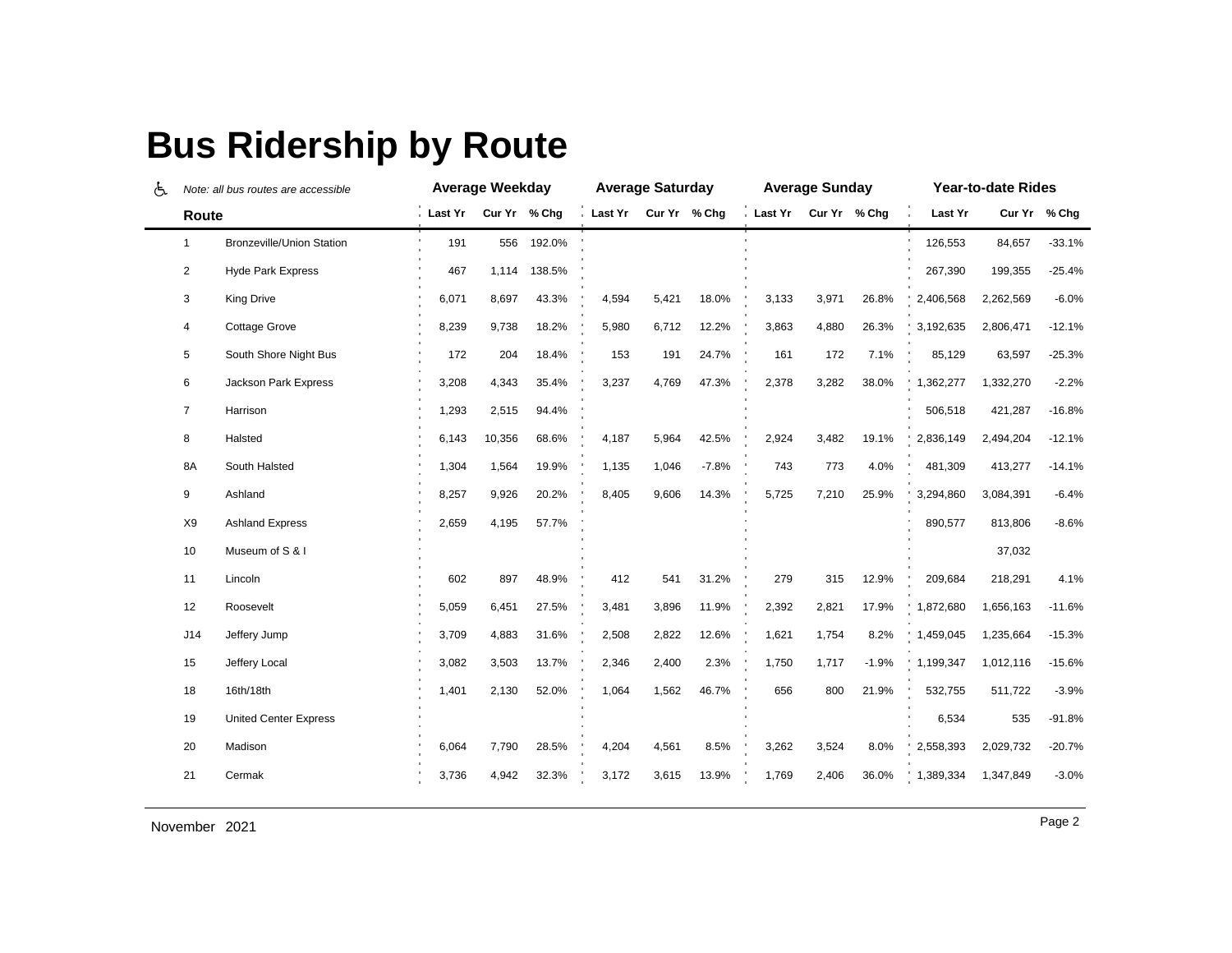| ৬ |       | Note: all bus routes are accessible |         | Average Weekday |        | <b>Average Saturday</b> |       |          |                      | <b>Average Sunday</b> |          | Year-to-date Rides |           |              |  |
|---|-------|-------------------------------------|---------|-----------------|--------|-------------------------|-------|----------|----------------------|-----------------------|----------|--------------------|-----------|--------------|--|
|   | Route |                                     | Last Yr | Cur Yr % Chg    |        | Last Yr Cur Yr % Chg    |       |          | Last Yr Cur Yr % Chg |                       |          | Last Yr            |           | Cur Yr % Chg |  |
|   | 22    | Clark                               | 5,969   | 9,815           | 64.4%  | 5,170                   | 8,593 | 66.2%    | 3,664                | 6,198                 | 69.2%    | 2,452,308          | 2,716,043 | 10.8%        |  |
|   | 24    | Wentworth                           | 691     | 1,140           | 65.1%  |                         |       |          |                      |                       |          | 264,903            | 228,741   | $-13.7%$     |  |
|   | 26    | South Shore Express                 | 1,490   | 2,244           | 50.6%  |                         |       |          |                      |                       |          | 467,899            | 435,009   | $-7.0%$      |  |
|   | 28    | Stony Island                        | 2,108   | 2,593           | 23.0%  | 1,552                   | 1,364 | $-12.1%$ | 1,115                | 1,000                 | $-10.3%$ | 853,780            | 707,857   | $-17.1%$     |  |
|   | 29    | State                               | 3,470   | 4,756           | 37.1%  | 2,723                   | 4,207 | 54.5%    | 1,804                | 2,686                 | 48.9%    | 1,583,391          | 1,360,081 | $-14.1%$     |  |
|   | 30    | South Chicago                       | 1,118   | 1,628           | 45.5%  | 894                     | 913   | 2.1%     | 475                  | 423                   | $-11.0%$ | 446,489            | 376,892   | $-15.6%$     |  |
|   | 31    | 31st                                | 174     | 291             | 67.0%  |                         |       |          |                      |                       |          | 64,110             | 52,657    | $-17.9%$     |  |
|   | 34    | South Michigan                      | 2,027   | 2,091           | 3.1%   | 1,514                   | 1,380 | $-8.9%$  | 1,210                | 996                   | $-17.7%$ | 755,383            | 577,242   | $-23.6%$     |  |
|   | 35    | 31st/35th                           | 1,563   | 2,511           | 60.6%  | 1,073                   | 1,326 | 23.5%    | 702                  | 926                   | 31.9%    | 627,985            | 598,780   | $-4.7%$      |  |
|   | 36    | Broadway                            | 4,949   | 8,120           | 64.1%  | 4,989                   | 7,787 | 56.1%    | 3,408                | 5,518                 | 61.9%    | 2,012,752          | 2,279,339 | 13.2%        |  |
|   | 37    | Sedgwick                            | 140     | 391             | 179.1% |                         |       |          |                      |                       |          | 114,379            | 67,157    | $-41.3%$     |  |
|   | 39    | Pershing                            | 718     | 1,074           | 49.6%  | 333                     | 405   | 21.7%    | 249                  | 309                   | 24.4%    | 256,442            | 236,999   | $-7.6%$      |  |
|   | 43    | 43rd                                | 654     | 705             | 7.8%   | 352                     | 341   | $-3.2%$  | 263                  | 273                   | 3.7%     | 223,765            | 189,677   | $-15.2%$     |  |
|   | 44    | Wallace-Racine                      | 1,202   | 1,636           | 36.1%  | 696                     | 888   | 27.6%    | 441                  | 551                   | 24.9%    | 457,998            | 377,312   | $-17.6%$     |  |
|   | 47    | 47th                                | 4,451   | 5,695           | 27.9%  | 3,406                   | 3,764 | 10.5%    | 2,284                | 2,730                 | 19.5%    | 1,610,249          | 1,509,811 | $-6.2%$      |  |
|   | 48    | South Damen                         | 240     | 473             | 97.3%  |                         |       |          |                      |                       |          | 86,618             | 81,173    | $-6.3%$      |  |
|   | 49    | Western                             | 6,712   | 8,948           | 33.3%  | 6,349                   | 7,360 | 15.9%    | 4,279                | 5,246                 | 22.6%    | 2,691,572          | 2,489,643 | $-7.5%$      |  |
|   | 49B   | North Western                       | 2,123   | 3,278           | 54.4%  | 1,780                   | 2,129 | 19.6%    | 1,323                | 1,706                 | 28.9%    | 807,261            | 841,465   | 4.2%         |  |
|   | X49   | <b>Western Express</b>              | 1,883   | 3,258           | 73.0%  |                         |       |          |                      |                       |          | 685,335            | 583,446   | $-14.9%$     |  |
|   | 50    | Damen                               | 3,013   | 6,343           | 110.5% | 1,890                   | 3,367 | 78.2%    | 1,244                | 2,263                 | 81.8%    | 1,214,599          | 1,383,753 | 13.9%        |  |
|   | 51    | 51st                                | 524     | 743             | 41.8%  | 409                     | 445   | 8.8%     | 268                  | 287                   | 7.3%     | 200,423            | 193,879   | $-3.3%$      |  |
|   | 52    | Kedzie                              | 3,625   | 4,723           | 30.3%  | 2,805                   | 2,857 | 1.8%     | 1,670                | 1,830                 | 9.6%     | 1,661,725          | 1,228,402 | $-26.1%$     |  |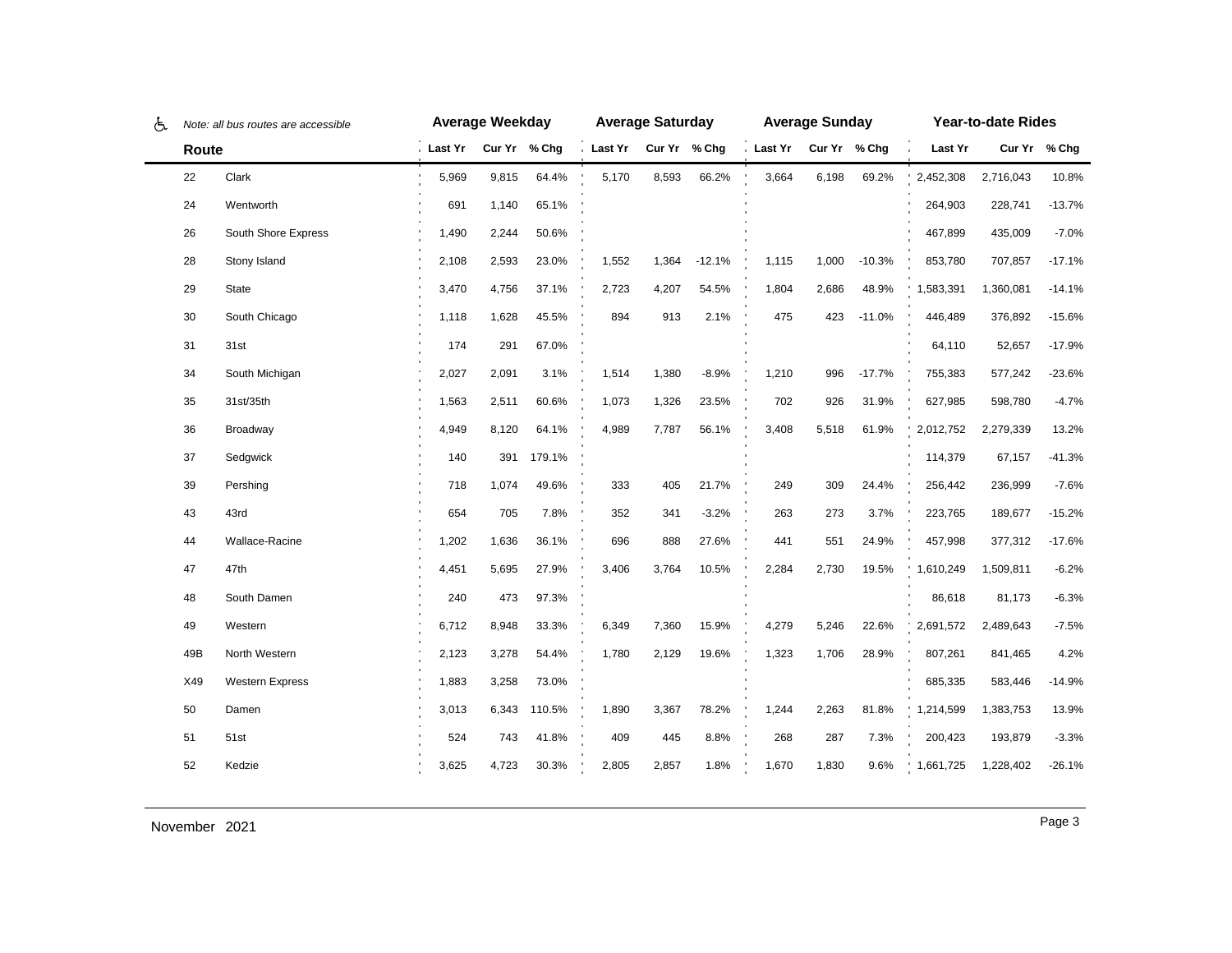| ሌ |       | Note: all bus routes are accessible | <b>Average Weekday</b> |              |        | <b>Average Saturday</b> |       |         |                      | <b>Average Sunday</b> |          | Year-to-date Rides |           |              |
|---|-------|-------------------------------------|------------------------|--------------|--------|-------------------------|-------|---------|----------------------|-----------------------|----------|--------------------|-----------|--------------|
|   | Route |                                     | . Last Yr              | Cur Yr % Chg |        | Last Yr Cur Yr % Chg    |       |         | Last Yr Cur Yr % Chg |                       |          | Last Yr            |           | Cur Yr % Chg |
|   | 52A   | South Kedzie                        | 1,606                  | 2,193        | 36.5%  | 990                     | 1,107 | 11.8%   | 622                  | 627                   | 0.8%     | 583,397            | 541,711   | $-7.1%$      |
|   | 53    | Pulaski                             | 7,988                  | 10,270       | 28.6%  | 5,966                   | 6,325 | 6.0%    | 4,472                | 4,750                 | 6.2%     | 2,993,187          | 2,658,481 | $-11.2%$     |
|   | 53A   | South Pulaski                       | 2,560                  | 4,395        | 71.7%  | 1,407                   | 1,885 | 34.0%   | 913                  | 1,113                 | 21.9%    | 940,315            | 958,962   | 2.0%         |
|   | 54    | Cicero                              | 4,683                  | 5,461        | 16.6%  | 3,506                   | 3,532 | 0.7%    | 2,410                | 2,786                 | 15.6%    | 1,743,246          | 1,523,507 | -12.6%       |
|   | 54A   | North Cicero/Skokie Blvd.           | 268                    | 410          | 53.1%  |                         |       |         |                      |                       |          | 76,625             | 77,264    | 0.8%         |
|   | 54B   | South Cicero                        | 1,414                  | 1,544        | 9.2%   | 1,068                   | 1,117 | 4.6%    | 731                  | 779                   | 6.6%     | 486,521            | 435,540   | $-10.5%$     |
|   | 55    | Garfield                            | 3,459                  | 4,631        | 33.9%  | 2,762                   | 3,420 | 23.8%   | 1,945                | 2,656                 | 36.5%    | 1,393,312          | 1,268,637 | $-8.9%$      |
|   | 55A   | 55th/Austin                         | 59                     | 130          | 119.8% |                         |       |         |                      |                       |          | 23,449             | 23,505    | 0.2%         |
|   | 55N   | 55th/Narragansett                   | 152                    | 249          | 63.4%  | 107                     | 111   | 3.2%    |                      |                       |          | 63,531             | 55,423    | $-12.8%$     |
|   | 56    | Milwaukee                           | 2,953                  | 4,679        | 58.4%  | 2,227                   | 3,060 | 37.4%   | 1,532                | 2,106                 | 37.5%    | 1,218,985          | 1,184,062 | $-2.9%$      |
|   | 57    | Laramie                             | 908                    | 1,283        | 41.3%  | 554                     | 509   | $-8.0%$ | 306                  | 275                   | $-10.2%$ | 359,726            | 283,805   | $-21.1%$     |
|   | 59    | 59th/61st                           | 1,266                  | 1,679        | 32.6%  | 841                     | 1,005 | 19.5%   |                      |                       |          | 429,358            | 375,419   | $-12.6%$     |
|   | 60    | Blue Island/26th                    | 3,203                  | 6,656        | 107.8% | 2,209                   | 3,249 | 47.1%   | 1,566                | 2,380                 | 51.9%    | 1,383,596          | 1,417,276 | 2.4%         |
|   | 62    | Archer                              | 3,300                  | 5,579        | 69.1%  | 2,353                   | 3,556 | 51.1%   | 1,658                | 2,785                 | 68.0%    | 1,335,570          | 1,333,478 | $-0.2%$      |
|   | 62H   | Archer/Harlem                       | 391                    | 674          | 72.5%  | 230                     | 348   | 51.3%   |                      |                       |          | 133,764            | 138,453   | 3.5%         |
|   | 63    | 63rd                                | 6,420                  | 7,495        | 16.7%  | 5,211                   | 4,947 | $-5.1%$ | 3,767                | 4,011                 | 6.5%     | 2,494,468          | 2,048,165 | $-17.9%$     |
|   | 63W   | West 63rd                           | 635                    | 1,011        | 59.4%  | 359                     | 385   | 7.4%    | 284                  | 328                   | 15.7%    | 220,779            | 217,610   | $-1.4%$      |
|   | 65    | Grand                               | 2,145                  | 3,655        | 70.4%  | 1,390                   | 2,053 | 47.7%   | 856                  | 1,549                 | 81.1%    | 976,799            | 931,885   | $-4.6%$      |
|   | 66    | Chicago                             | 6,780                  | 11,620       | 71.4%  | 5,180                   | 7,774 | 50.1%   | 3,560                | 5,481                 | 54.0%    | 3,004,496          | 2,948,895 | $-1.9%$      |
|   | 67    | 67th-69th-71st                      | 4,109                  | 4,754        | 15.7%  | 2,955                   | 2,981 | 0.9%    | 2,335                | 2,351                 | 0.7%     | 1,601,863          | 1,292,126 | $-19.3%$     |
|   | 68    | Northwest Highway                   | 433                    | 762          | 75.9%  | 234                     | 286   | 22.4%   | 161                  | 175                   | 9.0%     | 154,741            | 153,848   | $-0.6%$      |
|   | 70    | Division                            | 3,024                  | 4,434        | 46.6%  | 2,224                   | 2,645 | 18.9%   | 1,666                | 1,865                 | 11.9%    | 1,213,251          | 1,129,932 | $-6.9%$      |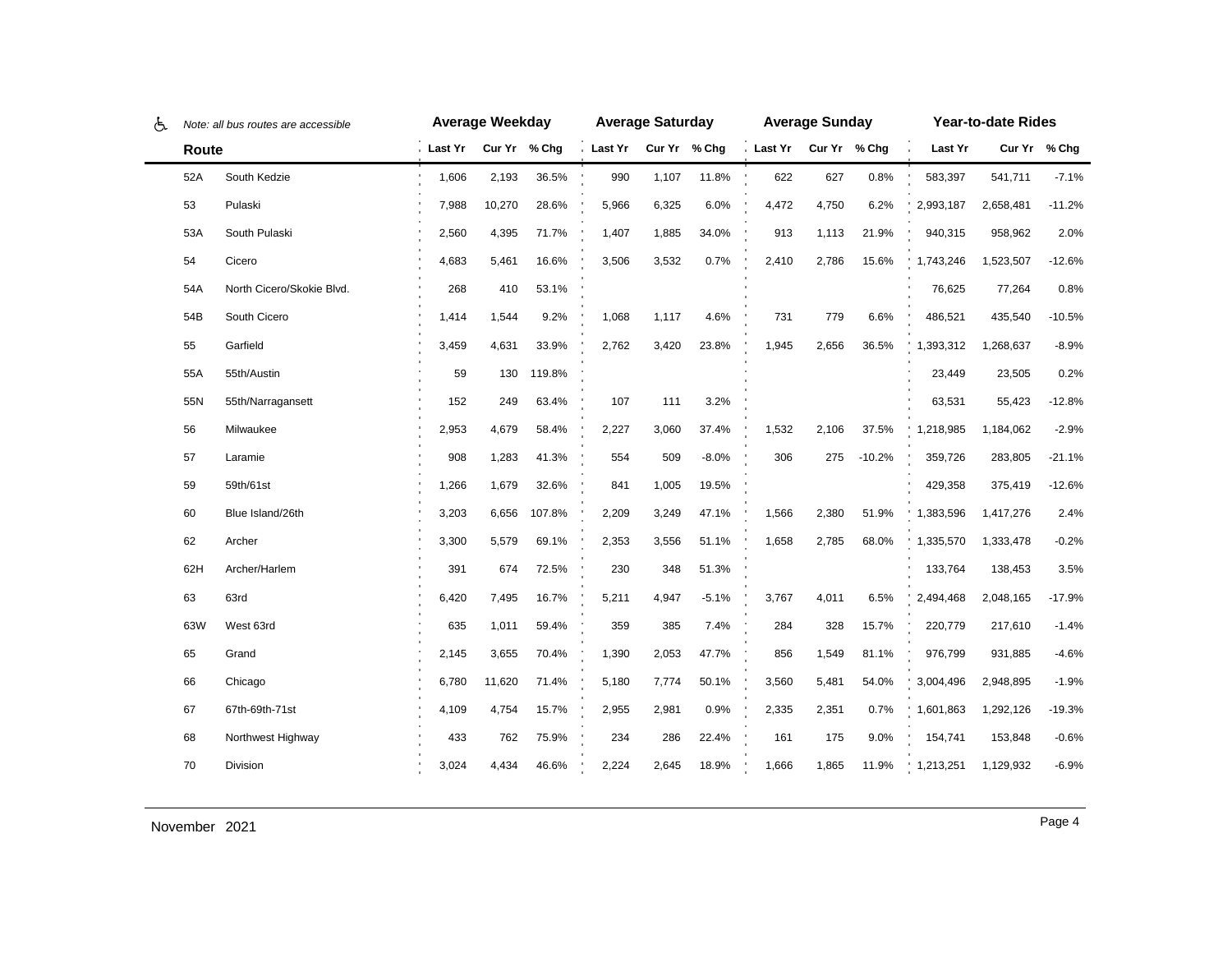| ල |       | Note: all bus routes are accessible | Average Weekday |              |        | <b>Average Saturday</b> |       |          | <b>Average Sunday</b> |              |          | Year-to-date Rides |           |              |
|---|-------|-------------------------------------|-----------------|--------------|--------|-------------------------|-------|----------|-----------------------|--------------|----------|--------------------|-----------|--------------|
|   | Route |                                     | Last Yr         | Cur Yr % Chg |        | Last Yr Cur Yr % Chg    |       |          | Last Yr               | Cur Yr % Chg |          | Last Yr            |           | Cur Yr % Chg |
|   | 71    | 71st/South Shore                    | 3,854           | 4,523        | 17.4%  | 3,368                   | 3,400 | 1.0%     | 2,544                 | 2,155        | $-15.3%$ | 1,493,653          | 1,282,715 | $-14.1%$     |
|   | 72    | North                               | 5,345           | 7,722        | 44.5%  | 4,139                   | 5,172 | 25.0%    | 2,899                 | 3,989        | 37.6%    | 2,097,868          | 2,074,816 | $-1.1%$      |
|   | 73    | Armitage                            | 1,564           | 2,640        | 68.8%  | 977                     | 1,357 | 38.8%    | 694                   | 920          | 32.7%    | 669,810            | 643,706   | $-3.9%$      |
|   | 74    | Fullerton                           | 4,165           | 6,816        | 63.6%  | 3,368                   | 4,902 | 45.5%    | 2,190                 | 3,140        | 43.4%    | 1,639,331          | 1,717,958 | 4.8%         |
|   | 75    | 74th-75th                           | 2,975           | 3,636        | 22.2%  | 2,433                   | 2,311 | $-5.0%$  | 1,716                 | 1,768        | 3.0%     | 1,160,777          | 968,622   | $-16.6%$     |
|   | 76    | <b>Diversey</b>                     | 4,203           | 6,592        | 56.9%  | 3,050                   | 4,191 | 37.4%    | 1,793                 | 2,411        | 34.5%    | 1,551,164          | 1,652,077 | 6.5%         |
|   | 77    | Belmont                             | 6,652           | 10,991       | 65.2%  | 5,008                   | 7,100 | 41.8%    | 3,582                 | 5,070        | 41.5%    | 2,619,302          | 2,728,881 | 4.2%         |
|   | 78    | Montrose                            | 2,230           | 4,208        | 88.7%  | 1,665                   | 2,586 | 55.3%    | 1,093                 | 1,804        | 65.0%    | 946,190            | 948,644   | 0.3%         |
|   | 79    | 79th                                | 10,782          | 12,093       | 12.2%  | 8,182                   | 8,738 | 6.8%     | 5,955                 | 6,297        | 5.8%     | 4,133,218          | 3,384,625 | $-18.1%$     |
|   | 80    | <b>Irving Park</b>                  | 4,080           | 6,378        | 56.3%  | 3,157                   | 4,250 | 34.6%    | 2,102                 | 3,001        | 42.7%    | 1,502,165          | 1,637,444 | 9.0%         |
|   | 81    | Lawrence                            | 5,115           | 7,122        | 39.2%  | 3,989                   | 4,953 | 24.2%    | 3,055                 | 4,061        | 32.9%    | 1,811,215          | 1,893,887 | 4.6%         |
|   | 81W   | West Lawrence                       | 649             | 916          | 41.2%  | 412                     | 499   | 21.2%    | 266                   | 338          | 26.9%    | 219,037            | 225,933   | 3.1%         |
|   | 82    | Kimball-Homan                       | 6,255           | 10,045       | 60.6%  | 4,735                   | 6,167 | 30.2%    | 3,483                 | 4,427        | 27.1%    | 2,474,994          | 2,437,589 | -1.5%        |
|   | 84    | Peterson                            | 1,264           | 2,170        | 71.7%  | 840                     | 975   | 16.1%    | 554                   | 646          | 16.6%    | 453,939            | 478,392   | 5.4%         |
|   | 85    | Central                             | 4,363           | 5,993        | 37.4%  | 3,029                   | 3,520 | 16.2%    | 2,245                 | 2,470        | 10.0%    | 1,538,896          | 1,471,132 | $-4.4%$      |
|   | 85A   | North Central                       | 294             | 331          | 12.5%  | 216                     | 183   | $-15.5%$ |                       |              |          | 87,458             | 77,587    | $-11.3%$     |
|   | 86    | Narragansett/Ridgeland              | 577             | 1,272        | 120.3% |                         |       |          |                       |              |          | 222,276            | 210,420   | $-5.3%$      |
|   | 87    | 87th                                | 4,506           | 5,457        | 21.1%  | 3,407                   | 3,689 | 8.3%     | 2,473                 | 2,609        | 5.5%     | 1,786,641          | 1,470,074 | $-17.7%$     |
|   | 88    | Higgins                             | 439             | 768          | 75.1%  | 252                     | 351   | 39.4%    | 178                   | 259          | 45.7%    | 155,902            | 167,349   | 7.3%         |
|   | 90    | Harlem                              | 2,005           | 2,939        | 46.6%  | 1,500                   | 1,999 | 33.2%    | 970                   | 1,283        | 32.3%    | 648,676            | 731,543   | 12.8%        |
|   | 91    | Austin                              | 3,250           | 3,713        | 14.3%  | 1,658                   | 1,898 | 14.5%    | 1,187                 | 1,244        | 4.8%     | 953,236            | 902,062   | $-5.4\%$     |
|   | 92    | Foster                              | 2,660           | 3,988        | 49.9%  | 1,693                   | 2,373 | 40.2%    | 1,229                 | 1,853        | 50.8%    | 896,030            | 959,953   | 7.1%         |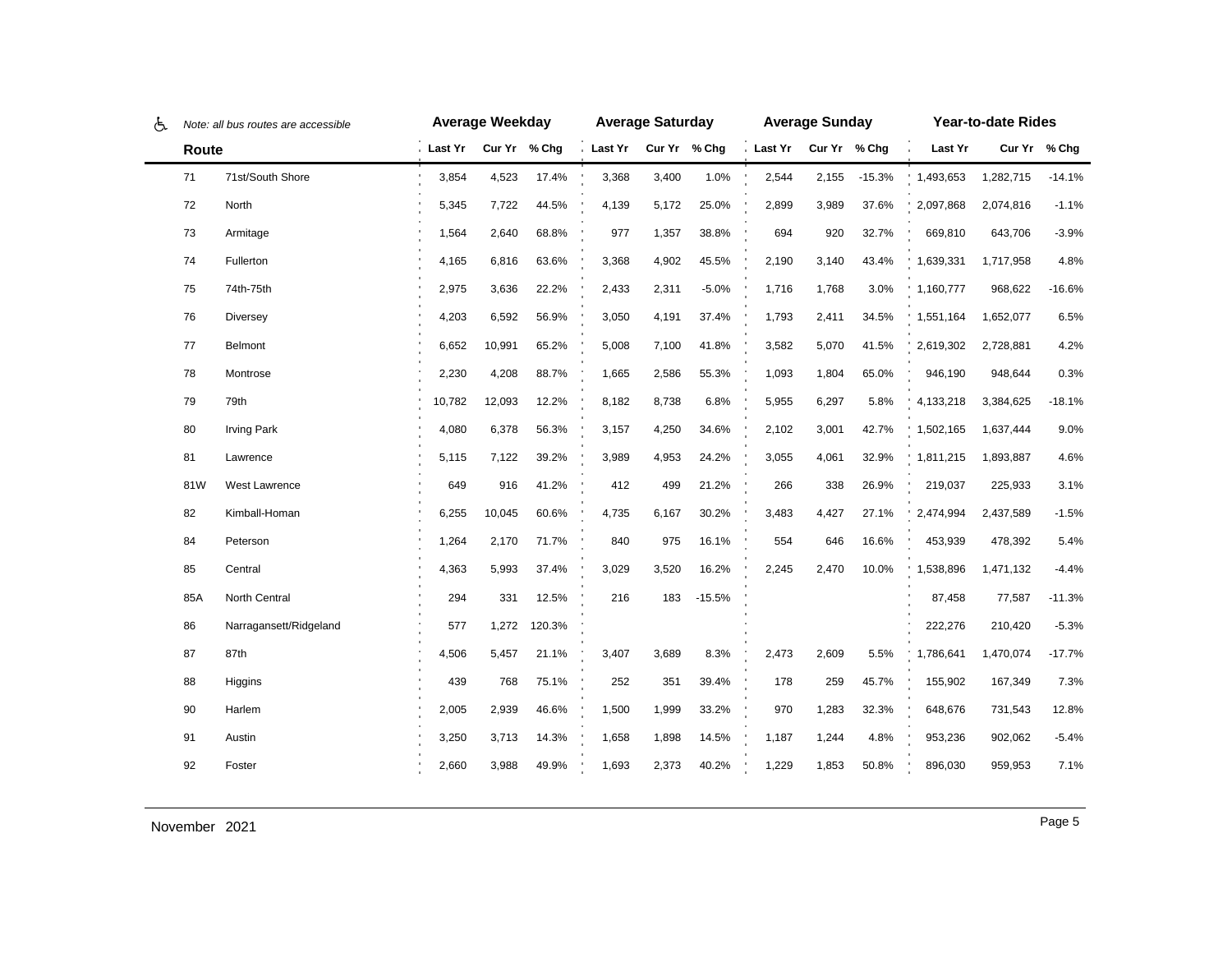| ሌ | Note: all bus routes are accessible |                               |                | <b>Average Weekday</b> |            | <b>Average Saturday</b> |       |          |                      | <b>Average Sunday</b> |          | Year-to-date Rides |           |              |
|---|-------------------------------------|-------------------------------|----------------|------------------------|------------|-------------------------|-------|----------|----------------------|-----------------------|----------|--------------------|-----------|--------------|
|   | Route                               |                               | <b>Last Yr</b> | Cur Yr % Chg           |            | Last Yr Cur Yr % Chg    |       |          | Last Yr Cur Yr % Chg |                       |          | Last Yr            |           | Cur Yr % Chg |
|   | 93                                  | California/Dodge              | 1,405          | 2,410                  | 71.6%      | 864                     | 1,084 | 25.5%    |                      |                       |          | 446,186            | 472,537   | 5.9%         |
|   | 94                                  | California                    | 4,403          | 6,526                  | 48.2%      | 2,830                   | 3,218 | 13.7%    | 1,890                | 2,284                 | 20.9%    | 1,375,024          | 1,543,922 | 12.3%        |
|   | 95                                  | 95th                          | 2,530          | 2,813                  | 11.2%      | 2,105                   | 1,986 | $-5.7%$  | 1,653                | 1,550                 | $-6.2%$  | 942,083            | 795,680   | $-15.5%$     |
|   | 96                                  | Lunt                          | 313            | 394                    | 25.6%      |                         |       |          |                      |                       |          | 87,947             | 90,123    | 2.5%         |
|   | 97                                  | Skokie                        | 1,258          | 1,640                  | 30.4%      | 898                     | 1,163 | 29.5%    | 698                  | 789                   | 13.0%    | 430,942            | 439,417   | 2.0%         |
|   | X98                                 | Avon Express                  | 18             | 13                     | $-26.4%$   | 13                      | 9     | $-32.7%$ |                      |                       |          | 2,124              | 3,690     | 73.8%        |
|   | 100                                 | Jeffery Manor Express         | 245            | 271                    | 10.5%      |                         |       |          |                      |                       |          | 64,666             | 56,289    | $-13.0%$     |
|   | 103                                 | West 103rd                    | 824            | 1,046                  | 26.9%      | 547                     | 572   | 4.6%     | 435                  | 367                   | $-15.6%$ | 305,426            | 255,246   | $-16.4%$     |
|   | 106                                 | East 103rd                    | 388            | 646                    | 66.3%      | 255                     | 228   | $-10.3%$ | 187                  | 176                   | $-5.7%$  | 164,759            | 138,146   | $-16.2%$     |
|   | 108                                 | Halsted/95th                  | 362            | 441                    | 21.8%      |                         |       |          |                      |                       |          | 113,026            | 88,615    | $-21.6%$     |
|   | 111                                 | 111th/King Drive              | 1,249          | 1,485                  | 18.9%      | 893                     | 835   | $-6.5%$  | 718                  | 610                   | $-15.0%$ | 485,405            | 387,197   | $-20.2%$     |
|   | 111A                                | Pullman Shuttle               | 182            | 175                    | $-4.0%$    | 166                     | 141   | $-15.0%$ | 120                  | 95                    | $-20.6%$ | 57,241             | 50,048    | $-12.6%$     |
|   | 112                                 | Vincennes/111th               | 634            | 987                    | 55.6%      | 415                     | 443   | 6.6%     | 245                  | 302                   | 22.9%    | 255,045            | 208,919   | $-18.1%$     |
|   | 115                                 | Pullman/115th                 | 1,093          | 1,448                  | 32.5%      | 853                     | 842   | $-1.3%$  | 608                  | 622                   | 2.2%     | 449,968            | 355,096   | $-21.1%$     |
|   | 119                                 | Michigan/119th                | 1,858          | 1,963                  | 5.7%       | 1,475                   | 1,056 | $-28.4%$ | 1,109                | 970                   | $-12.5%$ | 723,104            | 535,337   | $-26.0%$     |
|   | 120                                 | Ogilvie/Streeterville Express | 39             | 174                    | 345.1%     |                         |       |          |                      |                       |          | 47,705             | 23,011    | $-51.8%$     |
|   | 121                                 | Union/Streeterville Express   | 59             | 218                    | 269.9%     |                         |       |          |                      |                       |          | 64,551             | 29,518    | $-54.3%$     |
|   | 124                                 | Navy Pier                     | 128            | 489                    | 282.8%     | 111                     | 718   | 550.0%   | 68                   | 500                   | 632.7%   | 101,109            | 175,838   | 73.9%        |
|   | 125                                 | <b>Water Tower Express</b>    | 101            | 305                    | 200.7%     |                         |       |          |                      |                       |          | 94,654             | 51,776    | $-45.3%$     |
|   | 126                                 | Jackson                       | 1,571          | 2,383                  | 51.7%      | 1,117                   | 1,380 | 23.6%    | 812                  | 1,113                 | 37.0%    | 709,862            | 585,340   | $-17.5%$     |
|   | 128                                 | Soldier Field Express         |                |                        |            |                         |       |          |                      | 695                   |          |                    | 5,056     |              |
|   | 134                                 | Stockton/LaSalle Express      | 123            |                        | 550 345.6% |                         |       |          |                      |                       |          | 174,800            | 78,759    | $-54.9%$     |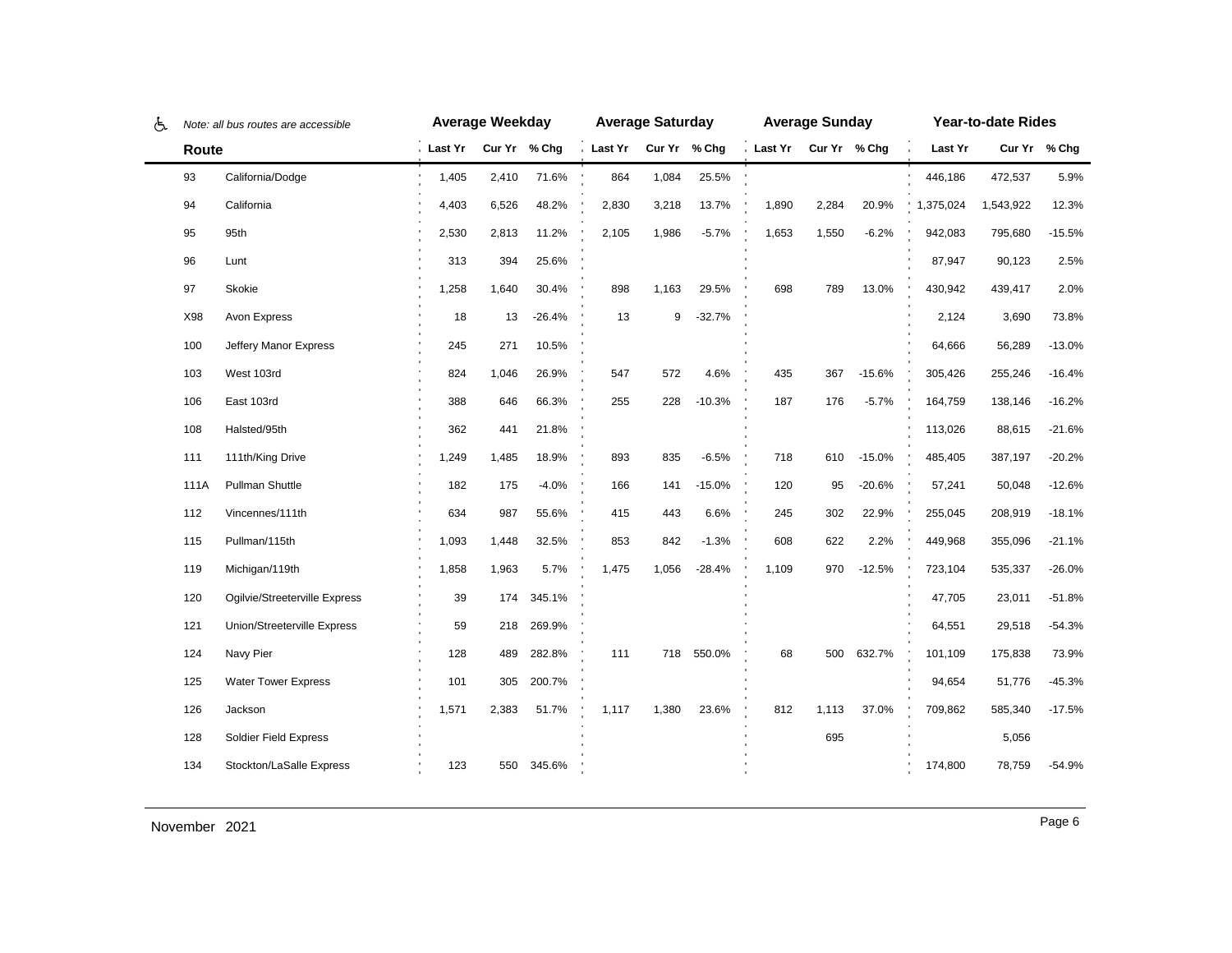| ලැ | Note: all bus routes are accessible |                                 | <b>Average Weekday</b> |       |              | <b>Average Saturday</b> |              |          |                | <b>Average Sunday</b> |        | <b>Year-to-date Rides</b> |           |              |  |
|----|-------------------------------------|---------------------------------|------------------------|-------|--------------|-------------------------|--------------|----------|----------------|-----------------------|--------|---------------------------|-----------|--------------|--|
|    | Route                               |                                 | Last Yr                |       | Cur Yr % Chg | Last Yr                 | Cur Yr % Chq |          | <b>Last Yr</b> | Cur Yr % Chg          |        | Last Yr                   |           | Cur Yr % Chg |  |
|    | 135                                 | Clarendon/LaSalle Express       | 200                    | 723   | 261.6%       |                         |              |          |                |                       |        | 207,003                   | 109,568   | $-47.1%$     |  |
|    | 136                                 | Sheridan/LaSalle Express        | 237                    | 584   | 146.5%       |                         |              |          |                |                       |        | 136,478                   | 93,393    | $-31.6%$     |  |
|    | 143                                 | Stockton/Michigan Express       | 204                    | 579   | 183.9%       |                         |              |          |                |                       |        | 124,569                   | 86,266    | $-30.7%$     |  |
|    | 146                                 | Inner Drive/Michigan Express    | 3,844                  | 7,590 | 97.4%        | 3,090                   | 5,713        | 84.9%    | 2,123          | 4,512                 | 112.5% | 1,583,009                 | 1,907,628 | 20.5%        |  |
|    | 147                                 | <b>Outer Drive Express</b>      | 4,275                  | 7,612 | 78.0%        | 3,641                   | 5,434        | 49.2%    | 2,584          | 4,181                 | 61.8%  | 1,681,802                 | 1,899,688 | 13.0%        |  |
|    | 148                                 | Clarendon/Michigan Express      | 440                    | 1,026 | 133.2%       |                         |              |          |                |                       |        | 191,403                   | 166,756   | $-12.9%$     |  |
|    | 151                                 | Sheridan                        | 4,772                  | 8,492 | 78.0%        | 4,347                   | 8,157        | 87.6%    | 2,779          | 6,180                 | 122.4% | 1,963,432                 | 2,316,805 | 18.0%        |  |
|    | 152                                 | Addison                         | 2,526                  | 5,684 | 125.0%       | 1,502                   | 2,591        | 72.5%    | 929            | 1,581                 | 70.2%  | 1,063,128                 | 1,208,437 | 13.7%        |  |
|    | 155                                 | Devon                           | 2,744                  | 3,832 | 39.6%        | 2,241                   | 2,924        | 30.5%    | 1,726          | 2,256                 | 30.7%  | 1,048,263                 | 1,039,419 | $-0.8%$      |  |
|    | 156                                 | LaSalle                         | 631                    | 1,794 | 184.4%       |                         |              |          |                |                       |        | 466,373                   | 293,020   | $-37.2%$     |  |
|    | 157                                 | Streeterville/Taylor            | 1,022                  | 3,014 | 195.0%       |                         |              |          |                |                       |        | 479,714                   | 454,965   | $-5.2%$      |  |
|    | 165                                 | West 65th                       | 63                     | 151   | 137.9%       |                         |              |          |                |                       |        | 19,915                    | 25,419    | 27.6%        |  |
|    | 169                                 | 69th-UPS Express                | 106                    | 90    | $-14.8%$     | 92                      | 13           | $-85.9%$ |                |                       |        | 20,064                    | 17,749    | $-11.5%$     |  |
|    | 171                                 | U. of Chicago/Hyde Park         | 179                    | 702   | 291.4%       | 58                      | 185          | 217.1%   |                |                       |        | 77,318                    | 72,581    | $-6.1%$      |  |
|    | 172                                 | U. of Chicago/Kenwood           | 281                    | 1,549 | 450.4%       | 100                     | 396          | 295.5%   | 121            | 295                   | 144.4% | 184,424                   | 169,309   | $-8.2%$      |  |
|    | 192                                 | U. of Chicago Hospitals Express | 146                    | 386   | 163.7%       |                         |              |          |                |                       |        | 57,933                    | 63,446    | 9.5%         |  |
|    | 201                                 | Central/Ridge                   | 577                    | 1,362 | 136.2%       | 528                     | 808          | 53.1%    |                |                       |        | 281,075                   | 236,325   | $-15.9%$     |  |
|    | 206                                 | <b>Evanston Circulator</b>      | 76                     | 355   | 366.1%       |                         |              |          |                |                       |        | 45,882                    | 40,406    | $-11.9%$     |  |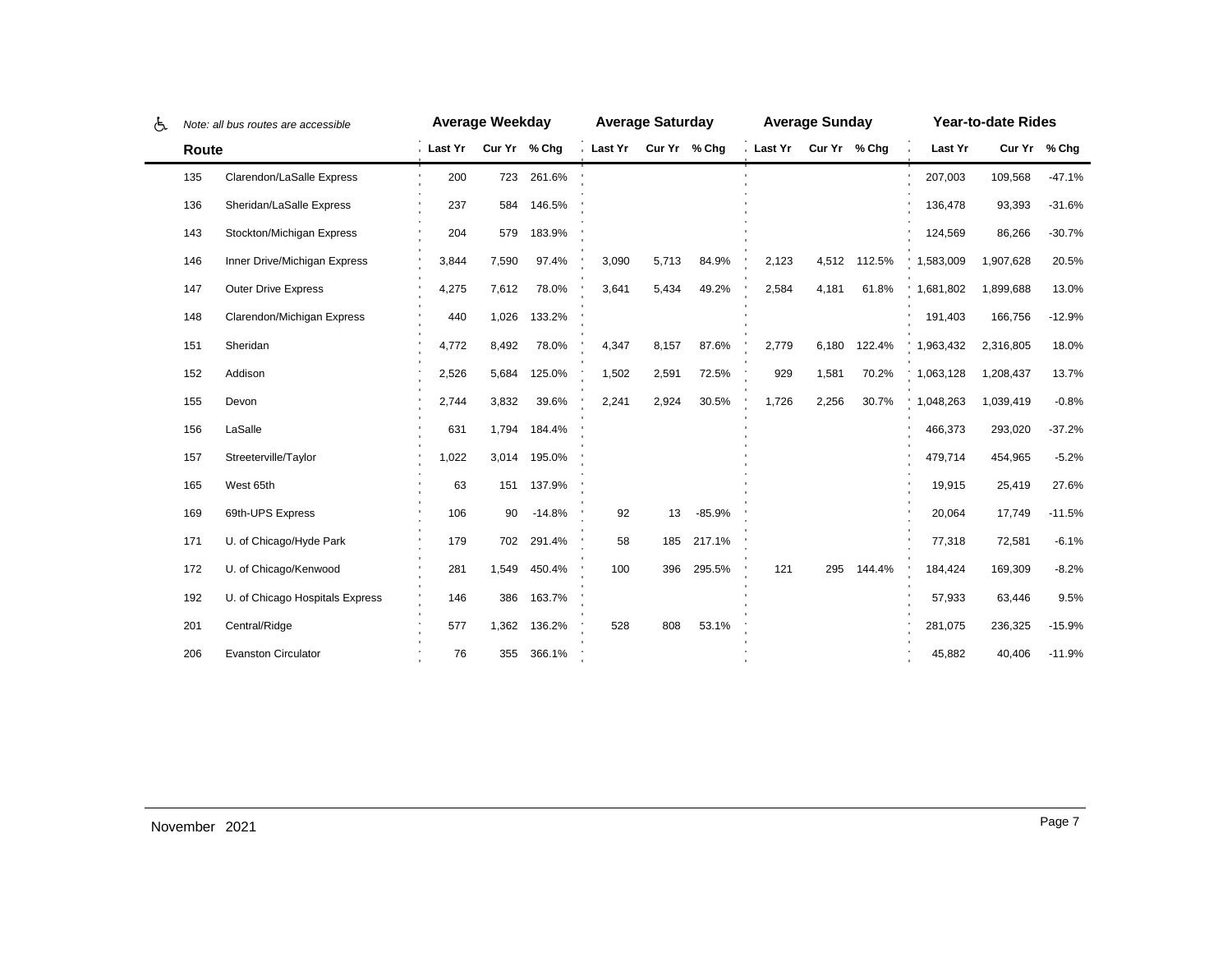### **Rail Entries by Line/Station/Entrance**

|    |    | indicates station/entrance is accessible |                                               |         | <b>Average Weekday</b> |              |          | <b>Average Saturday</b> |              |         | <b>Average Sunday</b> |              |         | <b>Year-to-date Entries</b> |               |
|----|----|------------------------------------------|-----------------------------------------------|---------|------------------------|--------------|----------|-------------------------|--------------|---------|-----------------------|--------------|---------|-----------------------------|---------------|
|    |    |                                          |                                               | Last Yr |                        | Cur Yr % Chg | 'Last Yr |                         | Cur Yr % Chg | Last Yr | Cur Yr % Chg          |              | Last Yr |                             | Cur Yr % Chg  |
|    |    | <b>Red Line - North Side</b>             |                                               |         |                        |              |          |                         |              |         |                       |              |         |                             |               |
| රු |    | Howard                                   | Red, Yellow, Purple, Purple<br><b>Express</b> |         |                        |              |          |                         |              |         |                       |              |         |                             |               |
|    | Ġ. | Howard (Main Entrance)                   |                                               | 980     | 1,294                  | 32.0%        | 776      | 999                     | 28.8%        | 529     | 687                   | 29.9%        | 363,491 | 350,498                     | $-3.6%$       |
|    |    | Howard (North)                           |                                               | 826     | 1,213                  | 46.8%        | 626      | 903                     | 44.2%        | 495     | 669                   | 35.2%        | 350,074 | 310,848                     | $-11.2%$      |
|    |    | <b>Station Total</b>                     |                                               | 1,806   | 2,507                  | 38.8%        | 1,402    | 1,902                   | 35.7%        | 1,024   | 1,356                 | 32.4%        | 713,565 | 661,346                     | $-7.3%$       |
|    |    | Jarvis                                   | <b>Red Line</b>                               | 423     | 732                    | 73.3%        | 320      |                         | 663 107.4%   | 250     | 467                   | 87.1%        | 187,852 | 186,307                     | $-0.8%$       |
|    |    | Morse                                    | Red Line <sup>®</sup>                         |         |                        |              |          |                         |              |         |                       |              |         |                             |               |
|    |    | Morse (Main Entrance)                    |                                               | 786     | 1,372                  | 74.4%        | 561      | 1,085                   | 93.5%        | 465     | 781                   | 68.1%        | 354,915 | 342,481                     | $-3.5%$       |
|    |    | Morse (Lunt)                             |                                               | 350     | 695                    | 98.7%        | 239      | 505                     | 110.9%       | 184     | 355                   | 92.7%        | 167,018 | 157,984                     | $-5.4%$       |
|    |    | <b>Station Total</b>                     |                                               | 1,136   | 2,067                  | 82.0%        | 800      | 1,590                   | 98.8%        | 649     | 1,136                 | 75.0%        | 521,933 | 500,465                     | $-4.1%$       |
| Ġ. |    | Loyola                                   | Red Line <sup>®</sup>                         |         |                        |              |          |                         |              |         |                       |              |         |                             |               |
|    | Ġ. | Loyola                                   |                                               | 1,082   | 2,805                  | 159.3%       | 880      | 2,542                   | 189.0%       | 638     | 1,499                 | 134.9%       | 584,884 | 614,555                     | 5.1%          |
|    |    | <b>Station Total</b>                     |                                               | 1,082   |                        | 2,805 159.2% | 880      |                         | 2,542 188.9% | 638     |                       | 1,499 135.0% | 584,884 | 614,555                     | 5.1%          |
| Ġ. |    | Granville                                | Red Line                                      | 826     |                        | 1,833 121.8% | 580      |                         | 1,760 203.5% | 440     |                       | 1,089 147.7% | 375,903 | 420,607                     | 11.9%         |
|    |    | Thorndale                                | Red Line                                      | 649     |                        | 1,316 103.0% | 406      |                         | 988 143.2%   | 359     | 684                   | 90.7%        | 290,345 | 309,334                     | 6.5%          |
|    |    | <b>Bryn Mawr</b>                         | Red Line                                      | 1,037   | 1,918                  | 84.9%        | 684      |                         | 1,586 132.0% | 503     |                       | 1,078 114.4% | 446,513 | 470,450                     | 5.4%          |
|    |    | Berwyn                                   | Red Line                                      | 750     | $\mathbf 0$            |              | 806      | $\pmb{0}$               |              | 518     | $\pmb{0}$             |              | 386,388 | 99,870                      | $-74.2%$      |
|    |    | Argyle                                   | <b>Red Line</b>                               | 739     |                        | 2,004 171.2% | 608      |                         | 2,008 230.6% | 436     |                       | 1,287 195.6% | 347,295 | 466,163                     | 34.2%         |
|    |    | Lawrence                                 | <b>Red Line</b>                               | 704     | $\mathbf 0$            |              | 528      | $\mathbf 0$             |              | 399     | 0                     |              | 321,807 |                             | 94,377 -70.7% |
|    |    | Wilson                                   | Red Line <sup>®</sup>                         |         |                        |              |          |                         |              |         |                       |              |         |                             |               |
|    |    | Wilson (North)                           |                                               | 170     | 603                    | 254.0%       | 128      | 593                     | 364.0%       | 95      | 329                   | 247.9%       | 86,010  | 130,545                     | 51.8%         |
|    | Ġ. | Wilson (South)                           |                                               | 985     | 2,275                  | 131.0%       | 815      | 1,730                   | 112.2%       | 533     | 1,195                 | 124.3%       | 440,095 | 518,220                     | 17.8%         |
|    |    |                                          |                                               |         |                        |              |          |                         |              |         |                       |              |         |                             |               |

Page 8 November 2021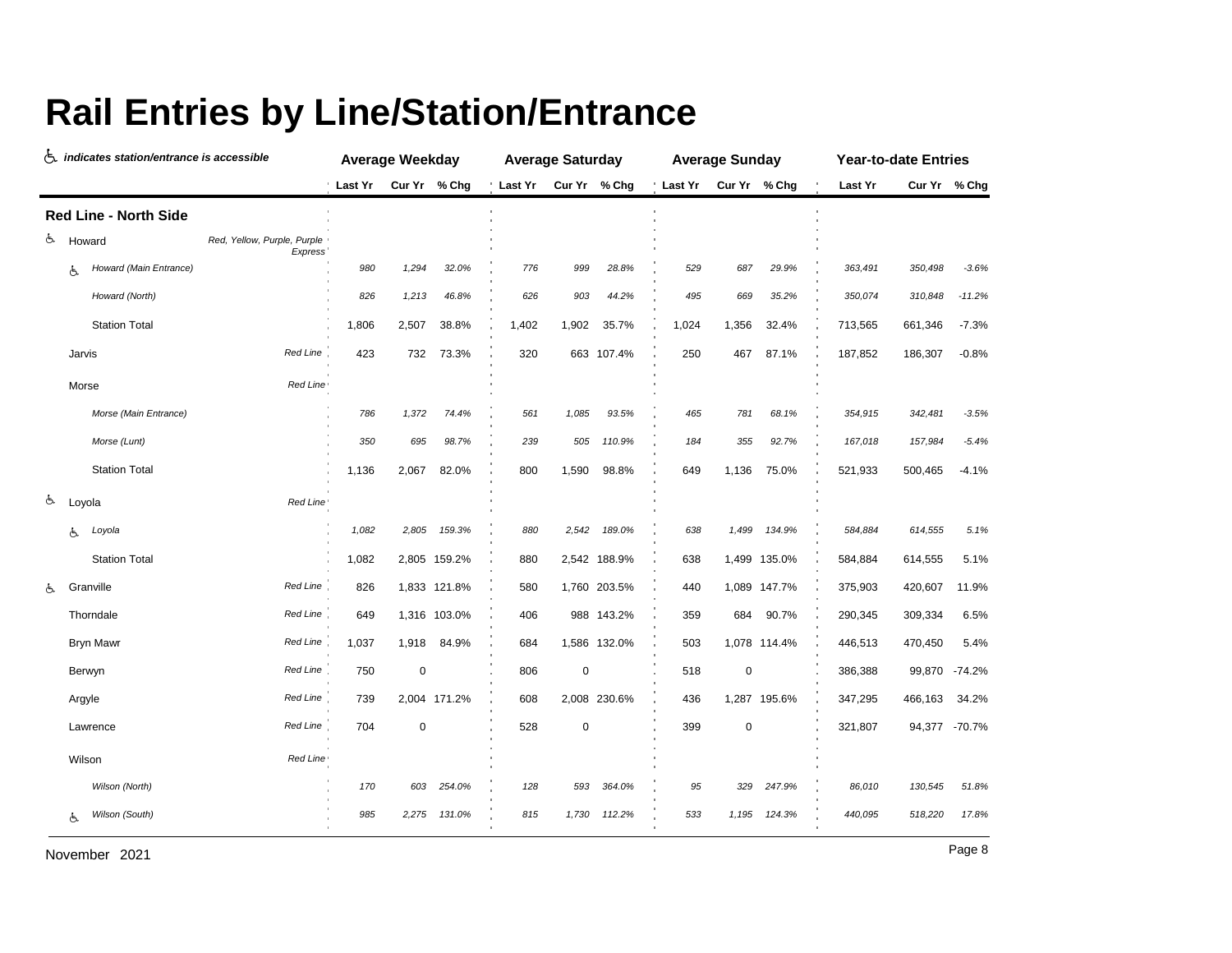| ሌ  |      | indicates station/entrance is accessible |                            |         | <b>Average Weekday</b> |               |         | <b>Average Saturday</b> |               |                | <b>Average Sunday</b> |               |            | <b>Year-to-date Entries</b> |       |
|----|------|------------------------------------------|----------------------------|---------|------------------------|---------------|---------|-------------------------|---------------|----------------|-----------------------|---------------|------------|-----------------------------|-------|
|    |      |                                          |                            | Last Yr |                        | Cur Yr % Chg  | Last Yr | Cur Yr                  | % Chg         | <b>Last Yr</b> |                       | Cur Yr % Chg  | Last Yr    | Cur Yr                      | % Chg |
|    |      | Wilson (Sunnyside)                       |                            | 655     | 1,210                  | 84.7%         | 544     | 1,036                   | 90.6%         | 404            | 693                   | 71.4%         | 282,954    | 304,056                     | 7.5%  |
|    |      | <b>Station Total</b>                     |                            | 1,810   | 4,088                  | 125.9%        | 1,487   |                         | 3,359 125.9%  | 1,032          |                       | 2,217 114.8%  | 809,059    | 952,821                     | 17.8% |
|    |      | Sheridan                                 | Red Line                   | 924     | 2,069                  | 123.9%        | 769     |                         | 1,768 129.8%  | 486            |                       | 1,120 130.3%  | 473,173    | 487,686                     | 3.1%  |
|    |      | Addison                                  | Red Line                   | 1,046   |                        | 3,028 189.4%  | 865     |                         | 4,638 436.3%  | 610            |                       | 2,259 270.7%  | 613,808    | 1,158,866                   | 88.8% |
| ය  |      | Belmont                                  | Red, Brown, Purple Express |         |                        |               |         |                         |               |                |                       |               |            |                             |       |
|    | Ġ.   | <b>Belmont (Main Entrance)</b>           |                            | 1,573   | 3,498                  | 122.4%        | 1,266   | 3,662                   | 189.2%        | 932            | 2,647                 | 184.1%        | 799,977    | 924,644                     | 15.6% |
|    |      | <b>Belmont (North)</b>                   |                            | 567     | 1,729                  | 204.8%        | 470     | 1,863                   | 296.6%        | 319            | 1,115                 | 249.4%        | 365,820    | 427,648                     | 16.9% |
|    |      | <b>Station Total</b>                     |                            | 2,140   |                        | 5,227 144.3%  | 1,736   |                         | 5,525 218.3%  | 1,251          |                       | 3,762 200.7%  | 1,165,797  | 1,352,292                   | 16.0% |
| Ġ. |      | Fullerton                                | Red, Brown, Purple Express |         |                        |               |         |                         |               |                |                       |               |            |                             |       |
|    | Ġ.   | Fullerton (Main Entrance)                |                            | 1,349   | 5,257                  | 289.8%        | 1,206   | 4,027                   | 233.9%        | 770            | 2,410                 | 212.8%        | 920,565    | 1,026,607                   | 11.5% |
|    |      | Fullerton (North)                        |                            | 277     | 1,070                  | 285.7%        | 242     | 924                     | 282.5%        | 167            | 521                   | 212.9%        | 224,835    | 229,264                     | 2.0%  |
|    |      | <b>Station Total</b>                     |                            | 1,626   |                        | 6,327 289.1%  | 1,448   |                         | 4,951 241.9%  | 937            |                       | 2,931 212.8%  | 1,145,400  | 1,255,871                   | 9.6%  |
|    |      | North/Clybourn                           | Red Line                   | 1.180   |                        | 2,488 110.8%  | 1,102   |                         | 2,389 116.8%  | 771            | 1.487                 | 93.0%         | 577,227    | 610,233                     | 5.7%  |
| ৬  |      | Clark/Division                           | Red Line*                  |         |                        |               |         |                         |               |                |                       |               |            |                             |       |
|    |      | Clark/Division (Clark)                   |                            | 1,023   | 2,453                  | 139.7%        | 926     | 2,742                   | 196.3%        | 647            | 1,688                 | 160.8%        | 517,902    | 652,573                     | 26.0% |
|    | 占    | Clark/Division (LaSalle)                 |                            | 558     | 1,370                  | 145.7%        | 456     | 1,128                   | 147.7%        | 343            | 722                   | 110.5%        | 277,627    | 330,321                     | 19.0% |
|    |      | <b>Station Total</b>                     |                            | 1,581   | 3,823                  | 141.8%        | 1,382   |                         | 3,870 180.0%  | 990            |                       | 2,410 143.4%  | 795,529    | 982,894                     | 23.6% |
|    |      | Chicago                                  | Red Line                   | 2,679   |                        | 6,225 132.3%  | 2,280   |                         | 6,442 182.5%  | 1,560          |                       | 3,631 132.7%  | 1,338,308  | 1,511,062                   | 12.9% |
|    |      | Grand                                    | Red Line                   | 1,485   |                        | 4,141 179.0%  | 1,538   |                         | 6,447 319.2%  | 1,032          |                       | 3,701 258.7%  | 970,944    | 1,252,288                   | 29.0% |
|    |      | Red Line - North Side Total              |                            | 23,623  |                        | 52,598 122.7% | 19,621  |                         | 52,428 167.2% | 13,885         |                       | 32,114 131.3% | 12,065,730 | 13,387,487                  | 11.0% |
|    |      | Red Line - State Street Subway           |                            |         |                        |               |         |                         |               |                |                       |               |            |                             |       |
| රූ | Lake |                                          | Red Line                   |         |                        |               |         |                         |               |                |                       |               |            |                             |       |
|    |      | Lake-Randolph                            |                            | 1,585   | 3.794                  | 139.4%        | 1,351   | 3,911                   | 189.5%        | 908            | 2.472                 | 172.4%        | 920,121    | 975,763                     | 6.0%  |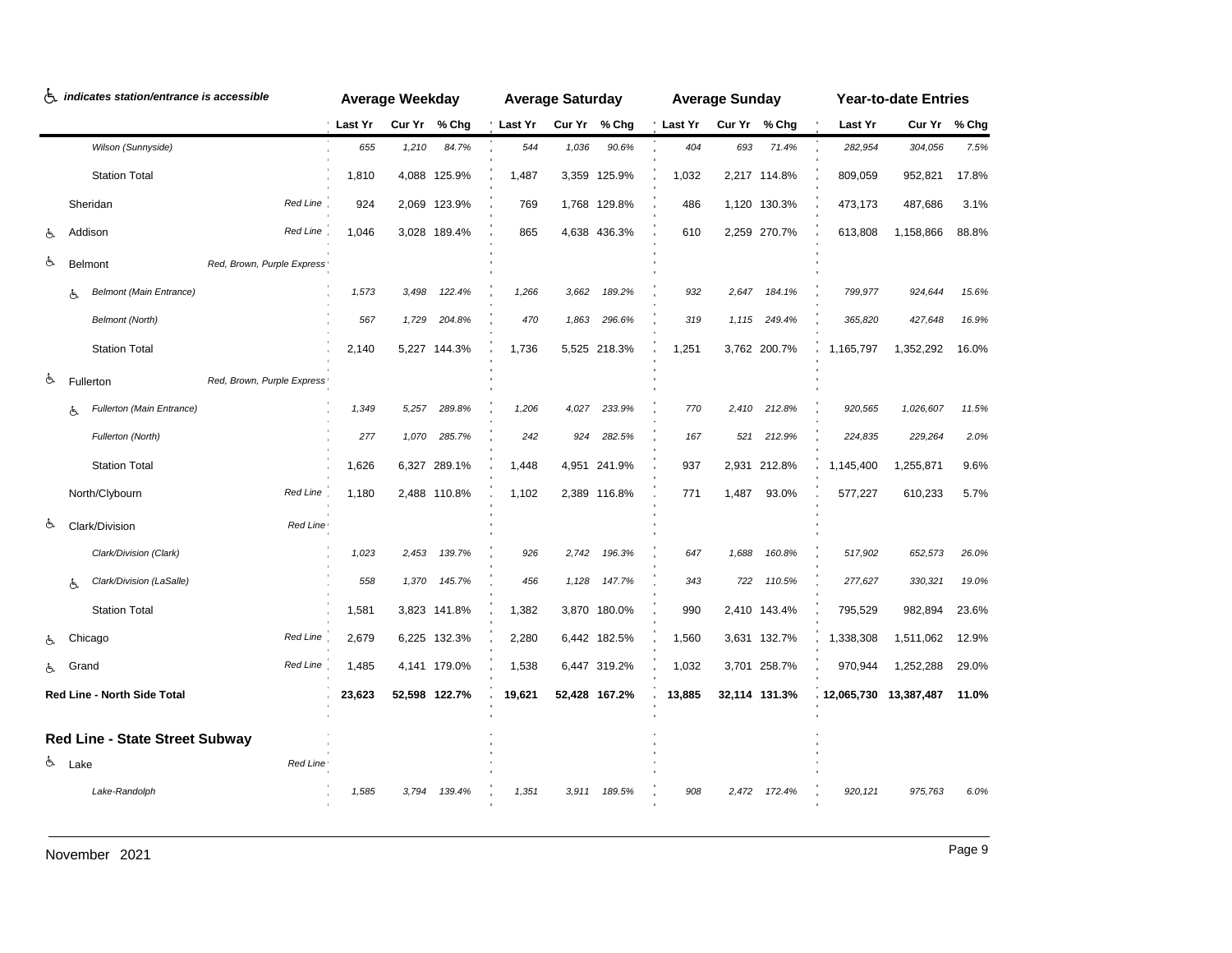|    |    | & indicates station/entrance is accessible |         | <b>Average Weekday</b> |               |         | <b>Average Saturday</b> |               |                | <b>Average Sunday</b> |               |           | <b>Year-to-date Entries</b> |          |
|----|----|--------------------------------------------|---------|------------------------|---------------|---------|-------------------------|---------------|----------------|-----------------------|---------------|-----------|-----------------------------|----------|
|    |    |                                            | Last Yr |                        | Cur Yr % Chg  | Last Yr | Cur Yr                  | % Chg         | <b>Last Yr</b> | Cur Yr % Chg          |               | Last Yr   | Cur Yr                      | % Chg    |
|    | Ġ. | Randolph-Washington (North)                | 1,496   | 4,007                  | 167.9%        | 1,169   | 3,678                   | 214.5%        | 810            | 2,332                 | 187.7%        | 903,071   | 887,165                     | $-1.8%$  |
|    |    | <b>Station Total</b>                       | 3,081   |                        | 7,801 153.2%  | 2,520   |                         | 7,589 201.2%  | 1,718          |                       | 4,804 179.6%  | 1,823,192 | 1,862,928                   | 2.2%     |
|    |    | Red Line<br>Monroe                         |         |                        |               |         |                         |               |                |                       |               |           |                             |          |
|    |    | Madison-Monroe                             | 713     | 1,756                  | 146.4%        | 466     | 1,355                   | 191.0%        | 319            | 883                   | 176.4%        | 434,724   | 394,383                     | $-9.3%$  |
|    |    | Monroe-Adams                               | 363     | 1,120                  | 208.5%        | 229     | 792                     | 245.6%        | 147            | 509                   | 247.0%        | 316,104   | 242,727                     | $-23.2%$ |
|    |    | <b>Station Total</b>                       | 1,076   |                        | 2,876 167.3%  | 695     |                         | 2,147 208.9%  | 466            |                       | 1,392 198.7%  | 750,828   | 637,110 -15.1%              |          |
| ය  |    | Red Line<br>Jackson                        |         |                        |               |         |                         |               |                |                       |               |           |                             |          |
|    | රා | Adams-Jackson                              | 456     | 1,387                  | 204.3%        | 293     | 735                     | 150.5%        | 219            | 527                   | 140.8%        | 355,920   | 274,306                     | $-22.9%$ |
|    | Ġ. | Jackson-Van Buren                          | 599     | 1,674                  | 179.7%        | 414     | 1,032                   | 149.3%        | 298            | 803                   | 169.9%        | 388,420   | 355,307                     | $-8.5%$  |
|    |    | <b>Station Total</b>                       | 1,055   |                        | 3,061 190.1%  | 707     |                         | 1,767 149.9%  | 517            |                       | 1,330 157.3%  | 744,340   | 629,613 -15.4%              |          |
|    |    | Red Line<br>Harrison                       |         |                        |               |         |                         |               |                |                       |               |           |                             |          |
|    |    | Harrison (Main Entrance)                   | 392     | 1,406                  | 258.7%        | 368     | 1,148                   | 212.2%        | 270            | 781                   | 189.5%        | 223,257   | 300,816                     | 34.7%    |
|    |    | Harrison (Polk)                            | 204     | 641                    | 214.8%        | 200     | 678                     | 239.8%        | 123            | 403                   | 228.4%        | 119,095   | 155,298                     | 30.4%    |
|    |    | <b>Station Total</b>                       | 596     |                        | 2,047 243.5%  | 568     |                         | 1,826 221.5%  | 393            |                       | 1,184 201.3%  | 342,352   | 456,114                     | 33.2%    |
| க் |    | Red, Orange & Green Lines<br>Roosevelt     |         |                        |               |         |                         |               |                |                       |               |           |                             |          |
|    | රා | Roosevelt (Main Entrance)                  | 1,803   | 3,393                  | 88.2%         | 1,484   | 3,138                   | 111.4%        | 1,083          | 2,620                 | 142.0%        | 799,485   | 936,401                     | 17.1%    |
|    | Ġ. | Roosevelt (State)                          | 714     | 1,081                  | 51.5%         | 581     | 1,018                   | 75.4%         | 431            | 691                   | 60.4%         | 294,359   | 296,290                     | 0.7%     |
|    |    | Roosevelt (South)                          | 311     | 660                    | 111.9%        | 243     | 508                     | 109.5%        | 163            | 364                   | 122.6%        | 147,984   | 151,060                     | 2.1%     |
|    |    | <b>Station Total</b>                       | 2,828   | 5,134                  | 81.5%         | 2,308   |                         | 4,664 102.1%  | 1,677          |                       | 3,675 119.1%  | 1,241,828 | 1,383,751                   | 11.4%    |
|    |    | Red Line - State Street Subway Total       | 8,636   |                        | 20,919 142.2% | 6,798   |                         | 17,993 164.7% | 4,771          |                       | 12,385 159.6% | 4,902,540 | 4,969,516                   | 1.4%     |
|    |    | Red Line - Dan Ryan                        |         |                        |               |         |                         |               |                |                       |               |           |                             |          |
| க  |    | Cermak-Chinatown<br>Red Line               |         |                        |               |         |                         |               |                |                       |               |           |                             |          |
|    |    | Cermak-Chinatown (Cermak)                  | 521     | 1,072                  | 105.8%        | 457     | 1,417                   | 210.3%        | 328            | 905                   | 175.9%        | 252,759   | 332,468                     | 31.5%    |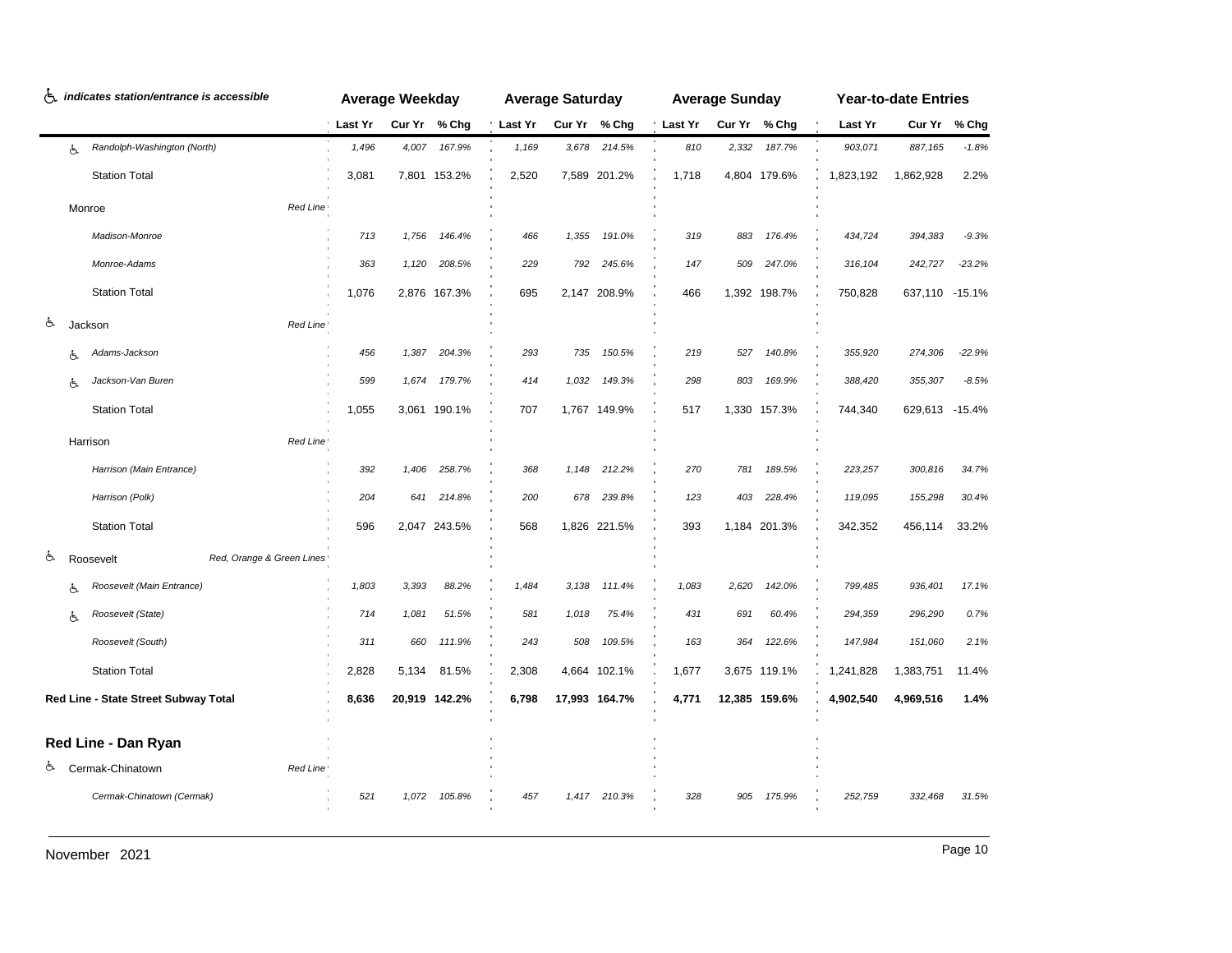|    |        | indicates station/entrance is accessible |                         |         | <b>Average Weekday</b> |              |         | <b>Average Saturday</b> |              |                | <b>Average Sunday</b> |              |           | <b>Year-to-date Entries</b> |          |
|----|--------|------------------------------------------|-------------------------|---------|------------------------|--------------|---------|-------------------------|--------------|----------------|-----------------------|--------------|-----------|-----------------------------|----------|
|    |        |                                          |                         | Last Yr | Cur Yr                 | % Chg        | Last Yr | Cur Yr                  | % Chg        | <b>Last Yr</b> | Cur Yr % Chg          |              | Last Yr   | Cur Yr                      | % Chg    |
|    |        | Cermak-Chinatown (Archer)                |                         | 251     | 819                    | 226.1%       | 302     | 1,404                   | 365.4%       | 192            | 910                   | 373.3%       | 152,378   | 236,619                     | 55.3%    |
|    |        | Cermak-Chinatown (South)                 |                         | 30      | 89                     | 192.6%       | 27      | 135                     | 402.8%       | 22             | 87                    | 287.8%       | 18,656    | 26,772                      | 43.5%    |
|    |        | <b>Station Total</b>                     |                         | 802     |                        | 1,980 146.9% | 786     |                         | 2,956 276.1% | 542            |                       | 1,902 250.9% | 423,793   | 595,859                     | 40.6%    |
| රූ |        | Sox-35th                                 | Red Line                |         |                        |              |         |                         |              |                |                       |              |           |                             |          |
|    | 占      | Sox-35th (Main Entrance)                 |                         | 743     | 1,281                  | 72.4%        | 534     | 762                     | 42.8%        | 372            | 576                   | 55.0%        | 350,701   | 449,801                     | 28.3%    |
|    |        | Sox-35th (33rd)                          |                         | 130     | 410                    | 214.0%       | 106     | 246                     | 133.4%       | 79             | 191                   | 142.5%       | 75,323    | 78,530                      | 4.3%     |
|    |        | <b>Station Total</b>                     |                         | 873     | 1,691                  | 93.7%        | 640     | 1,008                   | 57.5%        | 451            | 767                   | 70.1%        | 426,024   | 528,331                     | 24.0%    |
| රු | 47th   |                                          | Red Line                | 953     | 1,229                  | 28.9%        | 745     | 903                     | 21.3%        | 542            | 666                   | 22.8%        | 378,633   | 334,499                     | $-11.7%$ |
|    |        | Garfield                                 | Red Line                | 993     | 1,347                  | 35.6%        | 762     | 1,084                   | 42.4%        | 529            | 698                   | 32.0%        | 398,910   | 354,748 -11.1%              |          |
|    | 63rd   |                                          | Red Line                | 1,047   | 1,247                  | 19.1%        | 838     | 886                     | 5.7%         | 642            | 761                   | 18.5%        | 425,341   | 335,173                     | $-21.2%$ |
| Ġ. | 69th   |                                          | Red Line                | 1,678   | 2,028                  | 20.9%        | 1,292   | 1,494                   | 15.7%        | 948            | 1,034                 | 9.1%         | 638,998   | 541,774 -15.2%              |          |
| Ġ. | 79th   |                                          | Red Line                |         |                        |              |         |                         |              |                |                       |              |           |                             |          |
|    | Ġ.     | 79th (Main Entrance)                     |                         | 784     | 842                    | 7.4%         | 591     | 598                     | 1.2%         | 463            | 474                   | 2.4%         | 301,108   | 236,931                     | $-21.3%$ |
|    |        | 79th (Platform)                          |                         | 1,614   | 1,928                  | 19.4%        | 1,213   | 1,362                   | 12.2%        | 944            | 1,079                 | 14.3%        | 609,198   | 512,419                     | $-15.9%$ |
|    |        | <b>Station Total</b>                     |                         | 2,398   | 2,770                  | 15.5%        | 1,804   | 1,960                   | 8.6%         | 1,407          | 1,553                 | 10.4%        | 910,306   | 749,350 -17.7%              |          |
|    | 87th   |                                          | Red Line                | 1,345   | 1,640                  | 21.9%        | 1,027   | 1,098                   | 6.9%         | 788            | 843                   | 6.9%         | 516,466   | 430,126 -16.7%              |          |
| ৬  |        | 95/Dan Ryan                              | Red Line                |         |                        |              |         |                         |              |                |                       |              |           |                             |          |
|    | Ġ.     | 95th (North)                             |                         | 2,556   | 2,747                  | 7.5%         | 1,658   | 1,706                   | 2.9%         | 1,271          | 1,305                 | 2.7%         | 949,181   | 742,534                     | $-21.8%$ |
|    | Ġ.     | 95th (South)                             |                         | 1,021   | 1,289                  | 26.2%        | 762     | 837                     | 9.8%         | 580            | 637                   | 9.7%         | 385,927   | 328,181                     | $-15.0%$ |
|    |        | <b>Station Total</b>                     |                         | 3,577   | 4,036                  | 12.8%        | 2,420   | 2,543                   | 5.1%         | 1,851          | 1,942                 | 4.9%         | 1,335,108 | 1,070,715                   | $-19.8%$ |
|    |        | Red Line - Dan Ryan Total                |                         | 13,666  | 17,968                 | 31.5%        | 10,314  | 13,932                  | 35.1%        | 7,700          | 10,166                | 32.0%        | 5,453,579 | 4,940,575                   | $-9.4%$  |
|    |        |                                          |                         |         |                        |              |         |                         |              |                |                       |              |           |                             |          |
|    |        | <b>Purple Line - Evanston</b>            | Purple & Purple Express |         |                        |              |         |                         |              |                |                       |              |           |                             |          |
| රා | Linden |                                          |                         | 174     |                        | 351 101.6%   | 100     |                         | 319 219.0%   | 79             | 137                   | 73.6%        | 84,990    | 98,374                      | 15.7%    |
|    |        | Central                                  | Purple & Purple Express | 254     | 367                    | 44.7%        | 128     |                         | 967 658.4%   | 110            | 126                   | 14.0%        | 96,363    | 102,128                     | 6.0%     |

Page 11 November 2021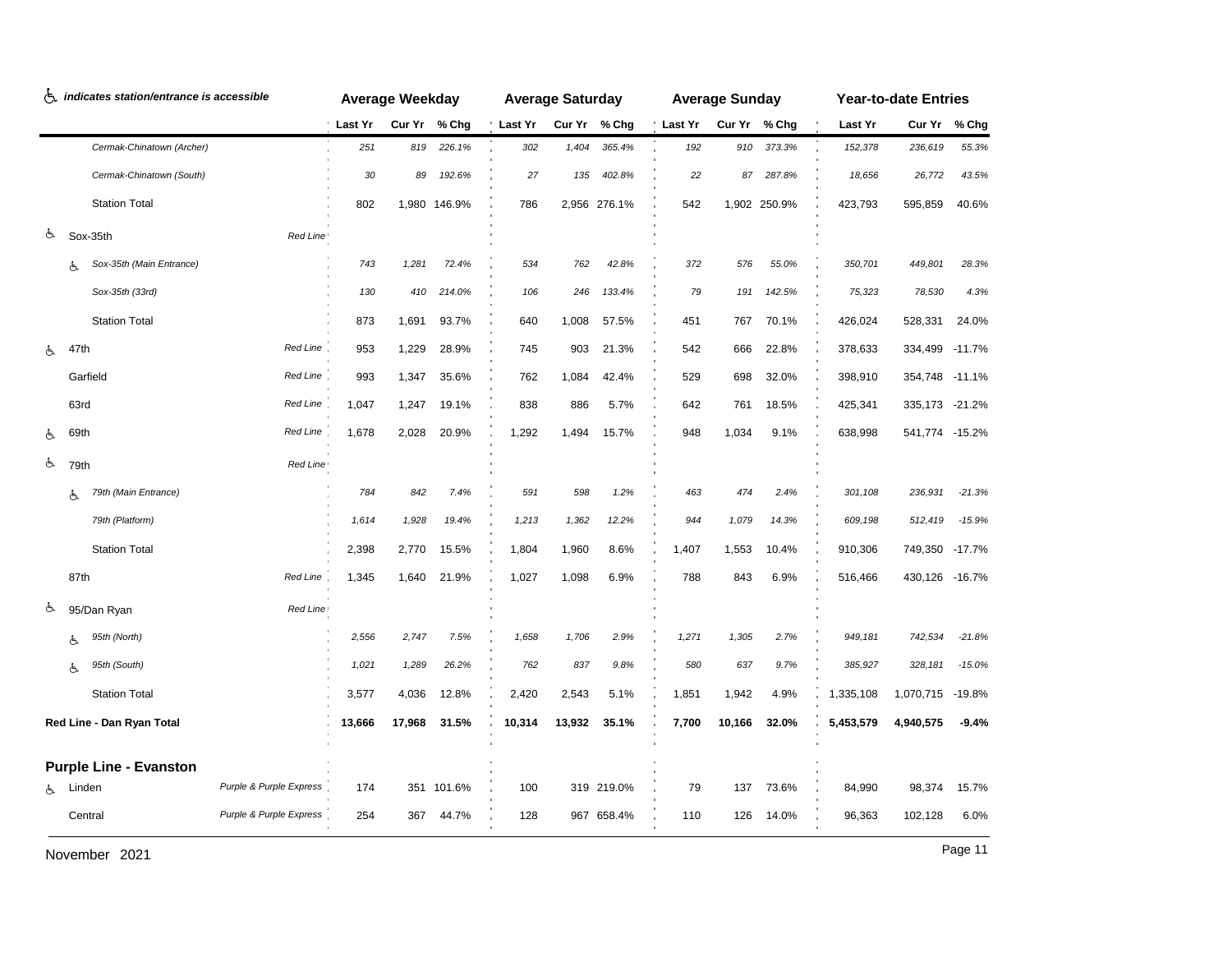|    | the indicates station/entrance is accessible |                         |         | <b>Average Weekday</b> |              |                | <b>Average Saturday</b> |              |          | <b>Average Sunday</b> |              |           | <b>Year-to-date Entries</b> |          |
|----|----------------------------------------------|-------------------------|---------|------------------------|--------------|----------------|-------------------------|--------------|----------|-----------------------|--------------|-----------|-----------------------------|----------|
|    |                                              |                         | Last Yr |                        | Cur Yr % Chg | <b>Last Yr</b> |                         | Cur Yr % Chg | 'Last Yr |                       | Cur Yr % Chg | Last Yr   | Cur Yr                      | $%$ Chg  |
|    | Noyes                                        | Purple & Purple Express | 144     |                        | 503 249.3%   | 107            |                         | 536 401.6%   | 81       |                       | 187 131.1%   | 82,524    | 99,290                      | 20.3%    |
|    | Foster                                       | Purple & Purple Express | 133     |                        | 421 217.2%   | 108            |                         | 493 355.2%   | 82       |                       | 212 157.0%   | 76,188    | 89,979                      | 18.1%    |
| Ġ. | Davis                                        | Purple & Purple Express | 748     | 1,480                  | 98.0%        | 604            |                         | 1,326 119.6% | 416      | 748                   | 79.8%        | 374,418   | 358,002                     | $-4.4%$  |
|    | Dempster                                     | Purple & Purple Express | 188     | 349                    | 85.3%        | 164            |                         | 360 119.3%   | 130      | 232                   | 79.3%        | 91,358    | 93,596                      | 2.4%     |
|    | Main                                         | Purple & Purple Express | 238     | 503                    | 111.4%       | 193            | 439                     | 127.3%       | 134      | 250                   | 86.7%        | 120,010   | 119,881                     | $-0.1%$  |
|    | South Boulevard                              | Purple & Purple Express | 187     | 336                    | 79.4%        | 138            | 230                     | 66.8%        | 93       | 139                   | 49.9%        | 86,266    | 78,361                      | $-9.2%$  |
|    | Purple Line - Evanston Total                 |                         | 2,066   |                        | 4,310 108.6% | 1,542          |                         | 4,670 202.9% | 1,125    | 2,031                 | 80.5%        | 1,012,117 | 1,039,611                   | 2.7%     |
|    | <b>Yellow Line</b>                           |                         |         |                        |              |                |                         |              |          |                       |              |           |                             |          |
| Ġ. | Dempster-Skokie                              | Yellow Line             | 385     | 708                    | 84.0%        | 256            | 491                     | 91.4%        | 180      | 260                   | 44.2%        | 174,200   | 172,646                     | $-0.9%$  |
| Ġ. | Oakton                                       | Yellow Line*            |         |                        |              |                |                         |              |          |                       |              |           |                             |          |
|    | Oakton-Skokie (Oakton)<br>占                  |                         | 165     | 304                    | 84.9%        | 91             | 143                     | 58.3%        | 65       | 89                    | 36.3%        | 71,461    | 66,684                      | $-6.7%$  |
|    | Oakton-Skokie (North)<br>Ġ.                  |                         | 48      | 112                    | 134.7%       | 30             | 52                      | 71.1%        | 11       | 30                    | 166.5%       | 23,820    | 22,558                      | $-5.3%$  |
|    | <b>Station Total</b>                         |                         | 213     | 416                    | 95.3%        | 121            | 195                     | 61.2%        | 76       | 119                   | 56.6%        | 95,281    | 89,242                      | $-6.3%$  |
|    | <b>Yellow Line Total</b>                     |                         | 598     | 1,124                  | 88.0%        | 377            | 686                     | 82.0%        | 256      | 379                   | 48.0%        | 269,481   | 261,888                     | $-2.8%$  |
|    | <b>Blue Line - O'Hare</b>                    |                         |         |                        |              |                |                         |              |          |                       |              |           |                             |          |
| රා | O'Hare Airport                               | <b>Blue Line</b>        | 2,595   |                        | 6,317 143.4% | 2,370          |                         | 5,822 145.6% | 2,465    | 6,330                 | 156.8%       | 1,281,706 | 1,631,288                   | 27.3%    |
| රු | Rosemont                                     | Blue Line               | 1,656   | 2,736                  | 65.2%        | 1,089          | 2,023                   | 85.8%        | 776      | 1,401                 | 80.7%        | 669,619   | 689,563                     | 3.0%     |
| ර් | Cumberland                                   | Blue Line.              | 717     |                        | 1,463 103.9% | 439            | 875                     | 99.5%        | 333      | 626                   | 88.2%        | 383,531   | 341,503                     | $-11.0%$ |
| Ġ. | Harlem                                       | Blue Line               | 684     | 1,348                  | 97.2%        | 421            | 703                     | 67.0%        | 297      | 484                   | 62.8%        | 295,860   | 293,270                     | $-0.9%$  |
| රු | Jefferson Park                               | Blue Line.              | 1,908   | 3,160                  | 65.7%        | 1,288          | 1,867                   | 44.9%        | 986      | 1,413                 | 43.3%        | 778,715   | 759,227                     | $-2.5%$  |
|    | Montrose                                     | Blue Line               | 362     |                        | 921 154.3%   | 244            |                         | 536 119.8%   | 191      |                       | 385 101.2%   | 226,350   | 168,659                     | $-25.5%$ |
|    | <b>Irving Park</b>                           | Blue Line               |         |                        |              |                |                         |              |          |                       |              |           |                             |          |
|    | Irving Park (Main Entrance)                  |                         | 688     | 1,179                  | 71.3%        | 479            | 745                     | 55.4%        | 365      | 572                   | 56.5%        | 294,334   | 286,834                     | $-2.5%$  |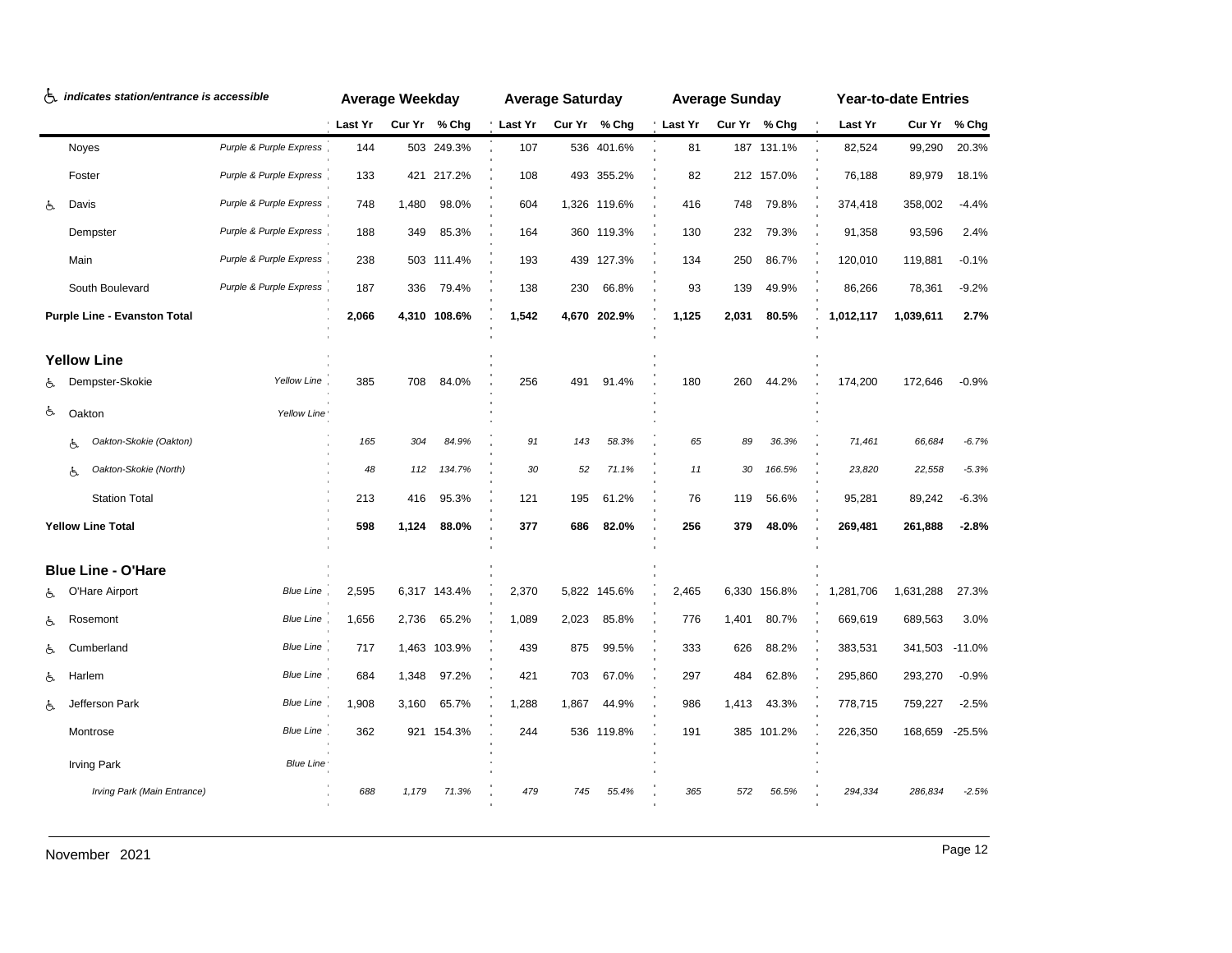| ሌ  |       | indicates station/entrance is accessible |                  |         | <b>Average Weekday</b> |               |         | <b>Average Saturday</b> |               |         | <b>Average Sunday</b> |               |           | <b>Year-to-date Entries</b> |          |
|----|-------|------------------------------------------|------------------|---------|------------------------|---------------|---------|-------------------------|---------------|---------|-----------------------|---------------|-----------|-----------------------------|----------|
|    |       |                                          |                  | Last Yr | Cur Yr                 | % Chg         | Last Yr | Cur Yr                  | % Chg         | Last Yr |                       | Cur Yr % Chg  | Last Yr   | Cur Yr                      | % Chg    |
|    |       | Irving Park (Pulaski)                    |                  | 298     | 521                    | 74.6%         | 199     | 324                     | 62.5%         | 153     | 231                   | 51.4%         | 126,702   | 119,864                     | $-5.4%$  |
|    |       | Irving Park (North)                      |                  | 92      | 218                    | 137.3%        | 68      | 151                     | 120.5%        | 50      | 103                   | 106.4%        | 47,928    | 52,370                      | 9.3%     |
|    |       | <b>Station Total</b>                     |                  | 1,078   | 1,918                  | 77.9%         | 746     | 1,220                   | 63.5%         | 568     | 906                   | 59.5%         | 468,964   | 459,068                     | $-2.1%$  |
|    |       | Addison                                  | <b>Blue Line</b> | 538     |                        | 1,299 141.6%  | 353     |                         | 724 105.2%    | 244     | 462                   | 89.3%         | 286,318   | 281,861                     | $-1.6%$  |
|    |       | <b>Belmont</b>                           | <b>Blue Line</b> | 1,214   |                        | 2,484 104.7%  | 837     | 1,639                   | 95.7%         | 621     | 1,146                 | 84.6%         | 547,260   | 572,337                     | 4.6%     |
| රු |       | Logan Square                             | Blue Line        |         |                        |               |         |                         |               |         |                       |               |           |                             |          |
|    | Ġ.    | Logan Square (Main Entrance)             |                  | 888     | 2,149                  | 142.0%        | 657     | 1,574                   | 139.8%        | 446     | 1,028                 | 130.5%        | 478,200   | 496,669                     | 3.9%     |
|    |       | Logan Square (Spaulding)                 |                  | 282     | 833                    | 195.4%        | 203     | 533                     | 163.0%        | 153     | 344                   | 125.3%        | 193,014   | 172,402                     | $-10.7%$ |
|    |       | <b>Station Total</b>                     |                  | 1,170   |                        | 2,982 154.9%  | 860     |                         | 2,107 145.0%  | 599     |                       | 1,372 129.0%  | 671,214   | 669,071                     | $-0.3%$  |
|    |       | California                               | <b>Blue Line</b> | 780     |                        | 2,234 186.4%  | 567     |                         | 1,661 193.1%  | 374     |                       | 1,006 169.3%  | 492,097   | 500,726                     | 1.8%     |
| රු |       | Western                                  | Blue Line        |         |                        |               |         |                         |               |         |                       |               |           |                             |          |
|    | Ġ.    | Western                                  |                  | 571     | 1,405                  | 146.1%        | 396     | 1,018                   | 156.9%        | 299     | 659                   | 120.6%        | 331,969   | 322,657                     | $-2.8%$  |
|    |       | Western (West Inbound)                   |                  | 140     | 628                    | 347.4%        | 93      | 334                     | 259.4%        | 50      | 172                   | 243.6%        | 119,889   | 113,424                     | $-5.4%$  |
|    |       | Western (West Outbound)                  |                  | 74      | 188                    | 153.1%        | 63      | 198                     | 216.4%        | 40      | 121                   | 207.3%        | 37,658    | 46,933                      | 24.6%    |
|    |       | <b>Station Total</b>                     |                  | 785     |                        | 2,221 182.9%  | 552     |                         | 1,550 180.8%  | 389     |                       | 952 144.7%    | 489,516   | 483,014                     | $-1.3%$  |
|    |       | Damen                                    | <b>Blue Line</b> | 875     |                        | 2,638 201.4%  | 753     |                         | 2,419 221.1%  | 469     |                       | 1,487 217.4%  | 561,663   | 640,950                     | 14.1%    |
|    |       | Division                                 | <b>Blue Line</b> | 906     |                        | 2,672 194.9%  | 694     |                         | 1,975 184.6%  | 488     |                       | 1,187 143.2%  | 523,284   | 595,064                     | 13.7%    |
|    |       | Chicago                                  | <b>Blue Line</b> | 611     |                        | 1,759 187.7%  | 401     |                         | 1,016 153.4%  | 291     |                       | 675 131.8%    | 338,417   | 365,398                     | 8.0%     |
|    | Grand |                                          | <b>Blue Line</b> | 467     |                        | 1,249 167.4%  | 371     |                         | 1,025 176.7%  | 300     |                       | 732 144.5%    | 260,257   | 317,382                     | 21.9%    |
|    |       | <b>Blue Line - O'Hare Total</b>          |                  | 16,346  |                        | 37,401 128.8% | 11,985  |                         | 27,162 126.6% | 9,391   |                       | 20,564 119.0% | 8,274,771 | 8,768,381                   | 6.0%     |
|    |       | <b>Blue Line - Dearborn Subway</b>       |                  |         |                        |               |         |                         |               |         |                       |               |           |                             |          |
|    |       | Washington                               | Blue Line        |         |                        |               |         |                         |               |         |                       |               |           |                             |          |
|    |       | Randolph-Washington                      |                  | 1,300   | 4,090                  | 214.6%        | 1,012   | 3,695                   | 265.2%        | 734     | 2,600                 | 254.0%        | 844,204   | 881,178                     | 4.4%     |
|    |       | Washington-Madison                       |                  | 590     | 1,415                  | 139.9%        | 291     | 859                     | 195.0%        | 208     | 554                   | 166.5%        | 303,767   | 283,555                     | $-6.7%$  |
|    |       |                                          |                  |         |                        |               |         |                         |               |         |                       |               |           |                             |          |

Page 13 November 2021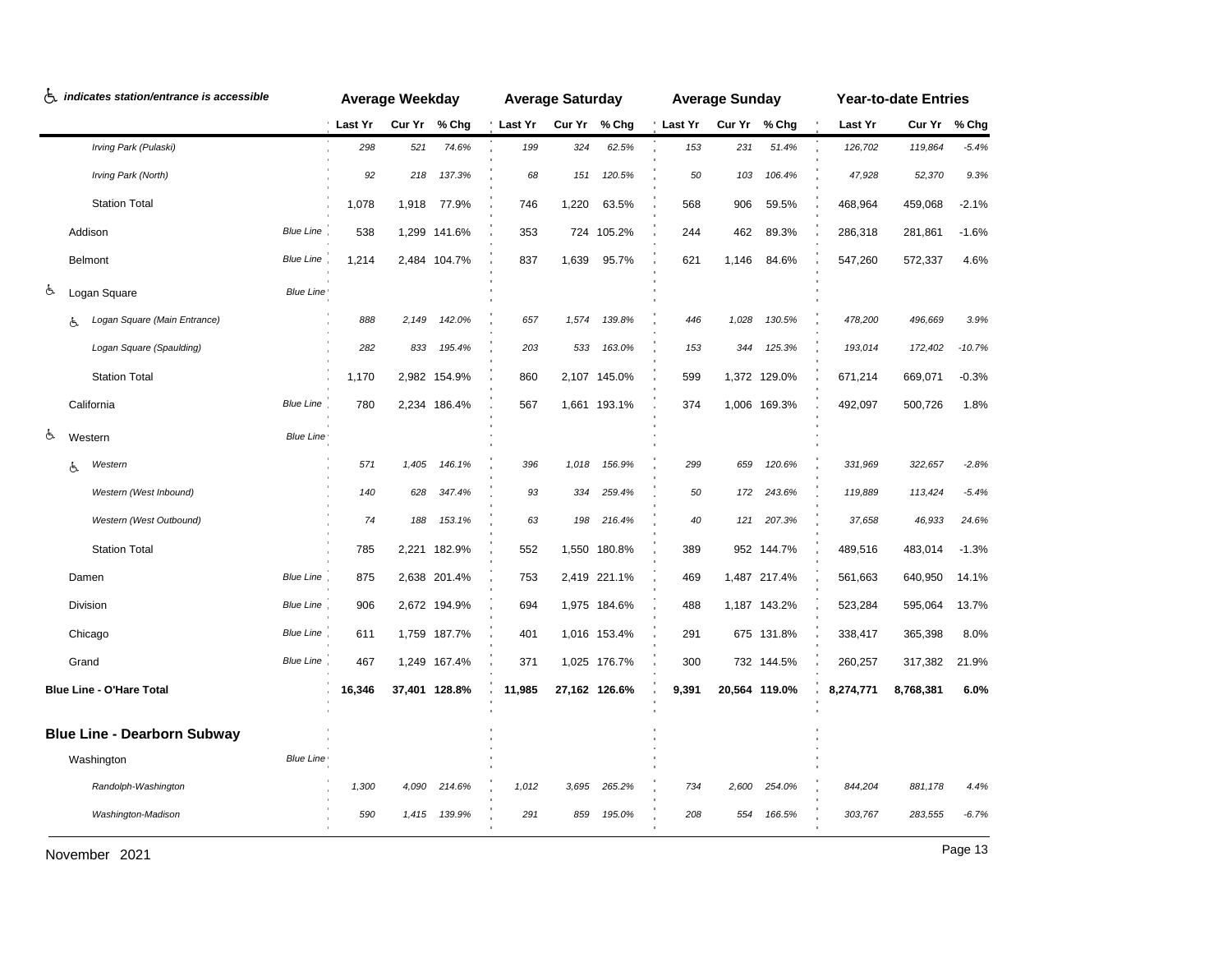| ሌ  | indicates station/entrance is accessible |         | <b>Average Weekday</b> |               |         | <b>Average Saturday</b> |            |         | <b>Average Sunday</b> |              |           | <b>Year-to-date Entries</b> |              |
|----|------------------------------------------|---------|------------------------|---------------|---------|-------------------------|------------|---------|-----------------------|--------------|-----------|-----------------------------|--------------|
|    |                                          | Last Yr |                        | Cur Yr % Chg  | Last Yr | Cur Yr % Chg            |            | Last Yr |                       | Cur Yr % Chg | Last Yr   |                             | Cur Yr % Chg |
|    | <b>Station Total</b>                     | 1,890   |                        | 5,505 191.3%  | 1,303   | 4,554 249.5%            |            | 942     |                       | 3,154 234.8% | 1,147,971 | 1,164,733                   | 1.5%         |
|    | Blue Line<br>Monroe                      |         |                        |               |         |                         |            |         |                       |              |           |                             |              |
|    | Madison-Monroe                           | 421     | 1,169                  | 177.5%        | 196     | 551                     | 181.8%     | 150     | 381                   | 153.7%       | 282,182   | 224,988                     | $-20.3%$     |
|    | Monroe-Adams                             | 349     | 1,275                  | 265.8%        | 167     | 608                     | 264.2%     | 128     | 423                   | 229.3%       | 306,090   | 240,825                     | $-21.3%$     |
|    | <b>Station Total</b>                     | 770     |                        | 2,444 217.4%  | 363     | 1,159 219.3%            |            | 278     |                       | 804 189.2%   | 588,272   | 465,813 -20.8%              |              |
| රු | Blue Line<br>Jackson                     |         |                        |               |         |                         |            |         |                       |              |           |                             |              |
|    | Adams-Jackson<br>Ġ.                      | 471     | 1,455                  | 209.1%        | 322     | 764                     | 137.0%     | 251     | 595                   | 136.8%       | 279,014   | 285,332                     | 2.3%         |
|    | Jackson-Van Buren                        | 492     | 1,163                  | 136.3%        | 289     | 597                     | 106.7%     | 240     | 466                   | 94.1%        | 317,603   | 247,132                     | $-22.2%$     |
|    | <b>Station Total</b>                     | 963     |                        | 2,618 171.9%  | 611     | 1,361 122.7%            |            | 491     |                       | 1,061 116.1% | 596,617   | 532,464                     | $-10.8%$     |
|    | LaSalle<br><b>Blue Line</b>              | 459     |                        | 1,477 222.0%  | 298     |                         | 810 171.7% | 232     |                       | 648 179.8%   | 256,121   | 285,528                     | 11.5%        |
|    | <b>Blue Line - Dearborn Subway Total</b> | 4,082   |                        | 12,044 195.1% | 2,575   | 7,884 206.2%            |            | 1,943   |                       | 5,667 191.7% | 2,588,981 | 2,448,538                   | $-5.4%$      |
|    | <b>Blue Line - Forest Park</b>           |         |                        |               |         |                         |            |         |                       |              |           |                             |              |
|    | Clinton<br><b>Blue Line</b>              | 468     |                        | 1,189 154.0%  | 332     |                         | 748 125.3% | 275     |                       | 656 138.7%   | 306,720   | 251,301 -18.1%              |              |
| Ġ. | UIC-Halsted<br>Blue Line                 |         |                        |               |         |                         |            |         |                       |              |           |                             |              |
|    | <b>UIC-Halsted (Main Entrance)</b>       | 414     | 2,121                  | 412.7%        | 318     | 790                     | 148.9%     | 223     | 523                   | 134.9%       | 275,463   | 300,258                     | 9.0%         |
|    | <b>UIC-Halsted</b> (Peoria)              | 105     | 900                    | 755.1%        | 88      | 261                     | 197.7%     | 57      | 168                   | 197.3%       | 133,557   | 127,180                     | $-4.8%$      |
|    | UIC-Halsted (Morgan)<br>Ġ.               | 117     | 533                    | 355.5%        | 87      | 265                     | 204.0%     | 100     | 208                   | 109.1%       | 100,415   | 84,361                      | $-16.0%$     |
|    | <b>Station Total</b>                     | 636     |                        | 3,554 458.8%  | 493     | 1,316 166.9%            |            | 380     | 899                   | 136.6%       | 509,435   | 511,799                     | 0.5%         |
|    | Blue Line<br>Racine                      |         |                        |               |         |                         |            |         |                       |              |           |                             |              |
|    | Racine (Main Entrance)                   | 151     | 466                    | 208.9%        | 128     | 403                     | 216.1%     | 100     | 226                   | 125.8%       | 92,469    | 100,437                     | 8.6%         |
|    | Racine (Loomis)                          | 131     | 635                    | 383.5%        | 115     | 254                     | 120.2%     | 77      | 172                   | 123.8%       | 96,088    | 99,304                      | 3.3%         |
|    | <b>Station Total</b>                     | 282     |                        | 1,101 290.4%  | 243     |                         | 657 170.4% | 177     |                       | 398 124.9%   | 188,557   | 199,741                     | 5.9%         |
| ලා | <b>Medical Center</b><br>Blue Line       |         |                        |               |         |                         |            |         |                       |              |           |                             |              |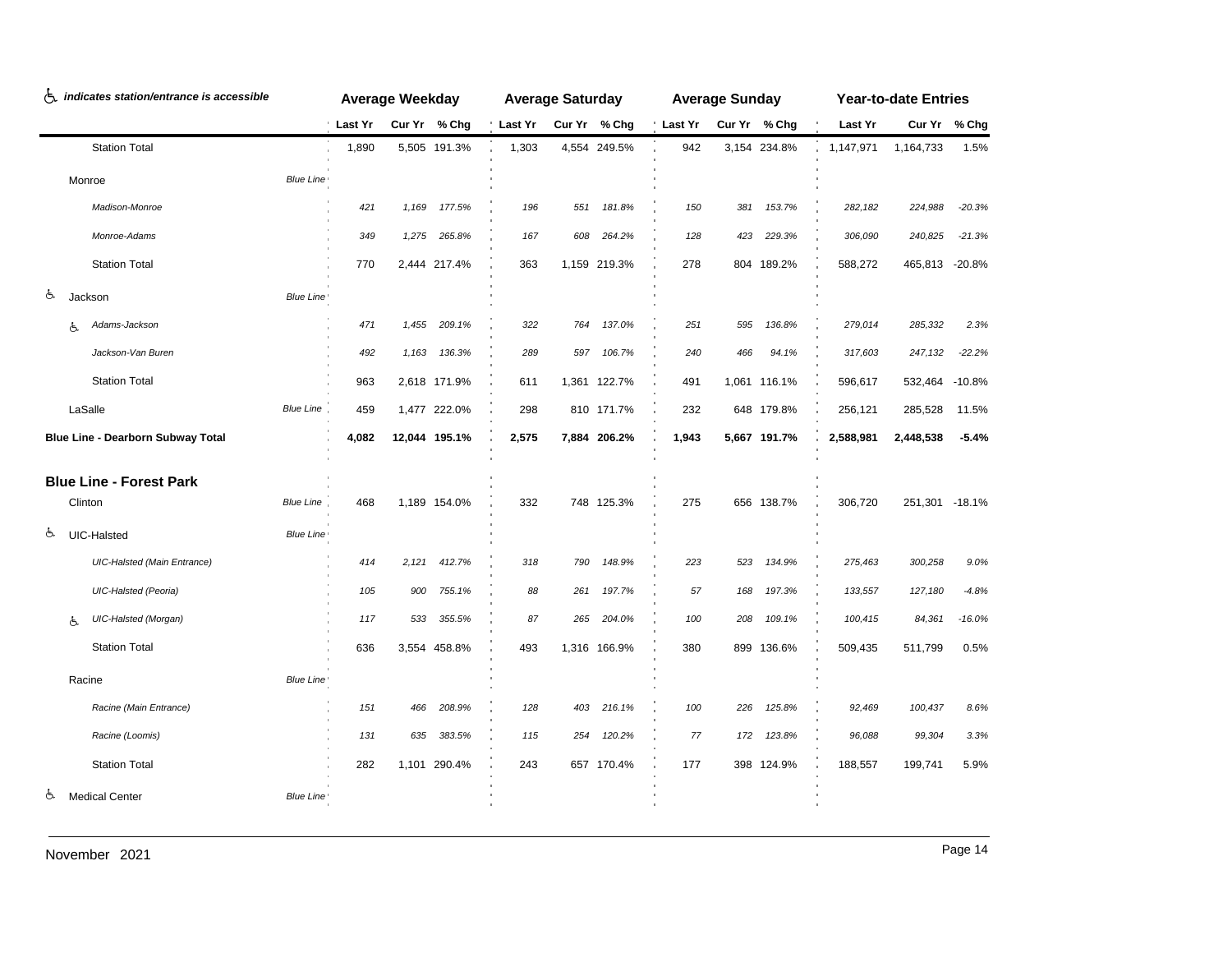|    |        | indicates station/entrance is accessible |                  |         | <b>Average Weekday</b> |              |         | <b>Average Saturday</b> |          |                | <b>Average Sunday</b> |          |         | <b>Year-to-date Entries</b> |          |
|----|--------|------------------------------------------|------------------|---------|------------------------|--------------|---------|-------------------------|----------|----------------|-----------------------|----------|---------|-----------------------------|----------|
|    |        |                                          |                  | Last Yr |                        | Cur Yr % Chg | Last Yr | Cur Yr % Chg            |          | <b>Last Yr</b> | Cur Yr % Chg          |          | Last Yr | Cur Yr % Chg                |          |
|    |        | Medical Center (Ogden)                   |                  | 175     | 292                    | 66.5%        | 76      | 153                     | 100.0%   | 54             | 94                    | 75.2%    | 61,906  | 62,799                      | 1.4%     |
|    |        | Medical Center (Paulina)                 |                  | 230     | 393                    | 70.7%        | 104     | 151                     | 44.7%    | 85             | 114                   | 34.4%    | 83,987  | 86,742                      | 3.3%     |
|    | Ġ.     | Medical Center (Damen)                   |                  | 333     | 802                    | 140.8%       | 165     | 336                     | 104.3%   | 141            | 254                   | 80.7%    | 155,803 | 148,933                     | $-4.4%$  |
|    |        | <b>Station Total</b>                     |                  | 738     |                        | 1,487 101.5% | 345     | 640                     | 85.5%    | 280            | 462                   | 65.0%    | 301,696 | 298,474                     | $-1.1%$  |
|    |        | Western                                  | <b>Blue Line</b> | 418     | 743                    | 77.6%        | 298     | 483                     | 62.4%    | 236            | 345                   | 45.9%    | 191,249 | 174,361                     | $-8.8%$  |
| ৬  |        | Kedzie-Homan                             | Blue Line        |         |                        |              |         |                         |          |                |                       |          |         |                             |          |
|    | Ġ.     | Kedzie-Homan (Kedzie)                    |                  | 327     | 366                    | 11.9%        | 250     | 246                     | $-1.7%$  | 174            | 175                   | 0.2%     | 127,156 | 99,630                      | $-21.6%$ |
|    | Ġ.     | Kedzie-Homan (Homan)                     |                  | 415     | 421                    | 1.6%         | 365     | 271                     | $-25.6%$ | 276            | 213                   | $-22.7%$ | 143,041 | 121,340                     | $-15.2%$ |
|    |        | <b>Station Total</b>                     |                  | 742     | 787                    | 6.1%         | 615     | 517                     | -15.9%   | 450            | 388                   | $-13.8%$ | 270,197 | 220,970                     | -18.2%   |
|    |        | Pulaski                                  | <b>Blue Line</b> | 973     | 953                    | $-2.0%$      | 825     | 782                     | $-5.2%$  | 740            | 666                   | $-9.9%$  | 328,565 | 286,158                     | $-12.9%$ |
|    | Cicero |                                          | Blue Line        | 546     | 610                    | 11.8%        | 393     | 411                     | 4.6%     | 310            | 304                   | $-2.1%$  | 198,012 | 171,092 -13.6%              |          |
|    | Austin |                                          | Blue Line        |         |                        |              |         |                         |          |                |                       |          |         |                             |          |
|    |        | Austin (Main Entrance)                   |                  | 382     | 477                    | 24.8%        | 238     | 274                     | 14.9%    | 210            | 216                   | 2.8%     | 149,594 | 123,000                     | $-17.8%$ |
|    |        | Austin (Lombard)                         |                  | 77      | 190                    | 146.7%       | 42      | 70                      | 69.3%    | 30             | 41                    | 37.6%    | 47,567  | 36,027                      | $-24.3%$ |
|    |        | <b>Station Total</b>                     |                  | 459     | 667                    | 45.3%        | 280     | 344                     | 22.9%    | 240            | 257                   | 7.1%     | 197,161 | 159,027 -19.3%              |          |
|    |        | Oak Park                                 | Blue Line        |         |                        |              |         |                         |          |                |                       |          |         |                             |          |
|    |        | Oak Park (Main Entrance)                 |                  | 193     | 408                    | 112.0%       | 124     | 195                     | 57.5%    | 83             | 117                   | 41.2%    | 108,171 | 84,202                      | $-22.2%$ |
|    |        | Oak Park (East)                          |                  | 47      | 157                    | 233.7%       | 28      | 57                      | 105.5%   | 19             | 31                    | 68.2%    | 37,773  | 27,646                      | $-26.8%$ |
|    |        | <b>Station Total</b>                     |                  | 240     |                        | 565 135.4%   | 152     | 252                     | 65.8%    | 102            | 148                   | 45.1%    | 145,944 | 111,848 -23.4%              |          |
|    |        | Harlem                                   | Blue Line        |         |                        |              |         |                         |          |                |                       |          |         |                             |          |
|    |        | Harlem                                   |                  | 365     | 368                    | 0.7%         | 230     | 209                     | $-9.0%$  | 150            | 137                   | $-8.4%$  | 119,337 | 103,670                     | $-13.1%$ |
|    |        | Harlem (Circle)                          |                  | 45      | 97                     | 115.1%       | 19      | 45                      | 140.5%   | 14             | 26                    | 87.1%    | 26,551  | 21,474                      | $-19.1%$ |
|    |        | <b>Station Total</b>                     |                  | 410     | 465                    | 13.4%        | 249     | 254                     | 2.0%     | 164            | 163                   | $-0.6%$  | 145,888 | 125,144                     | $-14.2%$ |
| රා |        | <b>Forest Park</b>                       | <b>Blue Line</b> | 960     | 1,218                  | 26.9%        | 602     | 659                     | 9.4%     | 462            | 458                   | $-0.8%$  | 378,344 | 307,426 -18.7%              |          |
|    |        |                                          |                  |         |                        |              |         |                         |          |                |                       |          |         |                             |          |

Page 15 November 2021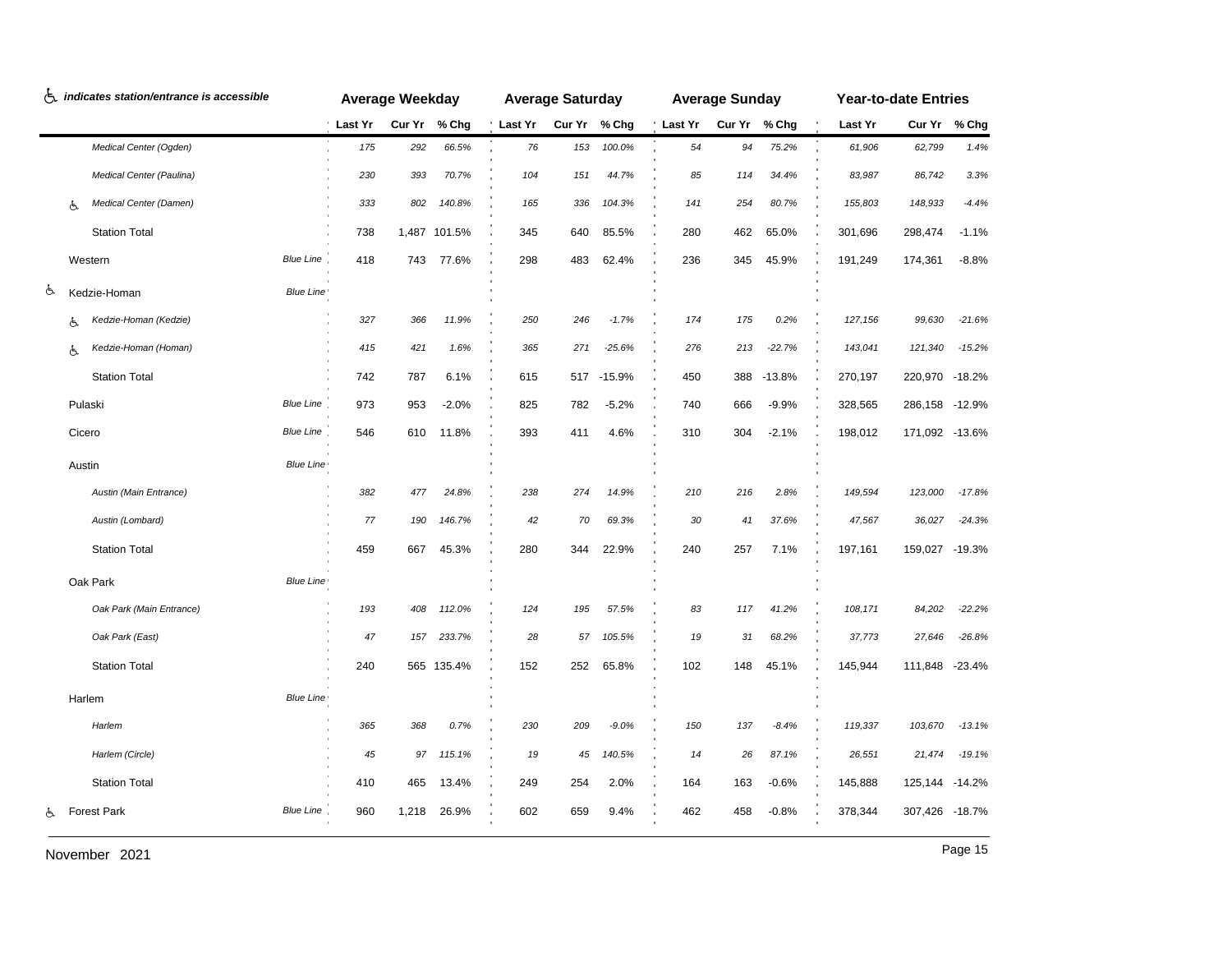|    |      | indicates station/entrance is accessible |           |                | <b>Average Weekday</b> |              |         | <b>Average Saturday</b> |              |         | <b>Average Sunday</b> |              |           | <b>Year-to-date Entries</b> |         |
|----|------|------------------------------------------|-----------|----------------|------------------------|--------------|---------|-------------------------|--------------|---------|-----------------------|--------------|-----------|-----------------------------|---------|
|    |      |                                          |           | <b>Last Yr</b> |                        | Cur Yr % Chg | Last Yr |                         | Cur Yr % Chg | Last Yr |                       | Cur Yr % Chg | Last Yr   | Cur Yr % Chg                |         |
|    |      | <b>Blue Line - Forest Park Total</b>     |           | 6,872          | 13,339                 | 94.1%        | 4,827   | 7,063                   | 46.3%        | 3,816   | 5,144                 | 34.8%        | 3,161,768 | 2,817,341                   | -10.9%  |
|    |      | <b>Pink Line</b>                         |           |                |                        |              |         |                         |              |         |                       |              |           |                             |         |
| රා | Polk |                                          | Pink Line | 1,000          | 1,826                  | 82.6%        | 288     | 499                     | 73.5%        | 213     | 338                   | 59.1%        | 352,245   | 384,638                     | 9.2%    |
| රූ | 18th |                                          | Pink Line | 522            | 1,004                  | 92.5%        | 431     | 816                     | 89.6%        | 275     |                       | 566 105.7%   | 212,722   | 255,668                     | 20.2%   |
| රු |      | Damen                                    | Pink Line |                |                        |              |         |                         |              |         |                       |              |           |                             |         |
|    | 占    | Damen                                    |           | 316            | 691                    | 118.6%       | 223     | 437                     | 96.5%        | 164     | 302                   | 84.5%        | 125,480   | 155,569                     | 24.0%   |
|    |      | Damen (Hoyne)                            |           | 132            | 294                    | 122.8%       | 93      | 190                     | 103.8%       | 64      | 134                   | 109.1%       | 54,616    | 65,979                      | 20.8%   |
|    |      | <b>Station Total</b>                     |           | 448            |                        | 985 119.9%   | 316     | 627                     | 98.4%        | 228     | 436                   | 91.2%        | 180,096   | 221,548                     | 23.0%   |
| ර  |      | Western                                  | Pink Line |                |                        |              |         |                         |              |         |                       |              |           |                             |         |
|    | Ġ.   | Western                                  |           | 404            | 617                    | 52.5%        | 284     | 401                     | 41.4%        | 214     | 270                   | 26.1%        | 140,547   | 157,948                     | 12.4%   |
|    |      | Western (West)                           |           | 32             | 59                     | 86.0%        | 22      | 35                      | 56.8%        | 14      | 21                    | 50.7%        | 13,099    | 13,725                      | 4.8%    |
|    |      | <b>Station Total</b>                     |           | 436            | 676                    | 55.0%        | 306     | 436                     | 42.5%        | 228     | 291                   | 27.6%        | 153,646   | 171,673                     | 11.7%   |
| රූ |      | California                               | Pink Line |                |                        |              |         |                         |              |         |                       |              |           |                             |         |
|    | Ġ.   | California                               |           | 486            | 797                    | 63.9%        | 338     | 480                     | 41.9%        | 250     | 338                   | 35.4%        | 176,332   | 211,904                     | 20.2%   |
|    |      | California (West)                        |           | 25             | 33                     | 35.4%        | 12      | 15                      | 27.7%        | 11      | 11                    | $-2.9%$      | 8,591     | 16,441                      | 91.4%   |
|    |      | <b>Station Total</b>                     |           | 511            | 830                    | 62.4%        | 350     | 495                     | 41.4%        | 261     | 349                   | 33.7%        | 184,923   | 228,345                     | 23.5%   |
| රු |      | Kedzie                                   | Pink Line |                |                        |              |         |                         |              |         |                       |              |           |                             |         |
|    | Ġ.   | Kedzie                                   |           | 336            | 467                    | 39.3%        | 280     | 331                     | 18.2%        | 199     | 233                   | 16.9%        | 117,285   | 130,062                     | 10.9%   |
|    |      | Kedzie (East)                            |           | 56             | 96                     | 71.6%        | 45      | 66                      | 48.0%        | 22      | 38                    | 71.4%        | 20,937    | 30,489                      | 45.6%   |
|    |      | <b>Station Total</b>                     |           | 392            | 563                    | 43.6%        | 325     | 397                     | 22.2%        | 221     | 271                   | 22.6%        | 138,222   | 160,551                     | 16.2%   |
| රු |      | Central Park                             | Pink Line |                |                        |              |         |                         |              |         |                       |              |           |                             |         |
|    | Ġ.   | Central Park                             |           | 325            | 450                    | 38.7%        | 236     | 325                     | 37.5%        | 191     | 239                   | 25.1%        | 125,739   | 118,646                     | $-5.6%$ |
|    |      | Central Park (East)                      |           | 63             | 122                    | 95.0%        | 45      | 68                      | 53.4%        | 28      | 43                    | 55.4%        | 29,213    | 28,112                      | $-3.8%$ |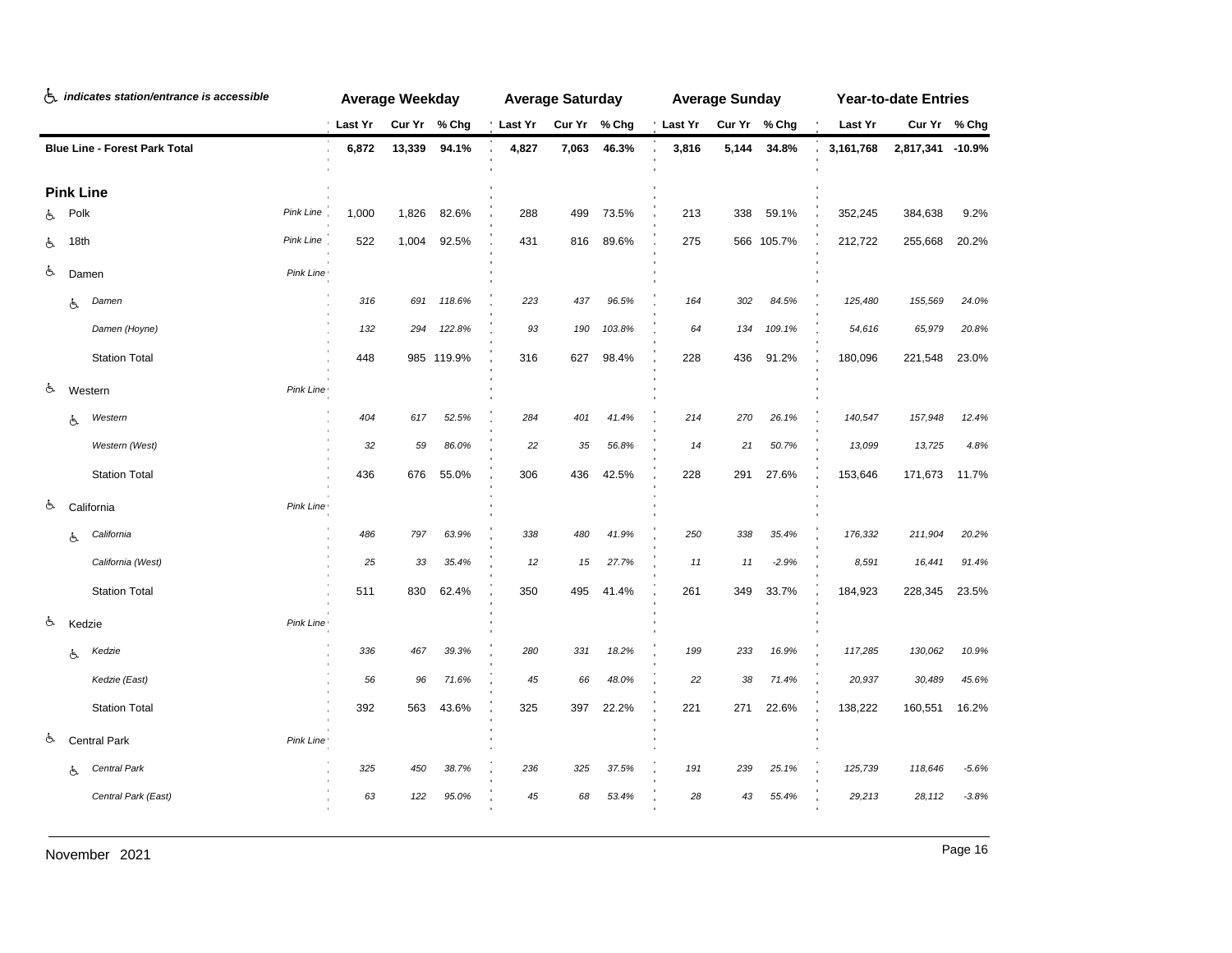|    |    | indicates station/entrance is accessible |            |          | <b>Average Weekday</b> |              |         | <b>Average Saturday</b> |            |                | <b>Average Sunday</b> |         |           | <b>Year-to-date Entries</b> |               |
|----|----|------------------------------------------|------------|----------|------------------------|--------------|---------|-------------------------|------------|----------------|-----------------------|---------|-----------|-----------------------------|---------------|
|    |    |                                          |            | 'Last Yr |                        | Cur Yr % Chg | Last Yr | Cur Yr % Chg            |            | <b>Last Yr</b> | Cur Yr % Chg          |         | Last Yr   |                             | Cur Yr % Chg  |
|    |    | <b>Station Total</b>                     |            | 388      | 572                    | 47.4%        | 281     | 393                     | 39.9%      | 219            | 282                   | 28.8%   | 154,952   | 146,758                     | $-5.3%$       |
| රා |    | Pulaski                                  | Pink Line  | 456      | 589                    | 29.2%        | 354     | 421                     | 19.0%      | 274            | 310                   | 13.1%   | 162,732   | 153,925                     | $-5.4%$       |
| ৬  |    | Kostner                                  | Pink Line  | 123      | 162                    | 32.2%        | 89      | 93                      | 4.5%       | 76             | 71                    | $-7.5%$ | 45,377    | 43,611                      | $-3.9%$       |
|    |    | Kildare                                  | Pink Line  | 48       | 57                     | 20.8%        | 34      | 34                      | 0.7%       | 26             | 24                    | $-5.5%$ | 19,792    |                             | 16,395 -17.2% |
| රු |    | Cicero                                   | Pink Line  |          |                        |              |         |                         |            |                |                       |         |           |                             |               |
|    | රු | Cicero                                   |            | 514      | 646                    | 25.8%        | 392     | 513                     | 30.8%      | 295            | 384                   | 30.3%   | 181,916   | 184,886                     | 1.6%          |
|    |    | <b>Station Total</b>                     |            | 514      | 646                    | 25.7%        | 392     | 513                     | 30.9%      | 295            | 384                   | 30.2%   | 181,916   | 184,886                     | 1.6%          |
| ৬  |    | 54th/Cermak                              | Pink Line  |          |                        |              |         |                         |            |                |                       |         |           |                             |               |
|    | Ġ. | 54th/Cermak (Main Entrance)              |            | 272      | 366                    | 34.4%        | 170     | 255                     | 49.8%      | 155            | 205                   | 31.8%   | 91,613    | 104,877                     | 14.5%         |
|    |    | 54th/Cermak (54th Ave)                   |            | 179      | 314                    | 76.0%        | 112     | 191                     | 69.9%      | 88             | 121                   | 37.4%   | 64,638    | 72,052                      | 11.5%         |
|    |    | 54th/Cermak (Laramie)                    |            | 353      | 577                    | 63.7%        | 215     | 321                     | 49.1%      | 123            | 184                   | 49.2%   | 123,344   | 134,004                     | 8.6%          |
|    |    | <b>Station Total</b>                     |            | 804      | 1,257                  | 56.3%        | 497     | 767                     | 54.3%      | 366            | 510                   | 39.3%   | 279,595   | 310,933                     | 11.2%         |
|    |    | <b>Pink Line Total</b>                   |            | 5,642    | 9,167                  | 62.5%        | 3,663   | 5,491                   | 49.9%      | 2,682          | 3,832                 | 42.9%   | 2,066,218 | 2,278,931                   | 10.3%         |
|    |    |                                          |            |          |                        |              |         |                         |            |                |                       |         |           |                             |               |
|    |    | <b>Green Line - Lake Street</b>          |            |          |                        |              |         |                         |            |                |                       |         |           |                             |               |
| ය  |    | Harlem                                   | Green Line |          |                        |              |         |                         |            |                |                       |         |           |                             |               |
|    |    | Harlem (Main Entrance)                   |            | 503      | 670                    | 33.3%        | 377     | 444                     | 17.7%      | 246            | 301                   | 22.3%   | 193,010   | 173,057                     | $-10.3%$      |
|    | Ġ. | Harlem (Marion)                          |            | 669      | 918                    | 37.1%        | 464     | 645                     | 39.1%      | 337            | 416                   | 23.4%   | 266,246   | 243,202                     | $-8.7%$       |
|    |    | <b>Station Total</b>                     |            | 1,172    | 1,588                  | 35.5%        | 841     | 1,089                   | 29.5%      | 583            | 717                   | 23.0%   | 459,256   | 416,259                     | $-9.4%$       |
|    |    | Oak Park                                 | Green Line | 235      |                        | 537 128.9%   | 174     | 324                     | 85.7%      | 104            | 209                   | 101.8%  | 134,402   | 124,598                     | $-7.3%$       |
|    |    | Ridgeland                                | Green Line | 211      | 484                    | 130.0%       | 132     |                         | 285 115.3% | 89             | 168                   | 88.9%   | 117,484   | 107,356                     | $-8.6%$       |
|    |    | Austin                                   | Green Line | 550      | 827                    | 50.4%        | 387     | 543                     | 40.3%      | 284            | 358                   | 26.4%   | 221,780   | 202,976                     | $-8.5%$       |
|    |    | Central                                  | Green Line | 818      | 969                    | 18.4%        | 583     | 623                     | 6.9%       | 440            | 466                   | 5.9%    | 296,631   | 257,619 -13.2%              |               |
| ৬  |    | Laramie                                  | Green Line | 436      | 524                    | 20.0%        | 312     | 289                     | $-7.4%$    | 232            | 217                   | $-6.4%$ | 158,497   | 135,201 -14.7%              |               |
| ය  |    | Cicero                                   | Green Line | 478      | 593                    | 24.0%        | 345     | 395                     | 14.3%      | 282            | 285                   | 1.0%    | 181,049   | 154,931 -14.4%              |               |

Page 17 November 2021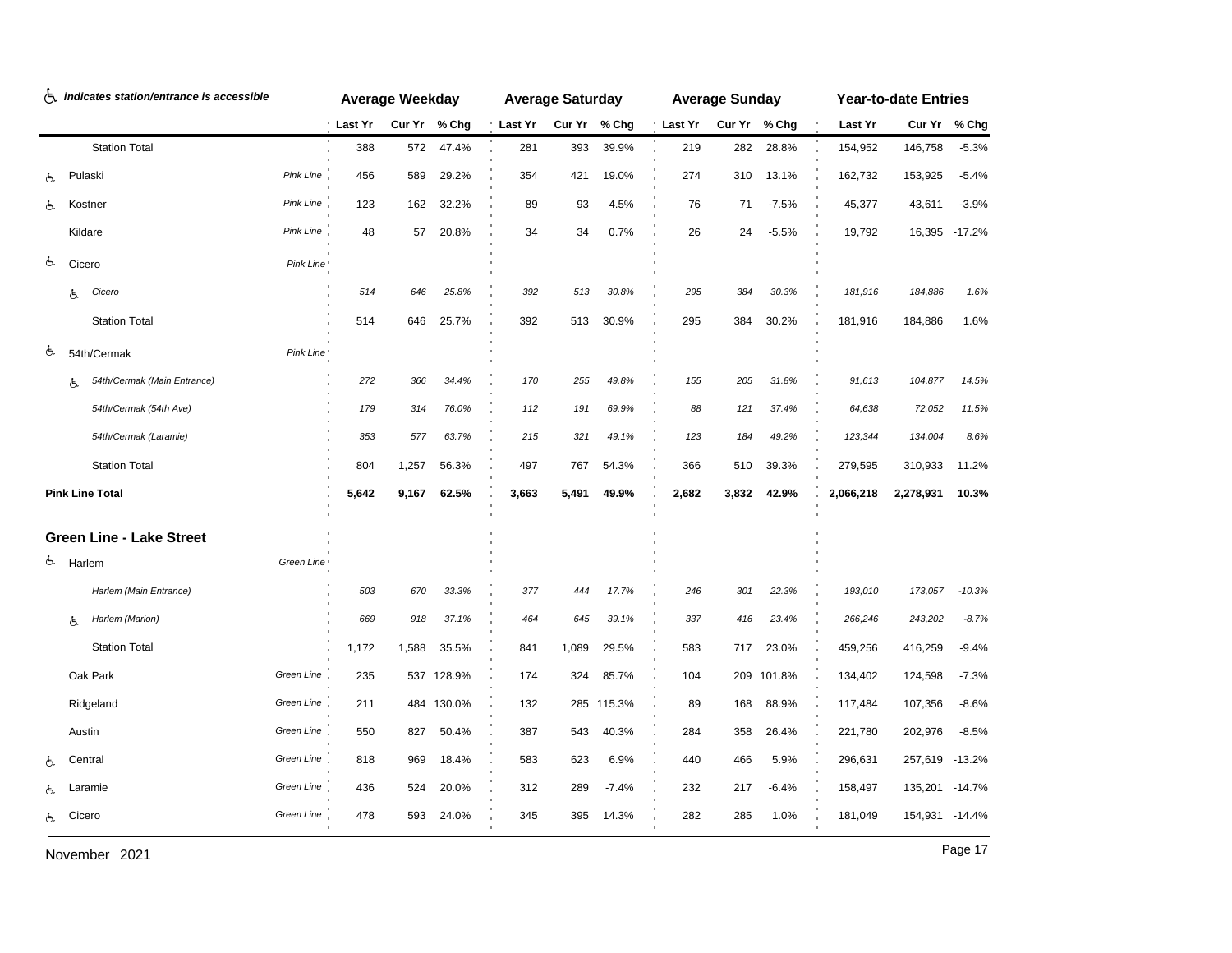| ৬. |    | indicates station/entrance is accessible |                           |         | <b>Average Weekday</b> |              |         | <b>Average Saturday</b> |              |                | <b>Average Sunday</b> |              |           | <b>Year-to-date Entries</b> |              |
|----|----|------------------------------------------|---------------------------|---------|------------------------|--------------|---------|-------------------------|--------------|----------------|-----------------------|--------------|-----------|-----------------------------|--------------|
|    |    |                                          |                           | Last Yr |                        | Cur Yr % Chg | Last Yr |                         | Cur Yr % Chg | Last Yr        |                       | Cur Yr % Chg | Last Yr   |                             | Cur Yr % Chg |
| Ġ. |    | Pulaski                                  | Green Line                |         |                        |              |         |                         |              |                |                       |              |           |                             |              |
|    | Ġ. | Pulaski (Inbound)                        |                           | 453     | 534                    | 17.7%        | 340     | 403                     | 18.4%        | 266            | 297                   | 11.6%        | 160,863   | 150,179                     | $-6.6%$      |
|    | Ġ. | Pulaski (Outbound)                       |                           | 172     | 151                    | $-12.1%$     | 145     | 103                     | $-28.7%$     | 99             | 85                    | $-14.4%$     | 57,988    | 49,683                      | $-14.3%$     |
|    |    | <b>Station Total</b>                     |                           | 625     | 685                    | 9.6%         | 485     | 506                     | 4.3%         | 365            | 382                   | 4.7%         | 218,851   | 199,862                     | $-8.7%$      |
| ය  |    | Conservatory                             | Green Line                |         |                        |              |         |                         |              |                |                       |              |           |                             |              |
|    | Ġ. | Conservatory Drive Inbound               |                           | 210     | 302                    | 44.3%        | 137     | 276                     | 101.5%       | 104            | 225                   | 117.4%       | 82,638    | 83,583                      | 1.1%         |
|    | Ġ. | Conservatory Drive Outbound              |                           | 65      | 55                     | $-15.1%$     | 45      | 62                      | 36.5%        | 37             | 47                    | 28.7%        | 22,413    | 19,384                      | $-13.5%$     |
|    |    | Central Park Inbound                     |                           | 129     | 109                    | $-15.6%$     | 108     | 96                      | $-11.4%$     | 94             | 63                    | $-32.3%$     | 34,369    | 36,051                      | 4.9%         |
|    |    | Central Park Outbound                    |                           | 51      | 48                     | $-5.5%$      | 45      | 29                      | $-34.8%$     | 45             | 30                    | $-32.6%$     | 15,984    | 16,894                      | 5.7%         |
|    |    | <b>Station Total</b>                     |                           | 455     | 514                    | 13.0%        | 335     | 463                     | 38.2%        | 280            | 365                   | 30.4%        | 155,404   | 155,912                     | 0.3%         |
| රා |    | Kedzie                                   | Green Line                | 432     | 627                    | 45.1%        | 319     | 345                     | 8.2%         | 234            | 274                   | 17.3%        | 189,642   | 147,704                     | $-22.1%$     |
| Ġ. |    | California                               | Green Line,               | 372     | 538                    | 44.5%        | 224     | 281                     | 25.4%        | 158            | 218                   | 38.1%        | 137,669   | 132,603                     | $-3.7%$      |
| රු |    | Ashland                                  | Green & Pink <sup>®</sup> |         |                        |              |         |                         |              |                |                       |              |           |                             |              |
|    | Ġ. | Ashland (Main Entrance)                  |                           | 574     | 968                    | 68.6%        | 418     | 853                     | 104.2%       | 231            | 450                   | 94.4%        | 238,836   | 252,031                     | 5.5%         |
|    |    | Ashland (Justine Inbound)                |                           | 43      | 148                    | 245.5%       | 20      | 66                      | 231.3%       | $\overline{7}$ | 42                    | 491.6%       | 27,148    | 29,778                      | 9.7%         |
|    |    | Ashland (Justine Outbound)               |                           | 43      | 89                     | 106.3%       | 28      | 34                      | 22.5%        | 14             | 24                    | 68.0%        | 18,729    | 21,371                      | 14.1%        |
|    |    | <b>Station Total</b>                     |                           | 660     | 1,205                  | 82.6%        | 466     |                         | 953 104.5%   | 252            |                       | 516 104.8%   | 284,713   | 303,180                     | 6.5%         |
| Ġ. |    | Morgan                                   | Green & Pink              |         |                        |              |         |                         |              |                |                       |              |           |                             |              |
|    | Ġ. | Morgan (Outbound)                        |                           | 206     | 511                    | 148.4%       | 161     | 467                     | 189.3%       | 114            | 308                   | 169.7%       | 110,509   | 136,340                     | 23.4%        |
|    | Ġ. | Morgan (Inbound)                         |                           | 406     | 1,292                  | 218.2%       | 368     | 1,278                   | 247.0%       | 232            |                       | 737 217.7%   | 255,490   | 321,603                     | 25.9%        |
|    |    | <b>Station Total</b>                     |                           | 612     |                        | 1,803 194.6% | 529     |                         | 1,745 229.9% | 346            |                       | 1,045 202.0% | 365,999   | 457,943                     | 25.1%        |
| රා |    | Clinton                                  | Green & Pink              | 700     |                        | 1,676 139.3% | 348     |                         | 943 171.1%   | 242            |                       | 609 151.7%   | 392,237   | 357,152                     | $-8.9%$      |
|    |    | Green Line - Lake Street Total           |                           | 7,756   | 12,570                 | 62.1%        | 5,480   | 8,784                   | 60.3%        | 3,891          | 5,829                 | 49.8%        | 3,313,614 | 3,153,296                   | $-4.8%$      |
|    |    |                                          |                           |         |                        |              |         |                         |              |                |                       |              |           |                             |              |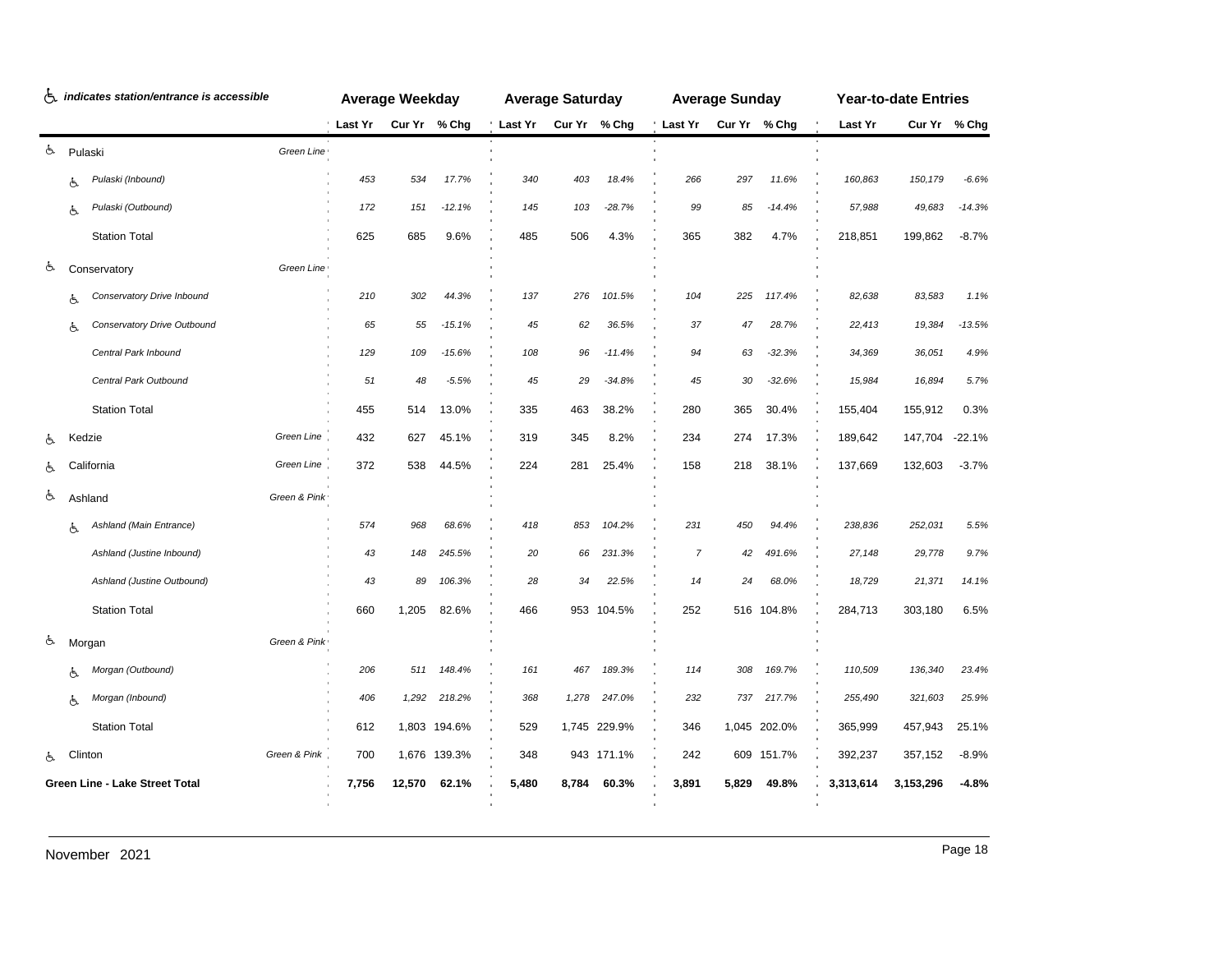|     | indicates station/entrance is accessible                          |         | <b>Average Weekday</b> |              |       | <b>Average Saturday</b> |            |                        | <b>Average Sunday</b> |            |         | <b>Year-to-date Entries</b> |               |
|-----|-------------------------------------------------------------------|---------|------------------------|--------------|-------|-------------------------|------------|------------------------|-----------------------|------------|---------|-----------------------------|---------------|
|     |                                                                   | Last Yr |                        | Cur Yr % Chg |       | Last Yr Cur Yr % Chg    |            | ' Last Yr Cur Yr % Chg |                       |            | Last Yr | Cur Yr % Chg                |               |
|     | <b>Green Line - South Elevated</b>                                |         |                        |              |       |                         |            |                        |                       |            |         |                             |               |
| ර   | Cermak<br>Green Line <sup>®</sup>                                 |         |                        |              |       |                         |            |                        |                       |            |         |                             |               |
|     | Cermak-McCormick Place (23rd)<br>Ġ.                               | 96      | 157                    | 63.3%        | 69    | 94                      | 35.5%      | 33                     | 56                    | 72.7%      | 38,652  | 35,594                      | $-7.9%$       |
|     | Cermak-McCormick Place (Main)<br>Ġ.                               | 262     | 527                    | 101.5%       | 167   | 526                     | 214.8%     | 135                    | 356                   | 165.0%     | 123,693 | 143,933                     | 16.4%         |
|     | Cermak-McCormick Place (South)                                    | 34      | 103                    | 198.9%       | 25    | 126                     | 398.0%     | 15                     | 96                    | 557.3%     | 21,006  | 30,695                      | 46.1%         |
|     | <b>Station Total</b>                                              | 392     |                        | 787 100.8%   | 261   |                         | 746 185.8% | 183                    |                       | 508 177.6% | 183,351 | 210,222                     | 14.7%         |
| Ğ.  | 35-Bronzeville-IIT<br>Green Line <sup>®</sup>                     |         |                        |              |       |                         |            |                        |                       |            |         |                             |               |
|     | 35-Bronzeville-IIT (Main Entrance)<br>Ġ.                          | 329     | 506                    | 54.1%        | 212   | 373                     | 76.3%      | 139                    | 190                   | 37.2%      | 123,787 | 129,736                     | 4.8%          |
|     | 35-Bronzeville-IIT (34th)                                         | 101     | 440                    | 337.5%       | 114   | 236                     | 107.5%     | 68                     | 215                   | 214.9%     | 52,747  | 69,943                      | 32.6%         |
|     | <b>Station Total</b>                                              | 430     |                        | 946 120.0%   | 326   | 609                     | 86.8%      | 207                    | 405                   | 95.7%      | 176,534 | 199,679                     | 13.1%         |
| ලිං | Green Line<br>Indiana                                             | 223     | 335                    | 50.8%        | 143   | 175                     | 22.8%      | 121                    | 144                   | 18.7%      | 93,805  | 80,969                      | $-13.7%$      |
| රා  | Green Line<br>43rd                                                | 322     | 417                    | 29.4%        | 200   | 273                     | 37.0%      | 151                    | 202                   | 33.7%      | 124,146 | 106,113 -14.5%              |               |
| රා  | Green Line.<br>47th                                               | 338     | 451                    | 33.3%        | 272   | 312                     | 14.7%      | 189                    | 228                   | 20.3%      | 137,291 | 122,185                     | $-11.0%$      |
| ර්  | Green Line.<br>51 <sub>st</sub>                                   | 318     | 433                    | 36.0%        | 247   | 304                     | 23.3%      | 171                    | 212                   | 24.1%      | 123,608 | 113,217                     | $-8.4%$       |
| ৬   | Green Line<br>Garfield                                            | 347     | 511                    | 47.3%        | 282   | 408                     | 44.8%      | 186                    | 274                   | 47.3%      | 138,225 | 134,814                     | $-2.5%$       |
|     | Green Line - South Elevated Total                                 | 2,370   | 3,880                  | 63.7%        | 1,731 | 2,827                   | 63.3%      | 1,208                  | 1,973                 | 63.3%      | 976,960 | 967,199                     | $-1.0%$       |
|     |                                                                   |         |                        |              |       |                         |            |                        |                       |            |         |                             |               |
| රා  | Green Line - East 63rd Branch<br>Green Line.<br><b>King Drive</b> | 188     | 212                    | 12.8%        | 137   | 159                     | 16.5%      | 120                    | 121                   | 0.8%       | 69,953  |                             | 59,478 -15.0% |
| රා  | Green Line<br>East 63rd-Cottage Grove                             | 329     | 466                    | 41.9%        | 232   | 319                     | 37.6%      | 168                    | 223                   | 32.7%      | 129,915 | 121,974                     | $-6.1%$       |
|     | Green Line - East 63rd Branch Total                               | 517     | 678                    | 31.1%        | 369   | 478                     | 29.5%      | 288                    | 344                   | 19.4%      | 199,868 | 181,452                     | $-9.2%$       |
|     |                                                                   |         |                        |              |       |                         |            |                        |                       |            |         |                             |               |
|     | Green Line - Ashland/63rd Branch                                  |         |                        |              |       |                         |            |                        |                       |            |         |                             |               |
| රා  | Green Line<br>Halsted                                             | 205     | 238                    | 16.6%        | 134   | 148                     | 10.1%      | 98                     | 99                    | 0.6%       | 72,629  | 65,679                      | $-9.6%$       |
| රු  | Green Line<br>Ashland/63rd                                        | 390     | 443                    | 13.7%        | 269   | 312                     | 16.0%      | 212                    | 224                   | 6.0%       | 141,133 | 126,164 -10.6%              |               |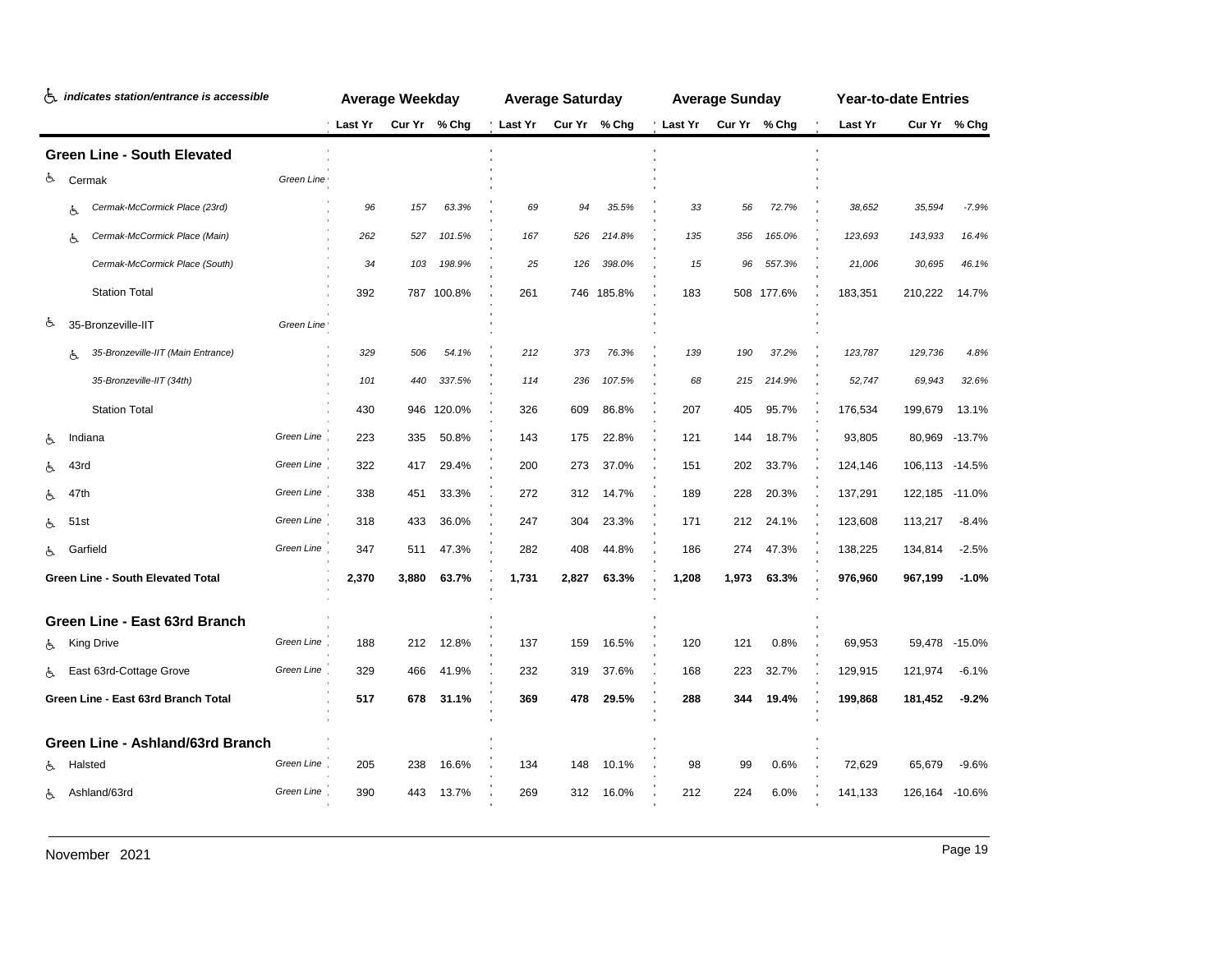| indicates station/entrance is accessible |                         |                        | <b>Average Weekday</b> |       |              | <b>Average Saturday</b> |       |              |          | <b>Average Sunday</b> |              | <b>Year-to-date Entries</b> |                |              |
|------------------------------------------|-------------------------|------------------------|------------------------|-------|--------------|-------------------------|-------|--------------|----------|-----------------------|--------------|-----------------------------|----------------|--------------|
|                                          |                         |                        | <b>Last Yr</b>         |       | Cur Yr % Chg | Last Yr                 |       | Cur Yr % Chg | 'Last Yr |                       | Cur Yr % Chg | Last Yr                     |                | Cur Yr % Chg |
| Green Line - Ashland/63rd Branch Total   |                         | 595                    | 681                    | 14.5% | 403          | 460                     | 14.1% | 310          | 323      | 4.2%                  | 213,762      | 191,843 -10.3%              |                |              |
| <b>Brown Line</b>                        |                         |                        |                        |       |              |                         |       |              |          |                       |              |                             |                |              |
| Ġ.                                       | Kimball                 | <b>Brown Line</b>      | 1,101                  | 2,073 | 88.2%        | 837                     | 1,456 | 74.0%        | 586      | 954                   | 62.6%        | 467,401                     | 482,167        | 3.2%         |
| රු                                       | Kedzie                  | Brown Line             |                        |       |              |                         |       |              |          |                       |              |                             |                |              |
|                                          | Kedzie<br>Ġ.            |                        | 388                    | 742   | 91.4%        | 340                     | 652   | 91.5%        | 226      | 396                   | 75.1%        | 172,391                     | 180,002        | 4.4%         |
|                                          | Kedzie (Spaulding)      |                        | 130                    | 271   | 107.7%       | 102                     | 201   | 97.1%        | 66       | 127                   | 93.5%        | 59,967                      | 60,174         | 0.3%         |
|                                          | <b>Station Total</b>    |                        | 518                    | 1,013 | 95.6%        | 442                     | 853   | 93.0%        | 292      | 523                   | 79.1%        | 232,358                     | 240,176        | 3.4%         |
| ල                                        | Francisco               | Brown Line             |                        |       |              |                         |       |              |          |                       |              |                             |                |              |
|                                          | Francisco<br>Ġ.         |                        | 118                    | 306   | 159.2%       | 78                      | 203   | 162.3%       | 67       | 109                   | 63.1%        | 66,041                      | 67,634         | 2.4%         |
|                                          | Francisco (Sacramento)  |                        | 158                    | 407   | 157.6%       | 120                     | 256   | 113.1%       | 87       | 156                   | 80.6%        | 86,782                      | 87,761         | 1.1%         |
|                                          | <b>Station Total</b>    |                        | 276                    |       | 713 158.3%   | 198                     |       | 459 131.8%   | 154      | 265                   | 72.1%        | 152,823                     | 155,395        | 1.7%         |
| Ġ.                                       | Rockwell                | <b>Brown Line</b>      | 257                    |       | 715 178.0%   | 156                     |       | 449 187.2%   | 123      |                       | 254 105.8%   | 157,773                     | 146,693        | $-7.0%$      |
| ය                                        | Western                 | Brown Line.            | 836                    |       | 1,751 109.6% | 643                     |       | 1,324 105.9% | 428      | 784                   | 83.5%        | 415,583                     | 400,771        | $-3.6%$      |
| Ġ.                                       | Damen                   | Brown Line.            | 434                    |       | 1,291 197.1% | 293                     |       | 785 168.4%   | 192      |                       | 440 129.8%   | 248,042                     | 256,562        | 3.4%         |
| Ġ.                                       | Montrose                | Brown Line             | 437                    |       | 1,073 145.5% | 321                     |       | 746 132.3%   | 208      |                       | 417 100.4%   | 245,229                     | 235,553        | $-3.9%$      |
| Ġ.                                       | <b>Irving Park</b>      | Brown Line.            | 420                    |       | 1,153 174.3% | 288                     |       | 782 171.8%   | 184      |                       | 763 314.1%   | 271,616                     | 246,522        | $-9.2%$      |
| Ġ.                                       | Addison                 | Brown Line.            | 310                    |       | 939 203.4%   | 207                     |       | 561 170.8%   | 145      | 218                   | 50.5%        | 210,104                     | 185,945 -11.5% |              |
| ৬                                        | Paulina                 | Brown Line             |                        |       |              |                         |       |              |          |                       |              |                             |                |              |
|                                          | Paulina<br>Ġ.           |                        | 343                    | 872   | 154.4%       | 248                     | 685   | 176.0%       | 186      | 237                   | 27.9%        | 185,894                     | 196,768        | 5.8%         |
|                                          | Paulina (East Inbound)  |                        | 82                     | 270   | 230.3%       | 54                      | 210   | 287.1%       | 35       | 61                    | 74.9%        | 58,121                      | 54,351         | $-6.5%$      |
|                                          | Paulina (East Outbound) |                        | 37                     | 72    | 93.1%        | 26                      | 63    | 139.0%       | 24       | 23                    | $-2.7%$      | 17,242                      | 17,368         | 0.7%         |
|                                          | <b>Station Total</b>    |                        | 462                    |       | 1,214 162.8% | 328                     |       | 958 192.1%   | 245      | 321                   | 31.0%        | 261,257                     | 268,487        | 2.8%         |
| ය                                        | Southport               | <b>Brown Line</b>      | 437                    |       | 1,370 213.8% | 401                     |       | 1,267 216.0% | 240      |                       | 614 156.5%   | 295,326                     | 319,473        | 8.2%         |
| රු                                       | Wellington              | Brown & Purple Express | 493                    |       | 1,311 165.8% | 318                     |       | 845 165.6%   | 194      |                       | 440 126.4%   | 277,054                     | 281,794        | 1.7%         |

Page 20 November 2021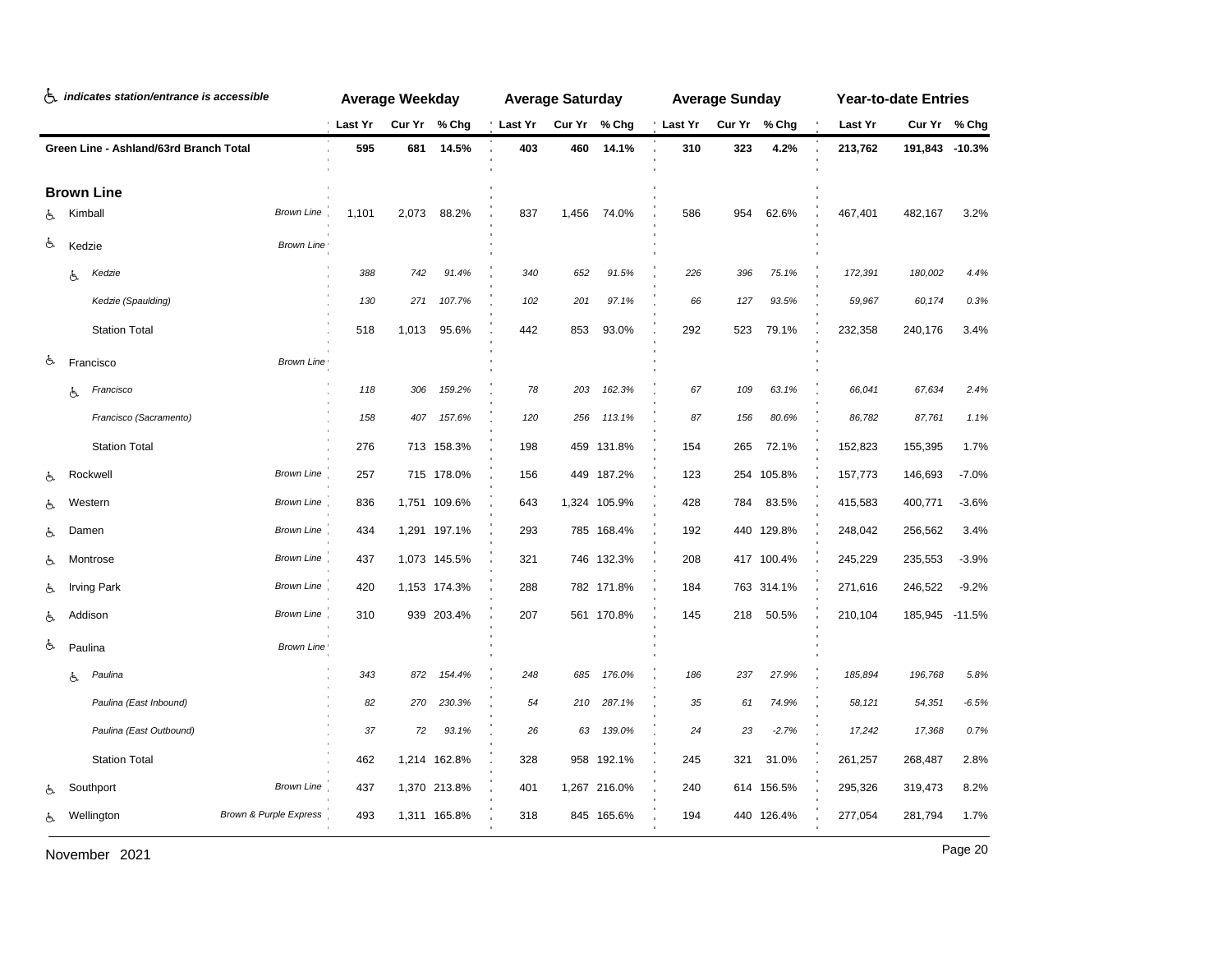| h indicates station/entrance is accessible |         | <b>Average Weekday</b>            |                                   |         | <b>Average Saturday</b> |               |         |       | <b>Average Sunday</b> |              |     | <b>Year-to-date Entries</b> |           |           |          |
|--------------------------------------------|---------|-----------------------------------|-----------------------------------|---------|-------------------------|---------------|---------|-------|-----------------------|--------------|-----|-----------------------------|-----------|-----------|----------|
|                                            |         |                                   |                                   | Last Yr |                         | Cur Yr % Chg  | Last Yr |       | Cur Yr % Chg          | Last Yr      |     | Cur Yr % Chg                | Last Yr   | Cur Yr    | % Chg    |
| රු                                         |         | <b>Diversey</b>                   | Brown & Purple Express            | 876     |                         | 2,346 167.8%  | 613     |       | 1,704 178.1%          | 393          |     | 944 140.3%                  | 503,520   | 502,025   | $-0.3%$  |
| ය                                          |         | Armitage                          | <b>Brown &amp; Purple Express</b> | 599     |                         | 1,984 231.4%  | 460     |       | 1,424 209.5%          | 284          |     | 710 149.6%                  | 363,443   | 413,854   | 13.9%    |
| රු                                         |         | Sedgwick                          | Brown & Purple Express            | 631     |                         | 1,791 183.8%  | 477     |       | 1,440 201.7%          | 309          |     | 840 171.6%                  | 347,714   | 423,520   | 21.8%    |
| ය                                          |         | Chicago                           | Brown & Purple Express'           |         |                         |               |         |       |                       |              |     |                             |           |           |          |
|                                            | Ġ.      | Chicago Outbound                  |                                   | 430     | 876                     | 103.7%        | 277     | 710   | 156.9%                | 193          | 400 | 106.8%                      | 196,008   | 218,301   | 11.4%    |
|                                            | 占       | Chicago Inbound                   |                                   | 432     | 840                     | 94.3%         | 246     | 474   | 92.7%                 | 179          | 285 | 59.4%                       | 205,236   | 178,094   | $-13.2%$ |
|                                            |         | Chicago (Superior) Outbound       |                                   | 229     | 675                     | 195.1%        | 139     | 453   | 227.3%                | 71           | 233 | 228.0%                      | 140,521   | 150,531   | 7.1%     |
|                                            |         | Chicago (Superior) Inbound        |                                   | 151     | 422                     | 180.1%        | 63      | 184   | 190.5%                | 44           | 121 | 174.1%                      | 96,910    | 83,086    | $-14.3%$ |
|                                            |         | <b>Station Total</b>              |                                   | 1,242   |                         | 2,813 126.5%  | 725     |       | 1,821 151.2%          | 487          |     | 1,039 113.3%                | 638,675   | 630,012   | $-1.4%$  |
| ৬                                          |         | Merchandise Mart                  | Brown & Purple Express'           |         |                         |               |         |       |                       |              |     |                             |           |           |          |
|                                            | Ġ.      | Merchandise Mart (Main Entrance)  |                                   | 301     | 1,085                   | 260.4%        | 0       | 175   |                       | $\mathbf{1}$ |     | 49 9700.0%                  | 331,304   | 179,343   | $-45.9%$ |
|                                            |         | Merchandise Mart (Kinzie Outboun  |                                   | 288     | 1,057                   | 266.7%        | 246     | 829   | 237.2%                | 140          | 454 | 224.8%                      | 176,723   | 248,777   | 40.8%    |
|                                            |         | Merchandise Mart (Kinzie Inbound) |                                   | 83      | 263                     | 215.8%        | 75      | 224   | 200.0%                | 51           | 136 | 164.9%                      | 57,070    | 63,410    | 11.1%    |
|                                            |         | <b>Station Total</b>              |                                   | 672     |                         | 2,405 257.9%  | 321     |       | 1,228 282.6%          | 192          |     | 639 232.8%                  | 565,097   | 491,530   | $-13.0%$ |
|                                            |         | <b>Brown Line Total</b>           |                                   | 10,001  |                         | 25,955 159.5% | 7,028   |       | 18,102 157.6%         | 4,656        |     | 10,165 118.3%               | 5,653,015 | 5,680,479 | 0.5%     |
|                                            |         | <b>Orange Line</b>                |                                   |         |                         |               |         |       |                       |              |     |                             |           |           |          |
|                                            |         | Midway Airport                    | Orange Line,                      | 1,846   |                         | 4,088 121.4%  | 1,098   |       | 2,321 111.4%          | 838          |     | 1,840 119.7%                | 815,436   | 914,972   | 12.2%    |
| රූ                                         | Pulaski |                                   | Orange Line                       | 1,211   |                         | 2,723 124.8%  | 726     | 1,325 | 82.6%                 | 512          | 870 | 69.9%                       | 538,803   | 555,444   | 3.1%     |
| ලා                                         | Kedzie  |                                   | Orange Line,                      | 1,040   | 1,956                   | 88.0%         | 689     | 1,094 | 58.8%                 | 443          | 709 | 60.0%                       | 407,765   | 432,109   | 6.0%     |
| රා                                         |         | Western                           | Orange Line                       | 1,098   | 1,927                   | 75.5%         | 702     | 1,146 | 63.3%                 | 495          | 762 | 53.9%                       | 438,667   | 434,885   | $-0.9%$  |
| ৬                                          |         | 35th/Archer                       | Orange Line                       | 691     |                         | 1,510 118.7%  | 435     | 826   | 89.9%                 | 309          | 542 | 75.5%                       | 309,361   | 319,120   | 3.2%     |
| ලා                                         |         | Ashland                           | Orange Line                       | 564     | 908                     | 61.0%         | 380     | 546   | 43.7%                 | 274          | 358 | 30.7%                       | 207,290   | 214,676   | 3.6%     |
| ය                                          | Halsted |                                   | Orange Line                       | 541     |                         | 1,252 131.3%  | 338     | 664   | 96.2%                 | 240          |     | 412 71.3%                   | 262,177   | 253,885   | $-3.2%$  |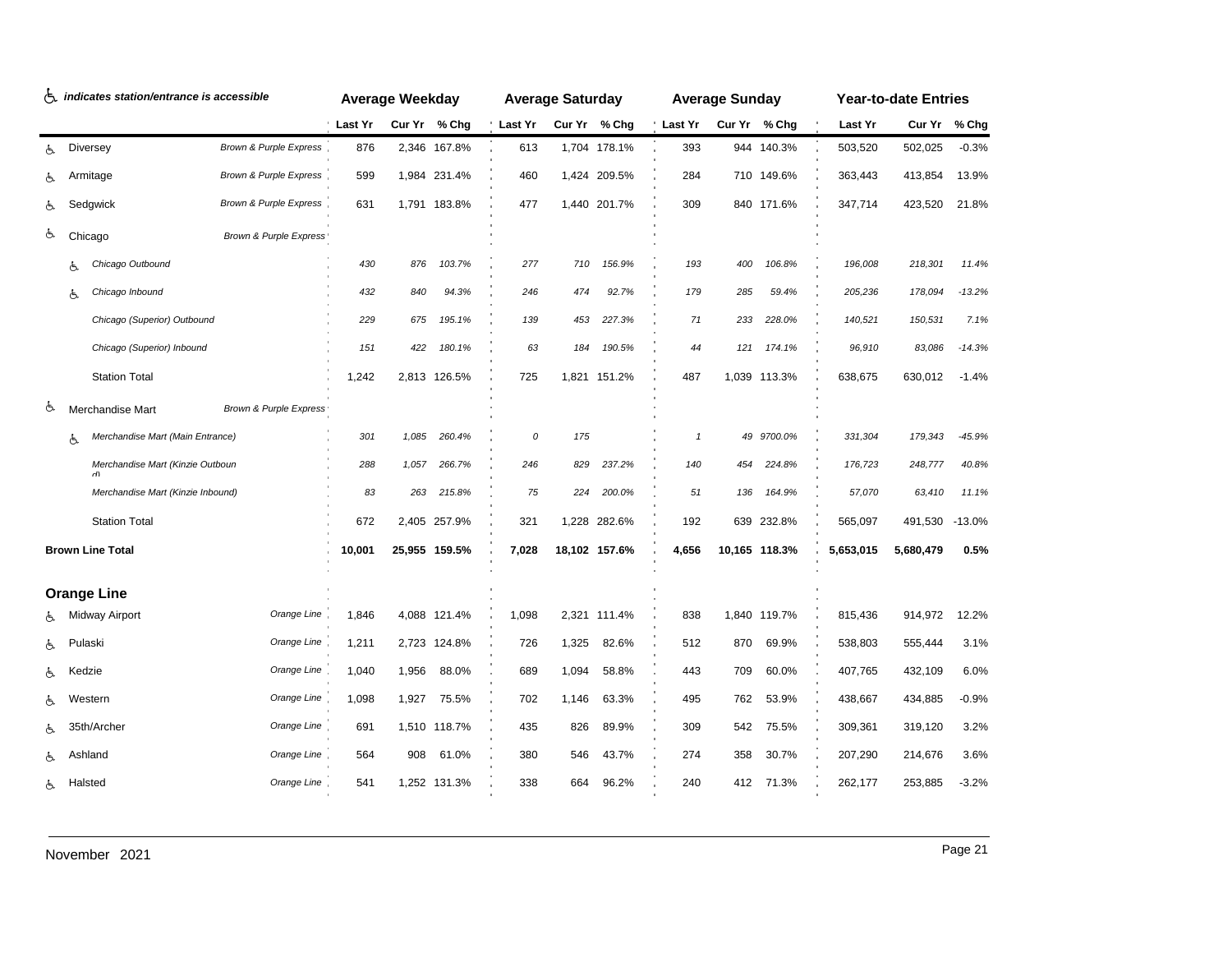| indicates station/entrance is accessible<br>ሌ |                                    |                                                                   |         | <b>Average Saturday</b><br><b>Average Weekday</b> |               |         |        |              | <b>Average Sunday</b> |       | <b>Year-to-date Entries</b> |           |           |          |
|-----------------------------------------------|------------------------------------|-------------------------------------------------------------------|---------|---------------------------------------------------|---------------|---------|--------|--------------|-----------------------|-------|-----------------------------|-----------|-----------|----------|
|                                               |                                    |                                                                   | Last Yr |                                                   | Cur Yr % Chg  | Last Yr | Cur Yr | % Chg        | Last Yr               |       | Cur Yr % Chg                | Last Yr   | Cur Yr    | % Chg    |
| <b>Orange Line Total</b>                      |                                    |                                                                   | 6,991   |                                                   | 14,364 105.5% | 4,368   | 7,922  | 81.4%        | 3,111                 | 5,493 | 76.6%                       | 2,979,499 | 3,125,091 | 4.9%     |
|                                               | Loop                               |                                                                   |         |                                                   |               |         |        |              |                       |       |                             |           |           |          |
|                                               | Washington/Wells                   | Brown, Orange, Pink, Purple<br>Express.                           | 1,005   |                                                   | 2,855 184.0%  | 329     |        | 771 134.4%   | 197                   |       | 546 177.0%                  | 646,999   | 522,989   | $-19.2%$ |
|                                               | Quincy/Wells                       | Brown, Orange, Pink, Purple "<br>Express <sup>®</sup>             |         |                                                   |               |         |        |              |                       |       |                             |           |           |          |
|                                               | Quincy/Wells (inner)               |                                                                   | 485     | 1,716                                             | 254.0%        | 148     | 445    | 201.0%       | 119                   | 360   | 203.6%                      | 397,579   | 297,646   | $-25.1%$ |
|                                               | Quincy/Wells (outer)               |                                                                   | 208     | 825                                               | 297.2%        | 114     | 522    | 356.7%       | 107                   | 436   | 307.9%                      | 182,962   | 161,177   | $-11.9%$ |
|                                               | <b>Station Total</b>               |                                                                   | 693     |                                                   | 2,541 266.7%  | 262     |        | 967 269.1%   | 226                   |       | 796 252.2%                  | 580,541   | 458,823   | $-21.0%$ |
|                                               | LaSalle/Van Buren                  | Brown, Orange, Pink, Purple<br>Express <sup>"</sup>               |         |                                                   |               |         |        |              |                       |       |                             |           |           |          |
|                                               | LaSalle/Van Buren (inner)          |                                                                   | 228     | 526                                               | 130.3%        | 67      | 153    | 127.6%       | 54                    | 97    | 80.4%                       | 144,077   | 104,132   | $-27.7%$ |
|                                               | LaSalle/Van Buren (outer)          |                                                                   | 160     | 425                                               | 166.1%        | 92      | 200    | 117.4%       | 66                    | 138   | 110.4%                      | 104,691   | 84,525    | $-19.3%$ |
|                                               | <b>Station Total</b>               |                                                                   | 388     |                                                   | 951 145.1%    | 159     |        | 353 122.0%   | 120                   | 235   | 95.8%                       | 248,768   | 188,657   | $-24.2%$ |
| Ġ.                                            |                                    | Harold Washington Library Brown, Orange, Pink, Purple<br>Express. | 719     |                                                   | 2,017 180.4%  | 436     |        | 983 125.8%   | 328                   | 756   | 130.5%                      | 359,701   | 402,427   | 11.9%    |
|                                               | Adams/Wabash                       | Brown, Orange, Pink, Purple<br>Express, Green.                    | 1,100   |                                                   | 3,034 175.7%  | 638     |        | 1,714 168.8% | 384                   |       | 1,193 210.7%                | 612,530   | 612,130   | $-0.1%$  |
| Ġ.                                            | Washington/Wabash                  | Brown, Orange, Pink, Purple<br>Express, Green.                    | 2,297   |                                                   | 5,419 135.9%  | 1,657   |        | 4,454 168.8% | 1,068                 |       | 2,687 151.6%                | 1,019,260 | 1,184,316 | 16.2%    |
|                                               | State/Lake                         | Brown, Orange, Pink, Purple<br>Express, Green"                    |         |                                                   |               |         |        |              |                       |       |                             |           |           |          |
|                                               | State/Lake (inner)                 |                                                                   | 1,023   | 2.447                                             | 139.2%        | 855     | 2,184  | 155.4%       | 570                   | 1,580 | 177.4%                      | 524,073   | 608,717   | 16.2%    |
|                                               | State/Lake (outer)                 |                                                                   | 896     | 2,598                                             | 190.0%        | 781     | 2,557  | 227.6%       | 479                   | 1,390 | 190.5%                      | 589,936   | 640,126   | 8.5%     |
|                                               | <b>Station Total</b>               |                                                                   | 1,919   |                                                   | 5,045 162.9%  | 1,636   |        | 4,741 189.8% | 1,049                 |       | 2,970 183.1%                | 1,114,009 | 1,248,843 | 12.1%    |
| ৬                                             | Clark/Lake                         | Brown, Orange, Pink, Purple<br>Express, Green, Blue               |         |                                                   |               |         |        |              |                       |       |                             |           |           |          |
|                                               | Clark/Lake (Wells)                 |                                                                   | 269     | 1,093                                             | 306.1%        | 125     | 382    | 207.0%       | 87                    | 263   | 202.2%                      | 284,029   | 198,590   | $-30.1%$ |
|                                               | Clark/Lake (Thompson Center)<br>Ġ. |                                                                   | 1,156   | 2,925                                             | 153.0%        | 604     | 1,672  | 176.7%       | 459                   | 1,237 | 169.7%                      | 669,065   | 633,045   | $-5.4%$  |
|                                               | Clark/Lake (203 N. LaSalle)<br>Ġ.  |                                                                   | 879     | 2,480                                             | 182.0%        | 568     | 1,831  | 222.4%       | 420                   | 1,337 | 218.5%                      | 642,013   | 557,941   | $-13.1%$ |
|                                               | <b>Station Total</b>               |                                                                   | 2,304   |                                                   | 6,498 182.0%  | 1,297   |        | 3,885 199.5% | 966                   |       | 2,837 193.7%                | 1,595,107 | 1,389,576 | $-12.9%$ |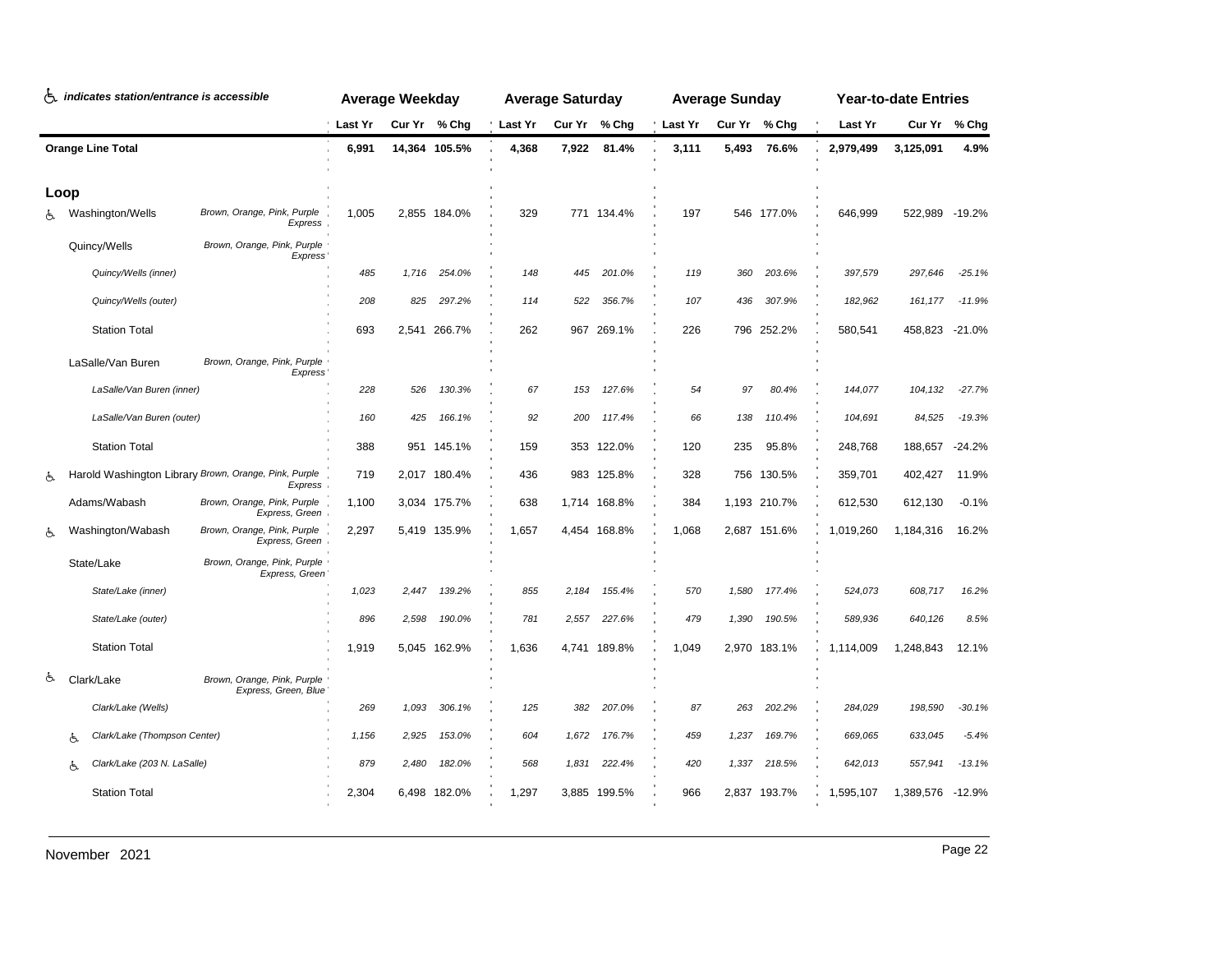| h <i>indicates station/entrance is accessible</i> |                | Average Weekday |               |         | <b>Average Saturday</b><br><b>Average Sunday</b> |  |         |  |               |           | <b>Year-to-date Entries</b> |         |  |
|---------------------------------------------------|----------------|-----------------|---------------|---------|--------------------------------------------------|--|---------|--|---------------|-----------|-----------------------------|---------|--|
|                                                   | <b>Last Yr</b> |                 | Cur Yr % Cha  | Last Yr | Cur Yr % Cha                                     |  | Last Yr |  | Cur Yr % Cha  | Last Yr   | Cur Yr                      | % Cha   |  |
| Loop Total                                        | 10.425         |                 | 28.360 172.0% | 6.414   | 17.868 178.6%                                    |  | 4.338   |  | 12.020 177.1% | 6.176.915 | 6.007.761                   | $-2.7%$ |  |
|                                                   |                |                 |               |         |                                                  |  |         |  |               |           |                             |         |  |